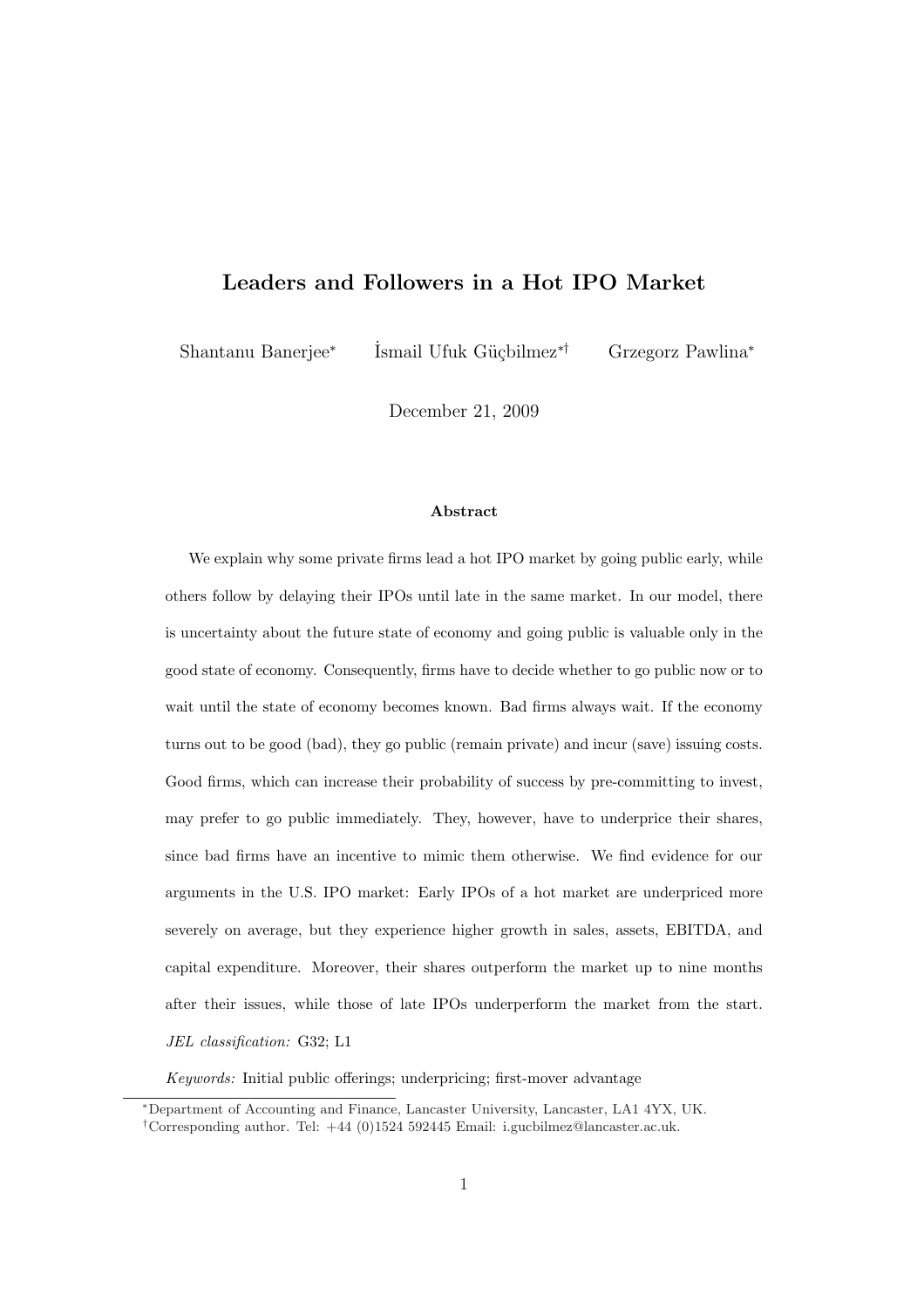# 1 Introduction

Monthly volume and underpricing of initial public offerings (IPO) co-vary substantially over time. This co-variation creates IPO waves. The literature refers to the peaks and the troughs of IPO waves as "hot" and "cold" IPO markets respectively. Hot markets are characterized by higher-than-usual volume and severe underpricing. Cold markets, on the other hand, feature dormant volume and mild underpricing.

IPO waves have been analyzed extensively in the literature. There is still no consensus view of the hot market phenomenon, however. According to one view, hot markets emerge when the cost of capital is temporarily low (due, possibly, to investor irrationality), because firms seize the opportunity to issue overvalued shares. Another view suggests that fluctuations in IPO volume and underpricing stem from the time-variation in conditions of (a rational) market.

We review the literature on hot markets in Section 2. We find that although much attention has been devoted to the differences of IPOs between hot and cold markets, little is mentioned about the differences of IPOs within a hot market. These differences matter, however, since most of the IPOs in an economy, by definition, take place in hot markets. Moreover, they exist, since hot markets usually last long enough to distinguish between "leaders" and "followers", which are firms that go public early and late in a hot market respectively.

The purpose of our paper is therefore to explain why some private firms of a cohort lead a hot market by moving first, while rest of the cohort follows by moving later in the same hot market. We develop a two period model. In the first period, there are no growth opportunities and the future state of economy is unknown. In the second period, the state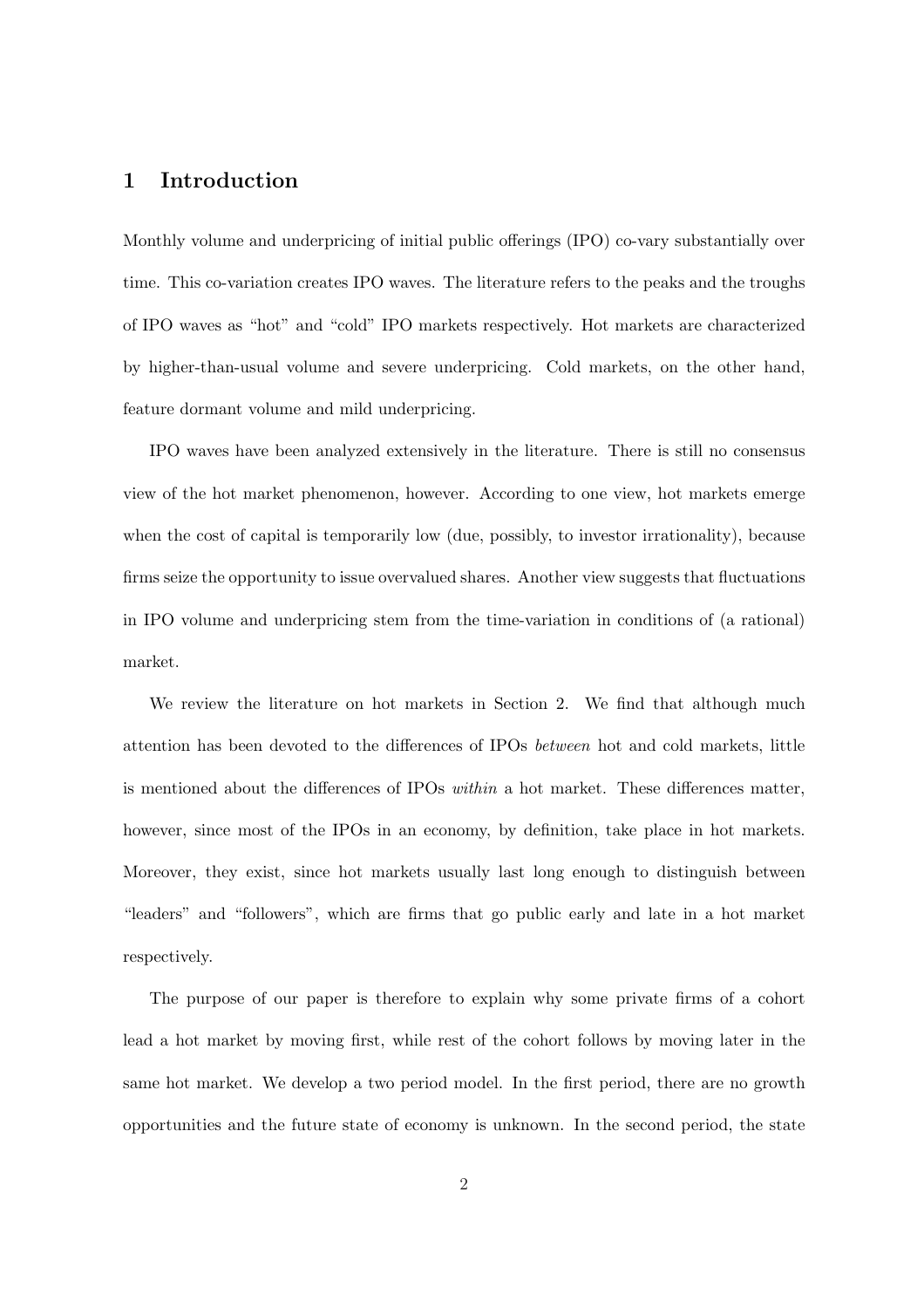of economy is revealed. If it is good, private firms can invest in a project, which is either low- or high-growth, by going public. In this setting, we assume that some firms have an intrinsic first-mover advantage, which is equivalent to a higher probability of investing in the high-growth project. There is a cost and a risk of being a leader, however. The cost is the underpricing of shares. Leaders lose their advantage if they cannot preempt other firms. These other firms have incentives to pool, if investors, who cannot observe the type of firms, value them as leaders. Therefore, leaders content with issuing underpriced shares to separate themselves from the rest of cohort and to maintain their advantage. The risk is that, if the economy turns out to be poor, the projects would not add value, and the leaders make a loss due to the issuing costs they incurred in the first period.

Our model shows that firms which possess the first-mover advantage lead a hot market if the shift in their probability of investing in the high-growth project is higher than a critical value which depends on (1) the probability that the economy will be in a good state, (2) the issuing costs, and (3) the value differential between the high- and the low-growth projects. It also predicts that the shares of leaders are underpriced, while those of followers are fairly priced. We construct testable hypotheses based on our model's outcomes: First, early IPOs of a hot market should have more valuable investment opportunities and suffer from a higher degree of underpricing. Second, early IPOs of a hot market can be distinguished from late IPOs of that market, not by their pre-IPO characteristics, but by their post-IPO growth and performance.

We test our hypotheses using a sample of U.S. firms that went public between 1970 and 2008. We identify 9 hot markets within our sample period. Our hot market definition performs better in terms of its robustness to the sample period length than the existing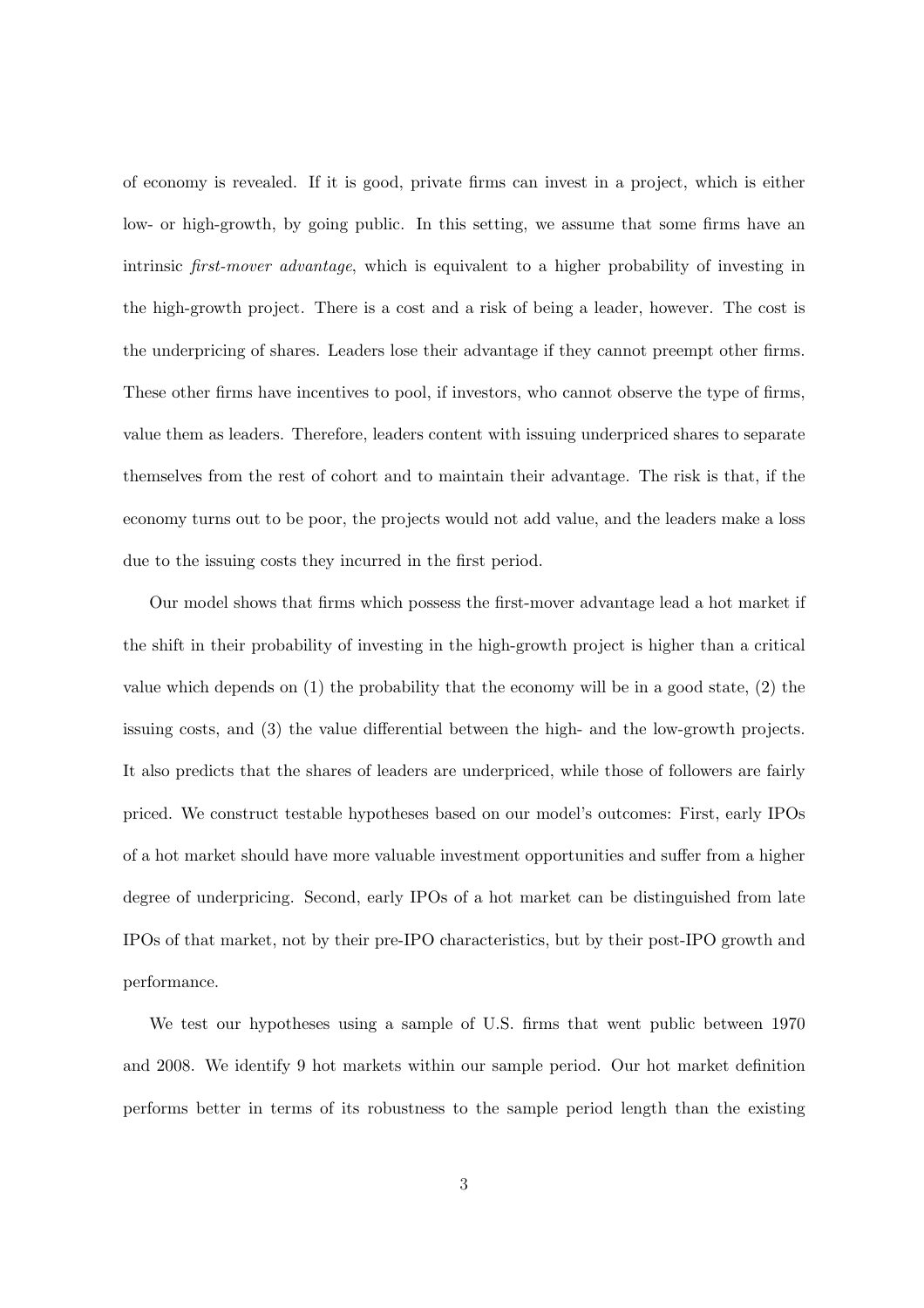definitions. We find that IPOs which take place in the first half of a hot market are underpriced more severely on average, but firms that conduct those IPOs (i.e. leaders) have higher market-to-book ratios following their IPOs. Moreover, although pre-IPO characteristics cannot predict whether a firm is a leader or a follower in a hot market, being a leader has explanatory power on post-IPO growth. In particular, firms that go public in the first half of a hot market experience higher sales, assets, EBITDA, and capital expenditure growth expost, even though they have similar ex-ante characteristics with firms that conduct an IPO in the second half of that hot market. Finally, although the shares of late IPOs underperform the market from the start, those of early IPOs outperform it up to 9 nine months.

The rest of our paper is organized as follows. We, first, review the literature on hot markets (Section 2). Then, we model going public and IPO timing decisions of private firms, and develop testable hypotheses (Section 3). Finally, we empirically test our hypotheses using a sample of U.S. IPOs and our new definition of hot markets (Section 4). We conclude with a discussion of our results (Section 5).

# 2 The Literature on Hot IPO Markets

There are both theoretical and empirical studies in the literature on the cyclical nature of IPO activity in terms of volume and underpricing. These studies put forward various arguments for the emergence of hot markets. We present these arguments under four groups: (1) Market Timing, Investor Sentiment, and Issuer Objectives, (2) Business Cycle and Adverse Selection, (3) Risk Aversion and Private Benefits of Control, (4) Sequential Learning and Costly Information Production.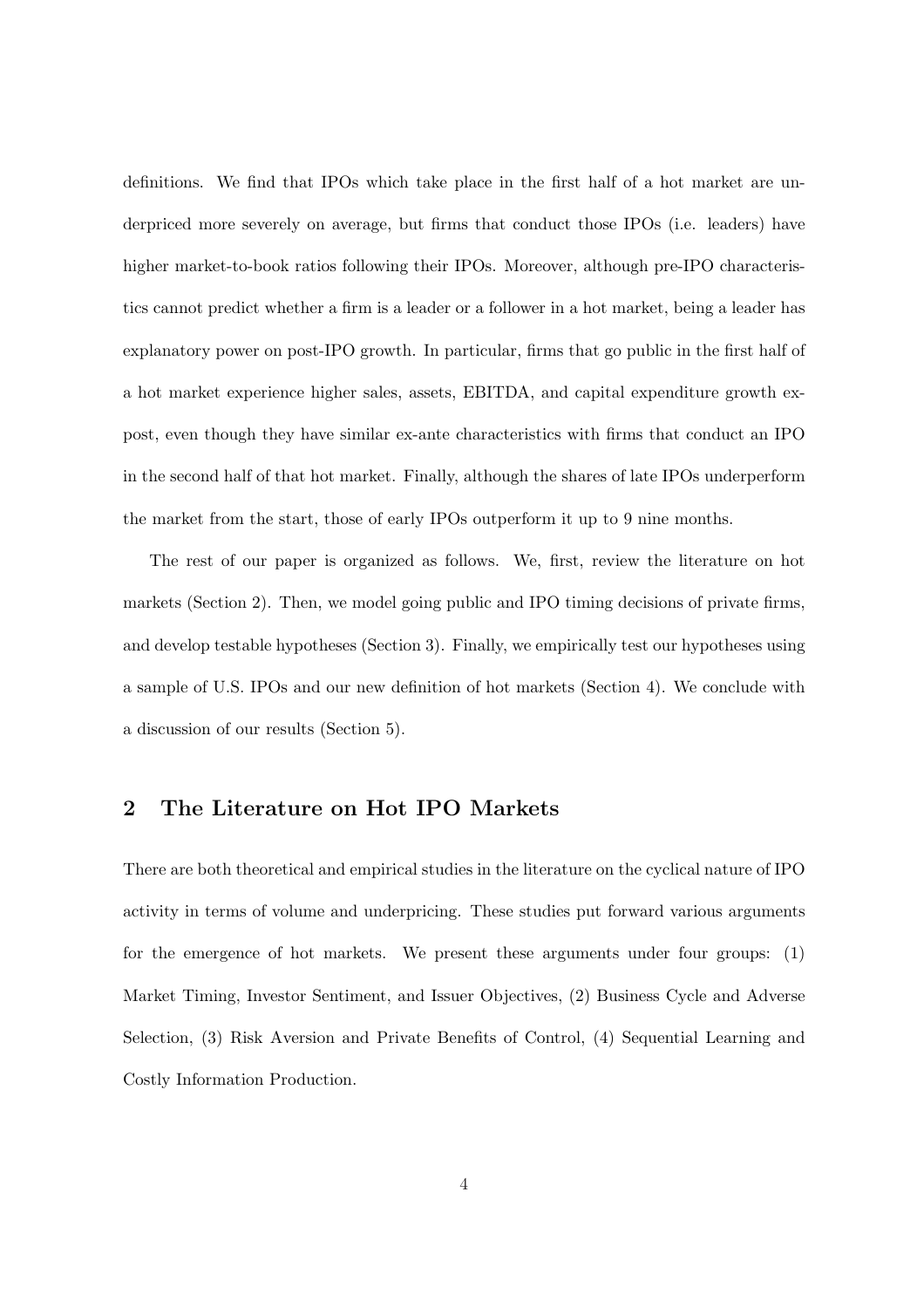### 1. Market Timing, Investor Sentiment, and Issuer Objectives:

Alti (2006) argues that valuing the shares of private firms is more difficult than valuing those of public firms, due to higher uncertainty and asymmetric information that surrounds the former type of firms. Consequently, managers can benefit significantly if they issue shares during hot markets when the cost of capital is temporarily low. That is, they can time the market and raise more proceeds than they actually need. He finds that firms raise substantially higher proceeds during hot markets, after controlling for firm characteristics. Pagano, Panetta, and Zingales (1998) provides further evidence of market timing. They find that IPOs become more likely when industry market-to-book ratios soar, while investment and profitability drops after the IPOs.

The findings of Ritter (1991) support windows of opportunity and investor over-optimism, in that he finds firms that go public during hot months underperform the worst among all IPOs. Schultz (2003) defends that abnormally poor performance of these firms is an artefact of event-time methodology, and such performance would vanish if calendar-time methodology is used. The idea is that, with event-time methodology the probability that hot market IPOs will underperform is high, even though ex-ante expected abnormal returns are zero. As a result, hot markets IPOs appear to underperform, and create an impression that managers time the market and issue overvalued equity.

Helwege and Liang (2004) compare firms that go public in cold and hot markets. They find that hot markets, overall, are not dominated by firms from particular industries, and the qualitative differences between firms that go public during cold and hot markets are not significant. Moreover, they do not find cross-sectional differences in the operating performance of firms during the years that follow the IPOs, hence dismiss the market timing argument.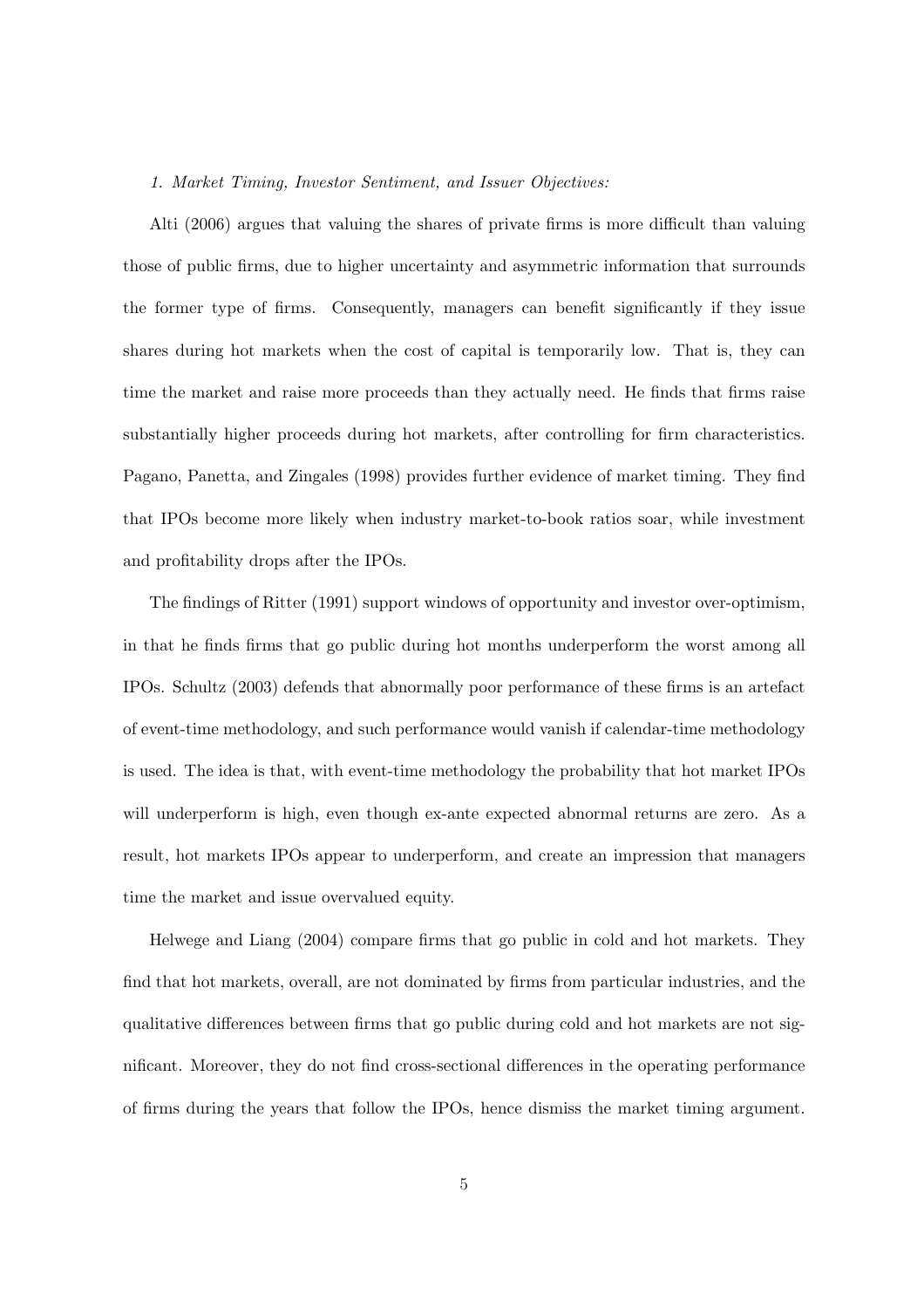Instead, they endorse the view that hot markets are mainly driven by investor optimism, but they do not take a side in terms of the rationality of such optimism.

Loughran and Ritter (2002) make use of prospect theory to explain time-variation in underpricing. They argue that issuers contend with underpricing when the offer price is adjusted partially upwards as a result of positive public information revealed during the registration period. They, then, present an equilibrium theory of hot markets, such that positive market returns lead many IPOs that have overlapping registration periods to be underpriced, hence creating a wave of severely underpriced IPOs. Ljungqvist and Wilhelm (2003), on the other hand, claim that severe underpricing during the Internet bubble period, a very hot market, was due to lower level of insider ownership and smaller number of secondary shares sold. Loughran and Ritter (2004), however, do not find any relationship between secondary shares and underpricing, and show that although CEO ownership was lower in percentage terms during the bubble period, it was in fact higher in dollar terms. They instead argue that there has been change in issuer objectives, such that issuers no longer care solely about maximizing IPO proceeds, but also are after star analyst coverage and hot IPO allocation, services supplied by investment banks that have a track of underpriced IPOs.

#### 2. Business Cycle and Adverse Selection:

Pastor and Veronesi (2005) present a rational model of optimal IPO timing. In their model, private firms find it valuable to wait for going public until the market conditions improve sufficiently. When the improvements arrive, many private firms, those that have been waiting, go public around the same time and create a wave of IPOs. The authors hypothesize that improvements should benefit public firms as well as private firms, hence IPO waves must follow high market returns. They test this hypothesis empirically, and find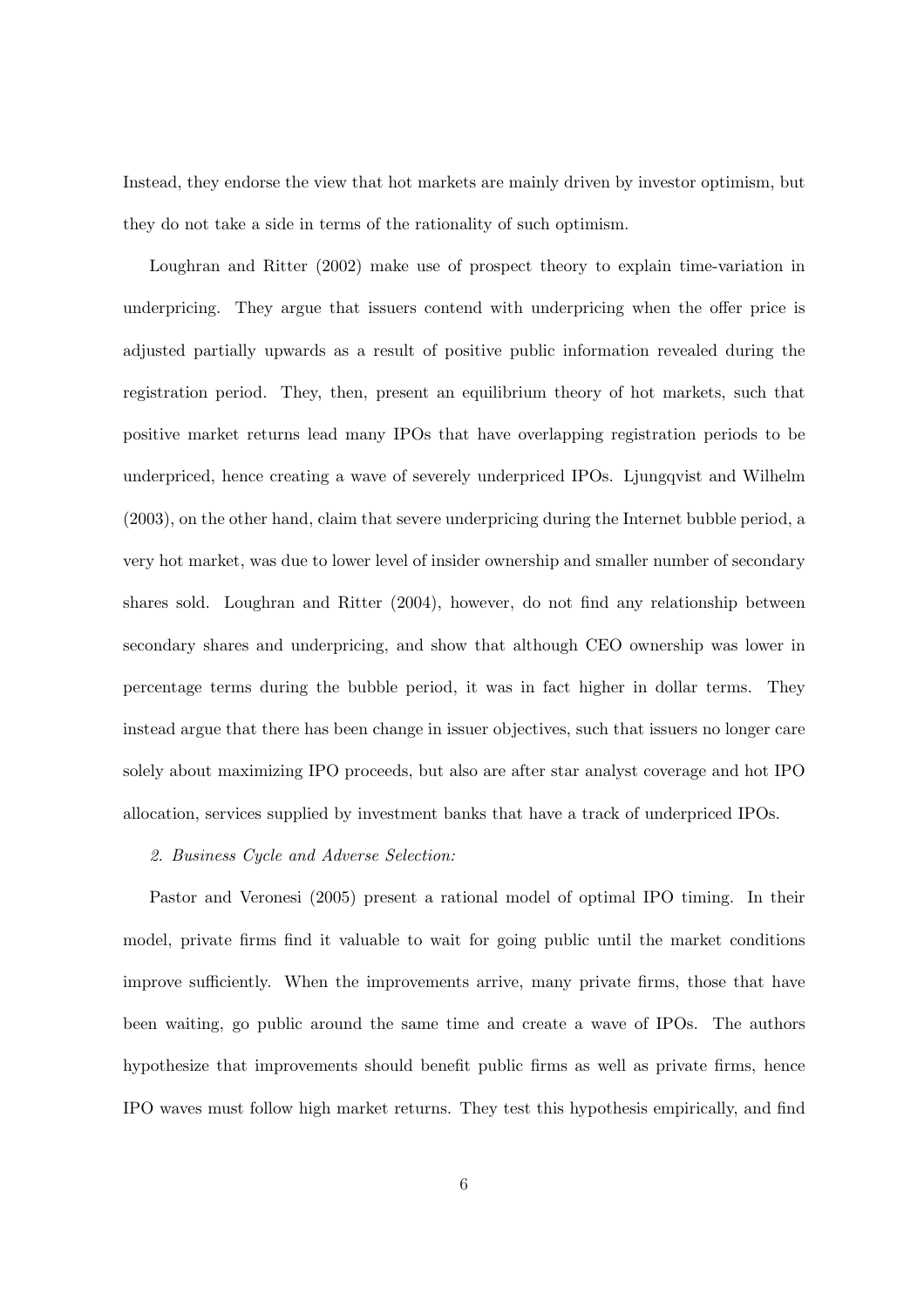that IPO volume is indeed higher following stock market run-ups.

Yung, Colak, and Wang (2008) complement time-varying market conditions with timevarying adverse selection costs. They argue that when investment opportunities are better, firms can sell securities at higher prices, and this tempts poor firms that are indistinguishable from good firms in terms of observable characteristics to pool. As a result, when market conditions are good, a higher number of poor firms go public alongside good ones, hence uninformed investors underprice the lot more severely. This explains why high volume goes hand in hand with high underpricing. The authors find evidence that the variance of long-run returns is higher for firms which go public during hot markets. They interpret this as a result of the revelation of poor firms' unobservable characteristics over time.

Lowry (2003) empirically tests business cycle, adverse selection, and investor sentiment arguments in terms of their ability to explain IPO cycles. She finds that business cycle and investor sentiment can explain time-series variations in IPO volume well, but adverse selection have no economically significant explanatory power. Note that, she assumes adverse selection costs are counter-cyclical as in Bayless and Chaplinsky (1996), who study SEO cycles, and not pro-cyclical as in Yung, Colak, and Wang (2008).

#### 3. Risk Aversion and Private Benefits of Control:

Zingales (1995) focuses on the control aspect of going public. In his view, if the owners of a private firm eventually aim to exit, they might find it optimal selling part of their ownership to atomic investors by taking their firm public first. They, then, sell their remaining part of ownership to large investors by a block transfer. This happens if the market for voting rights is not fully competitive, while the market for cash-flow rights is perfectly competitive. The owners extract the full value of the cash-flow rights from atomic investors, and reduce the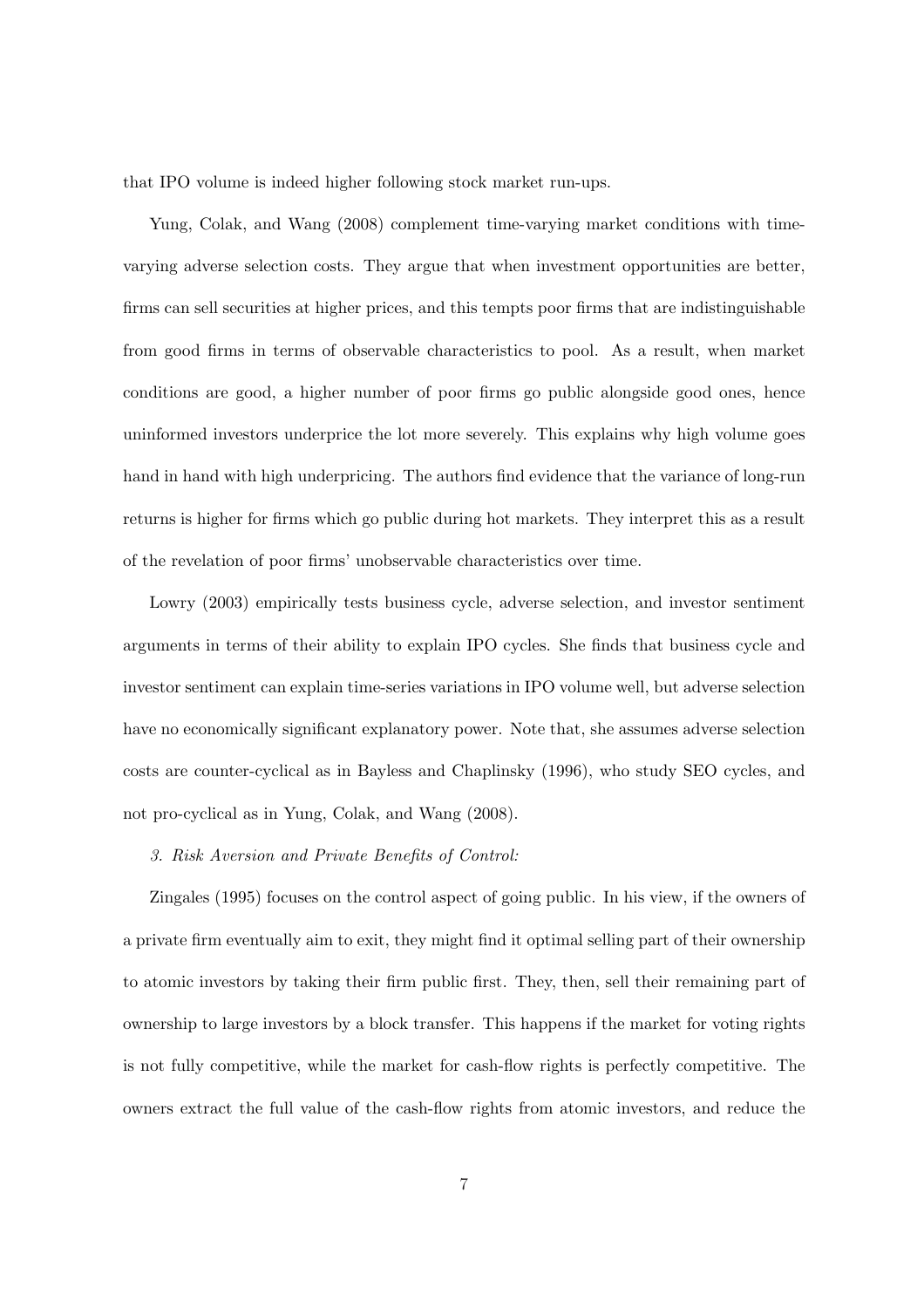value over which they bargain with large investors. According to this view, going public with the eventual aim of exit makes more sense when cash-flow rights are relatively more valuable than voting rights. Moreover, the value of security benefits that derive from cash-flow rights is more sensitive to aggregate fluctuations in the stock market, while the value of private benefits that derive from voting right is less sensitive to them. The author offers this as an explanation for the existence of IPO waves, such that high IPO activity follows an increase in stock prices.

Benninga, Helmantel, and Sarig (2005) model IPO timing as a trade-off such that a risk-averse entrepreneur loses his private benefits after going public, but benefits from diversification. They find that it is optimal for a firm to go public, and give up private benefits, when its cash-flows hits a certain threshold. Consequently, they argue that IPO waves occur and coincide with high levels of market because positive shocks to economy increases cashflows of many firms. This argument matches that of Pastor and Veronesi (2005). The model of Benninga, Helmantel, and Sarig (2005) is, however, at odds with that of Zingales (1995), since in the former model the entrepreneur cannot enjoy any private benefits after taking his firm public, and if these benefits become relatively more valuable he takes the firm back private.

### 4. Sequential Learning and Costly Information Production:

Lowry and Schwert (2002) analyze the relationship between IPO underpricing and volume. They find that more firms go public following periods of severe underpricing. They claim hot markets emerge when positive information is revealed during registration periods of IPOs. This positive information is partially incorporated into the offer price, hence severe underpricing. It induces more private firms to go public, hence high volume following severe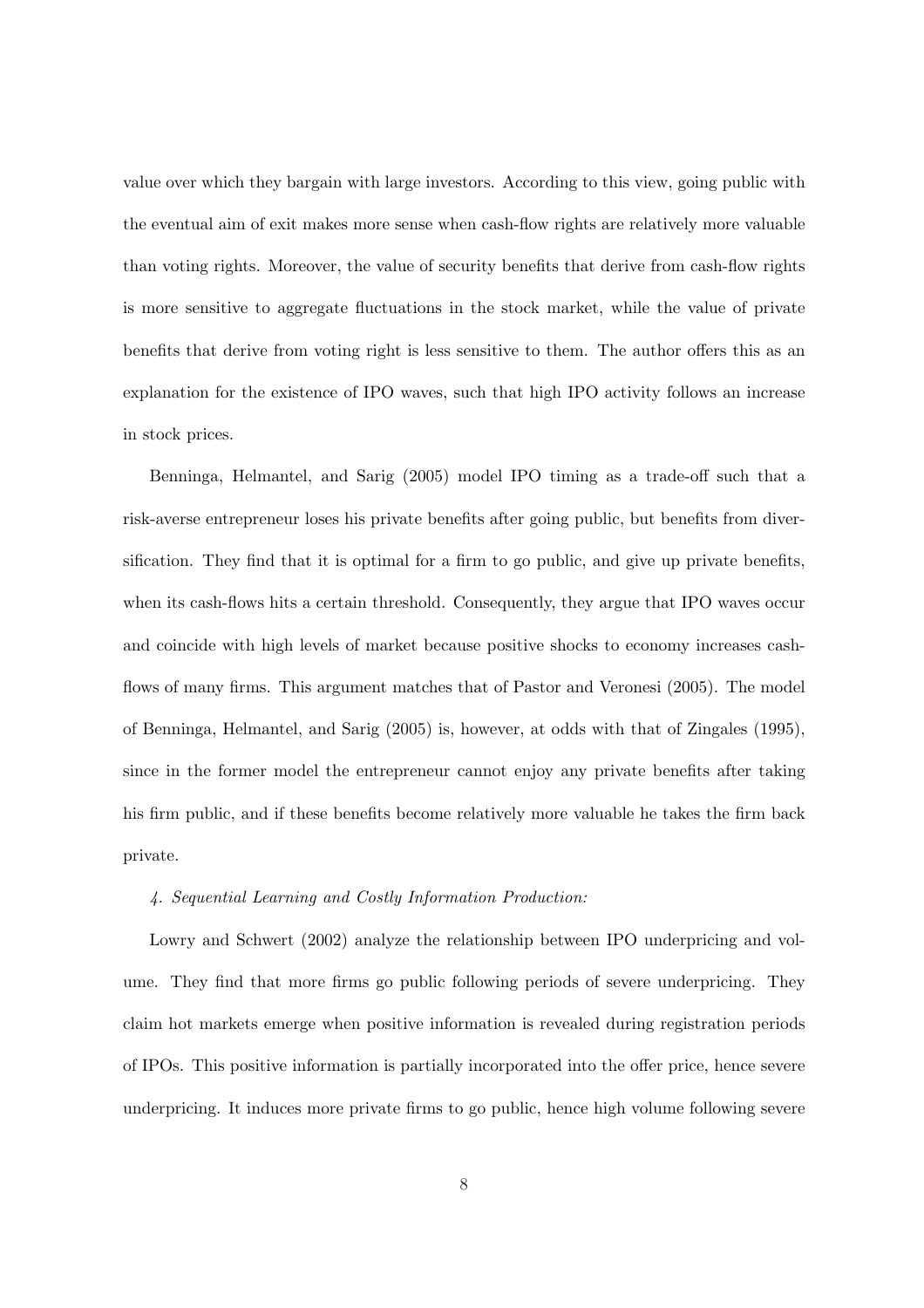underpricing.

In the model of Hoffmann-Burchardi (2001), hot markets emerge when industry prospects become more uncertain, such that risk-averse entrepreneurs become more inclined to exchange their firms with risky cash-flows with safe proceeds from IPOs; and when investors free-ride on the information produced in the prior IPOs, so that entrepreneurs do not compensate them for their information production costs.

Benveniste, Busaba, and Wilhelm (2002) argue that if pioneer IPOs bore the entire cost of information production, while following IPOs free-rode, IPO market could break down. Thus, they explain clustering of IPOs by the efforts of investment banks to bundle them, so that they distribute the information production costs across IPOs in the form of underpricing. Benveniste, Ljungqvist, Wilhelm, and Yu (2003) provides evidence for this argument. They find that although IPO volume and underpricing are positively correlated in aggregate, underpricing falls as the size of bundle increases, since each IPO in the bundle bears a smaller fraction of the information production cost.

# 3 Model

We consider an economy with a cohort of private firms. This economy has a good and a poor state. The probability of having the good state is q, where  $0 < q < 1$ . In the good state, firms have access either to a low- or high-growth project. The low- and high-growth projects add the values of V and  $(1+f)V$  respectively, where  $f > 0$ . In the poor state, these projects do not add value. The probability that a firm will have access to the high-growth project is  $0 \leq p \leq 1$ . Both of the projects need capital investment E. Private firms raise this capital by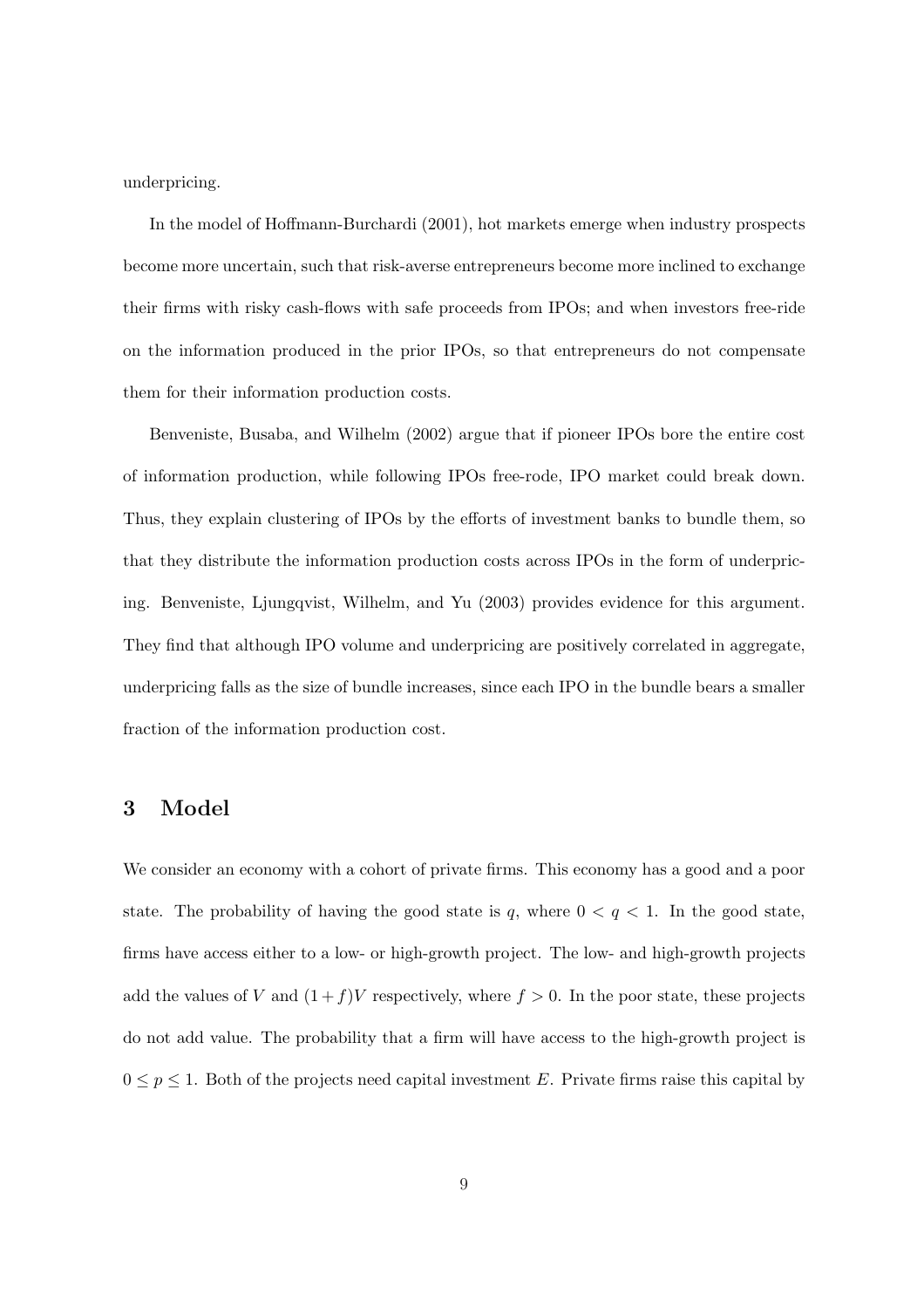issuing common stock.<sup>1</sup> After their issues, owners of private firms retain  $\alpha$  fraction of their companies, and investors get the remaining fraction in return for their equity investment. All private firms have assets-in-place worth  $A$  prior to their issues. The costs of going public amount to c, where  $0 < c < V$ . Owners and investors are risk-neutral, they do not have time preferences, and investors compete among themselves for investments.

In our economy, there are two time periods:  $t \in \{0, 1\}$ , in which owners decide whether or not to conduct an IPO. At  $t = 0$ , the future state of economy is unknown. At the start of this period, firms learn weather they are "leaders" or "followers". Leaders enjoy a firstmover advantage, such that if they go public now and if followers wait, they increase their probability of having access to the high-growth project by  $\Delta$ , where  $0 < \Delta \leq 1 - p$ . If they wait or if followers also go public now, this advantage vanishes. Investors cannot observe whether a firm is a leader or a follower.

### 3.1 The Going Public and the IPO Timing Decisions

At  $t = 0$ , firms decide whether to go public or to wait by comparing the expected net payoffs of these two alternatives. If they decide to wait, they choose between going public or remaining private at  $t = 1$ . We present firms' decisions, first, for the benchmark case when investors can observe whether a firm is leader or not, and then for the case when investors are uninformed about firms' leading capabilities.

<sup>&</sup>lt;sup>1</sup>We do not model choice of financing. That is, we focus on private firms that prefer public equity over private equity and bank loan.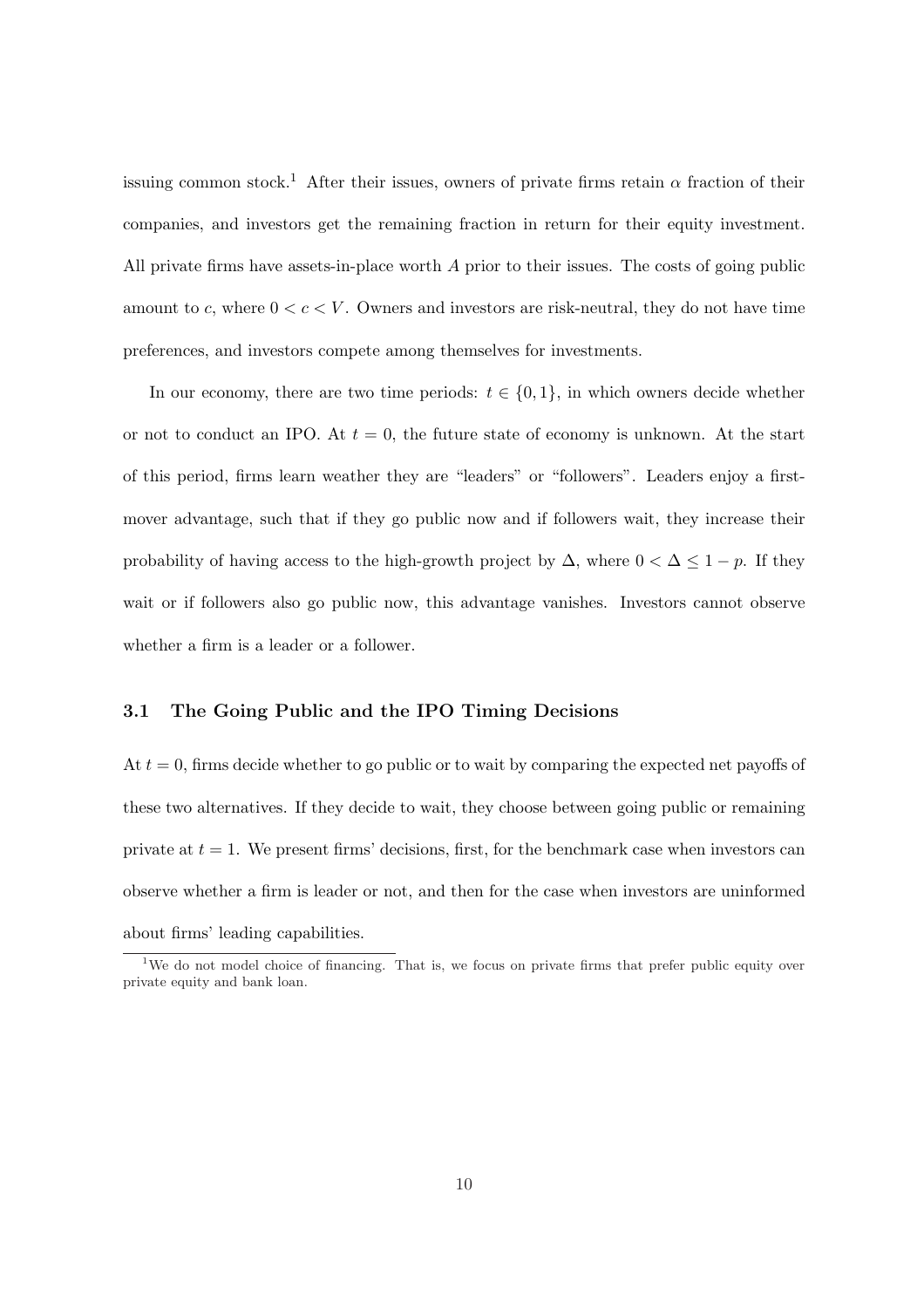Proposition 1 If investors could observe firms' leading capabilities, owners of leaders and followers would retain  $\alpha_l$  and  $\alpha_f$  fraction of their firms in equilibrium respectively if they go public at  $t = 0$ :

$$
\alpha_l = \frac{A + q(1 + (p + \Delta)f)V}{E + A + q(1 + (p + \Delta)f)V} \tag{1}
$$

$$
\alpha_f = \frac{A + q(1 + pf)V}{E + A + q(1 + pf)V} \tag{2}
$$

Given  $\alpha_l$  and  $\alpha_f$ , the expected net payoffs of going public at  $t = 0$  for leaders and followers are  $\pi_l$  and  $\pi_f$  respectively, where:

$$
\pi_l = q(1 + (p + \Delta)f)V - c \tag{3}
$$

$$
\pi_f = q(1 + pf)V - c \tag{4}
$$

The expected net payoff of waiting at  $t = 0$  for leaders and followers is  $\pi_1$ , such that:

$$
\pi_1 = q(1 + pf)V - qc \tag{5}
$$

At t = 0, followers always wait. Leaders also wait if  $\Delta < \Delta^*$ , but go public if  $\Delta \geq \Delta^*$ :

$$
\Delta^* = \frac{1-q}{q} \frac{c}{fV} \tag{6}
$$

At  $t = 1$ , firms go public if the state of economy is good, and remain private otherwise. The shares are fairly priced.

**Proof.** See the Appendix. ■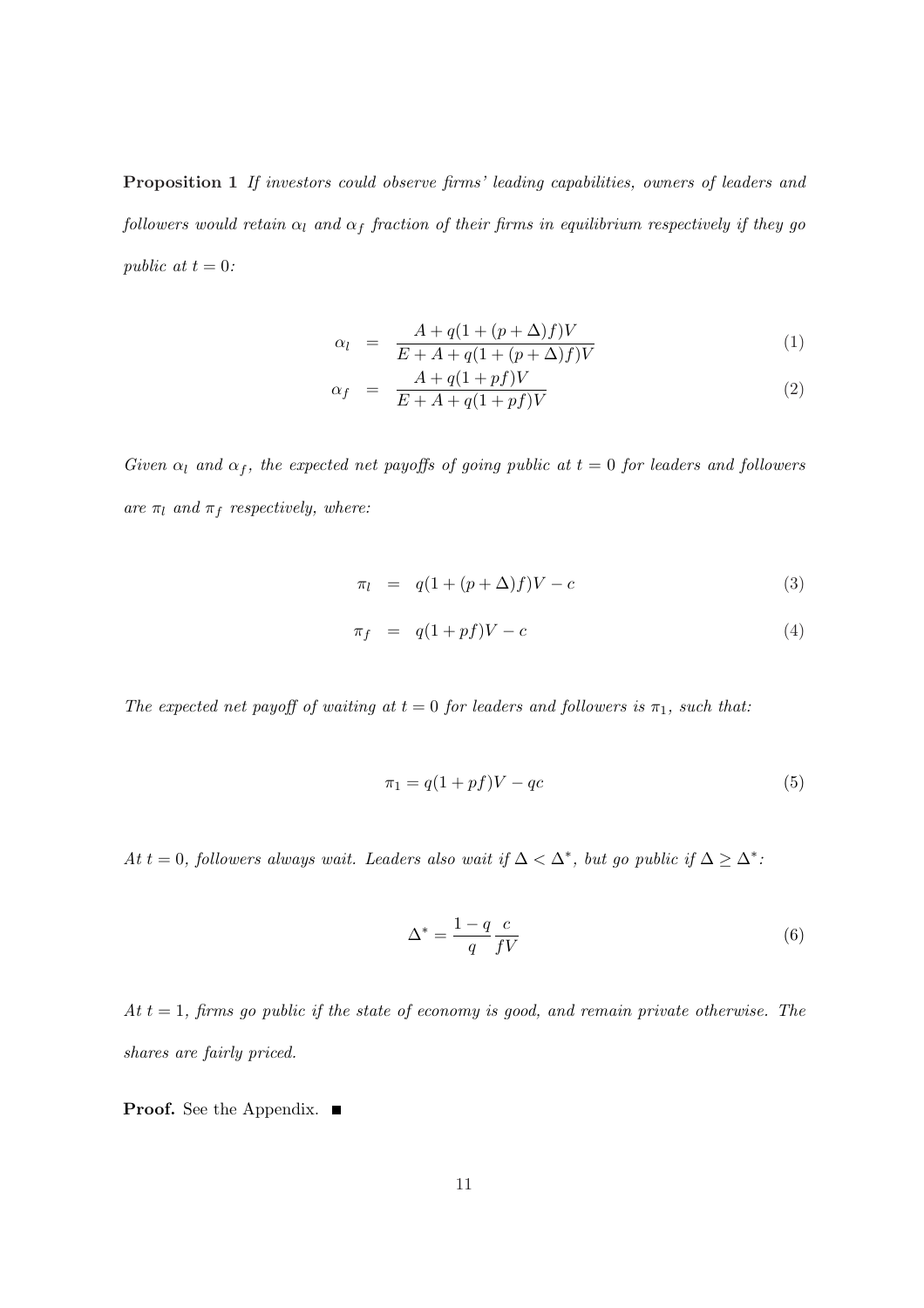The intuition of Proposition 1 is as follows. If a follower goes public at  $t = 0$ , it incurs the issuing costs c. In return, contingent on the state of economy, it gains access to a project at  $t = 1$ , which has an expected net present value (NPV) of  $q(1 + pf)V$  at  $t = 0$ . The follower appropriates all of this value, since investors merely break even on their equity investment E. Therefore, the follower's expected net payoff is the difference between  $q(1 + pf)V$  and c. If the follower, on the other hand, waits at  $t = 0$ , the expected NPV of project is still the same, but the issuing costs are incurred only if the economy is good, since the net payoff of going public in a poor economy is negative, and the follower remains private in that state. This means that the follower has an option to go public. At  $t = 0$ , it is better off by keeping this option alive in order to avert issuing costs, in case the economy turns out to be poor at  $t = 1$  (i.e.  $\pi_f < \pi_1$ ).<sup>2</sup>

Similarly, if a leader goes public at  $t = 0$ , it incurs the issuing costs c. In return, if the economy turns out to be good at  $t = 1$ , it invests in a project that has an expected NPV of  $q(1 + (p + \Delta)f)V$  at  $t = 0$ . Thus, the leader's expected net payoff is the difference between  $q(1+(p+\Delta)f)V$  and c. The leader faces a tradeoff between moving first to increase its probability of investing in the high-growth project and waiting until the resolution of uncertainty over the state of economy. It prefers to keep its option to go public alive if  $\Delta$ is lower than  $\Delta^*$  (i.e.  $\pi_l < \pi_1$  for  $\Delta < \Delta^*$ ). In this case, the risk of going public in an uncertain economic environment exceeds the benefit of being a first-mover. On the other hand, it exercises its option if  $\Delta$  exceeds  $\Delta^*$ , in which case the first-mover advantage is valuable enough to justify going public early (i.e.  $\pi_l \geq \pi_1$  for  $\Delta \geq \Delta^*$ ).

<sup>&</sup>lt;sup>2</sup>Note that in the absence of issuing costs, the follower is indifferent between going public or waiting at  $t = 0$ , since  $\pi_f = \pi_1$  for  $c = 0$ .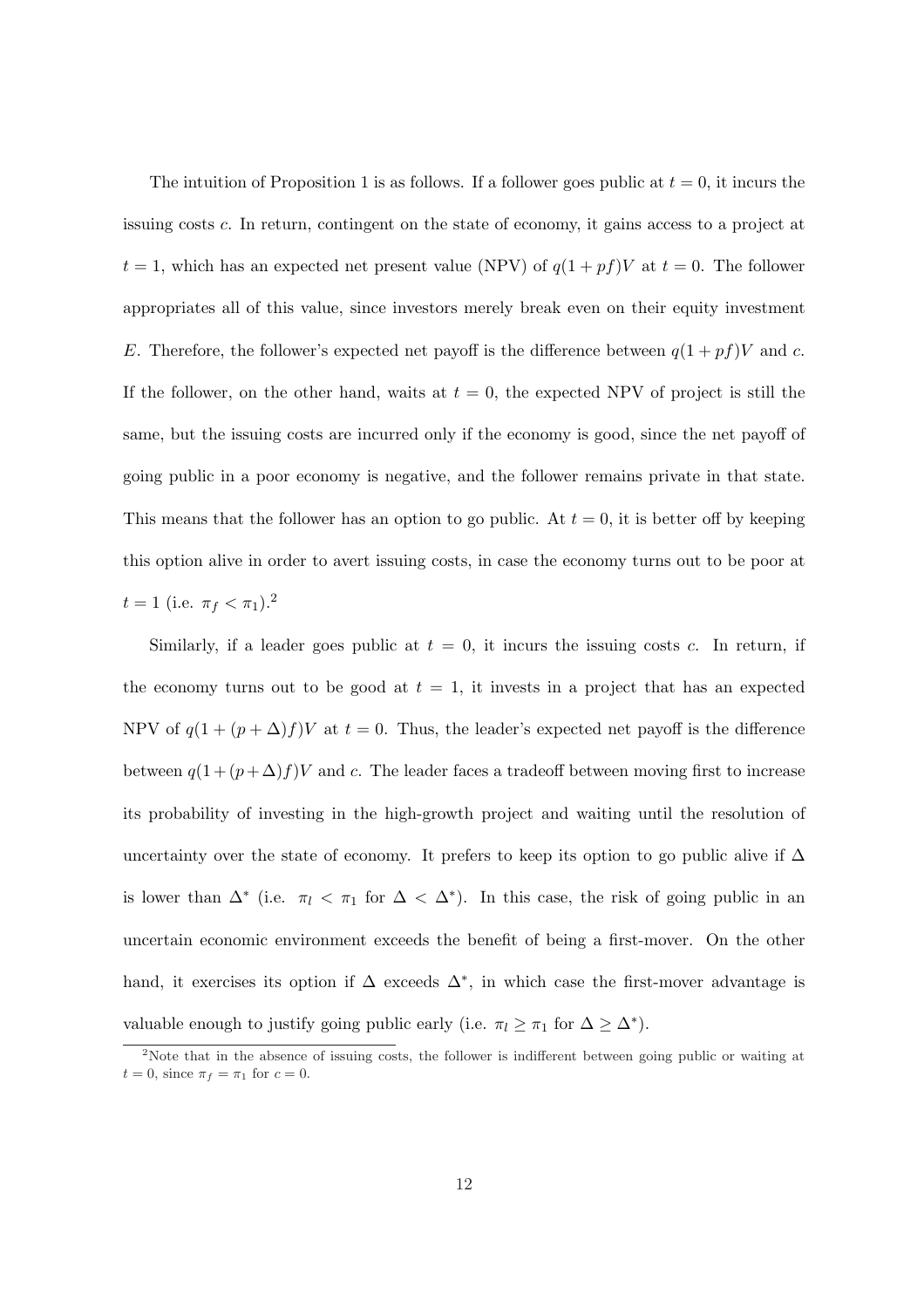The value of  $\Delta^*$  is sensitive to c, f, and q. Leaders have stronger incentives to move early when costs of going public are smaller  $(\partial \Delta^*/\partial c > 0)$ . This is because, when issuing costs are lower, leaders lose less if the economy turns out to be poor at  $t = 1$ . They, on the other hand, have weaker incentives to conduct an IPO at  $t = 0$  when f is small  $(\partial \Delta^*)/\partial f < 0$ . This means that when the spread between the values of high- and low-growth projects shrinks, moving early to have access to the former type of project becomes less attractive. Finally, leaders are more likely to capitalize on their first-mover advantage when the probability of having a good economy at  $t = 1$  is higher  $(\partial \Delta^*/\partial q < 0)$ . Projects add value only in the good state, hence there is not much point of going public early to increase the chances of having access to a better project, if the economy is likely to be in the poor state.

Proposition 2 When investors cannot observe the leading capabilities of firms, Proposition 1 holds if  $\Delta < \Delta^{**}$ , where:

$$
\Delta^{**} = \frac{1-q}{q} \frac{c}{(1-\alpha_s)fV} > \Delta^* \tag{7}
$$

and

$$
\alpha_s = \frac{(1-q)c + A + q(1 + pf)V}{E + A + q(1 + pf)V} \tag{8}
$$

If  $\Delta \geq \Delta^{**}$ , owners of leaders and followers both retain  $\alpha_s$  fraction of their firms in equilibrium respectively if they go public at  $t = 0$ , such that  $\alpha_f < \alpha_s < \alpha_l$ . Given  $\alpha_s$ , the expected net payoffs of going public at  $t = 0$  for leaders and followers are  $\pi_{l,s}$  and  $\pi_{f,s}$  respectively,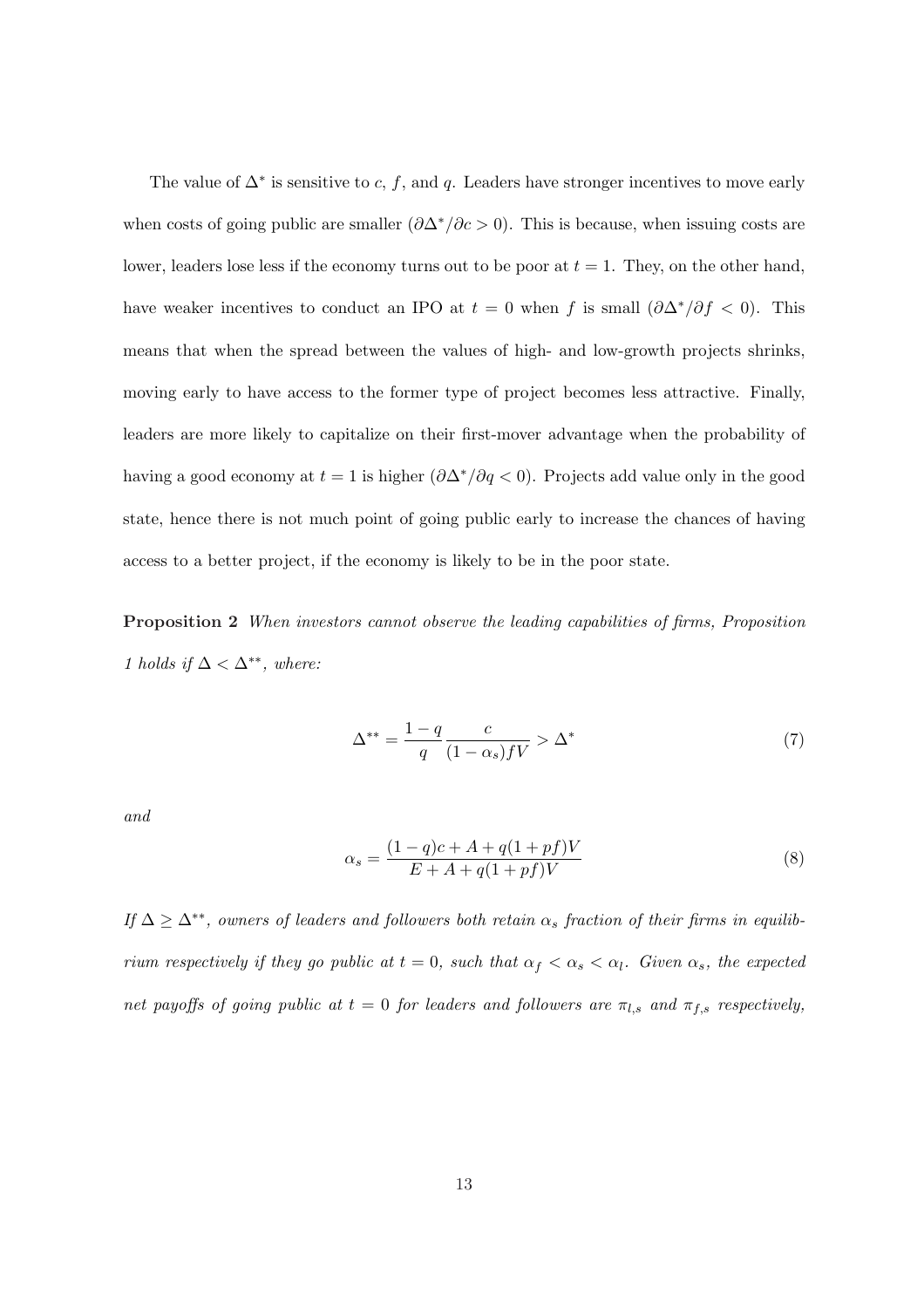where:

$$
\pi_{l,s} = q(1 + (p + \frac{\Delta}{E + A + q(1 + pf)V})f)V - qc \tag{9}
$$

$$
\pi_{f,s} = q(1+pf)V - qc \tag{10}
$$

The expected net payoff of going public at  $t = 1$  for leaders and followers is  $\pi_1$  (see Equation 5).

At  $t = 0$ , followers always wait and leaders always go public. At  $t = 1$ , followers go public if the state of economy is good, and remain private otherwise. The shares of leaders are underpriced, while those of followers are fairly priced.

## **Proof.** See the Appendix. ■

Proposition 1 holds even when investors cannot tell leaders apart from followers, as long as  $\Delta < \Delta^{**}$ . This is because, in such a case, followers have no incentives to go public at  $t = 0$ . Investors anticipate that only leaders would go public at  $t = 0$ . In other words, only leaders would risk going public early to capitalize on their first-mover advantage. Therefore, at  $t = 0$ , investors offer all firms that go public an ownership stake of  $\alpha_l$ . If  $\Delta \geq \Delta^{**}$ , however, followers have an incentive to mimic leaders. This is because, when  $\Delta$  exceeds  $\Delta^{**}$ ,  $\alpha_l$  is sufficiently larger than  $\alpha_f$  to justify pooling with leaders at  $t = 0$ . The problem is, investors cannot offer all the firms  $\alpha_l$  in equilibrium, if they anticipate that followers would pool at  $t = 0$ . The reason is, if followers also go public at  $t = 0$ , leaders cannot preempt them, and consequently lose their first-mover advantage. In other words, their probability of investing in the high-growth project falls back to  $p$ , and investors' rationality constraint is violated for  $\alpha = \alpha_l$ . For,  $\alpha = \alpha_s < \alpha_l$ , a separating equilibrium exists in which leaders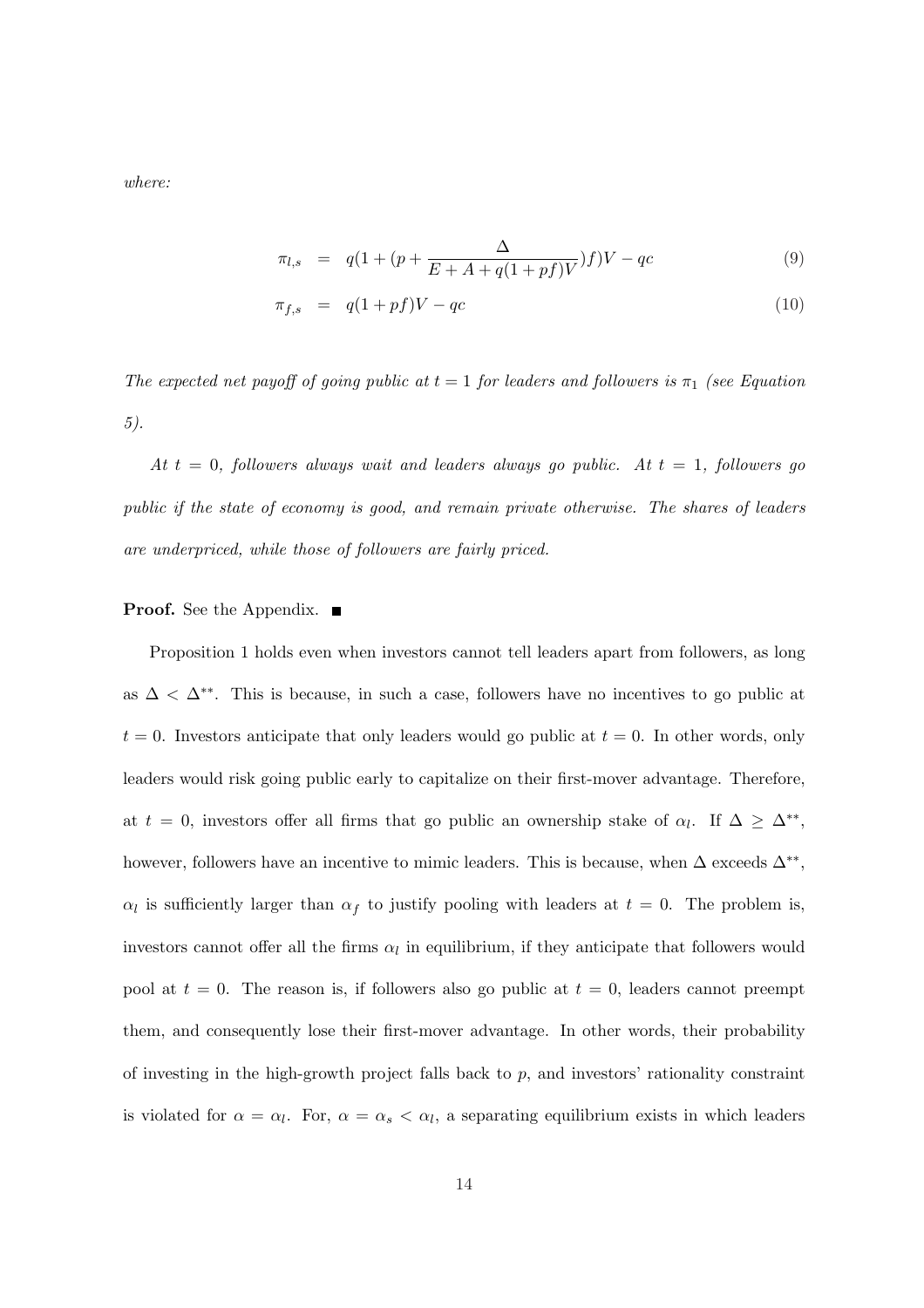go public and followers wait at  $t = 0$ .  $\alpha_s$  is the maximum stake leaders can have, without motivating followers to pool at  $t = 0$  (i.e.  $\pi_{f,s} \leq \pi_1$  for  $\alpha \leq \alpha_s$ ).<sup>3</sup> Leaders prefer going public at  $t = 0$ , if investors offer them  $\alpha_s$  (i.e.  $\pi_{l,s} > \pi_1$  for  $\alpha = \alpha_s$ ). Their shares are underpriced, however, since  $\alpha_s < \alpha_l$ .

To sum up, followers have incentives to mimic leaders when  $\Delta$  is high, since  $\alpha_l$ , the ownership stake offered by investors to leaders, increases as  $\Delta$  increases. Leaders, however, lose their first-mover advantage if followers mimic them. In such a case, they are willing to accept  $\alpha_s$ , which is lower than  $\alpha_l$ , to separate themselves from followers. This is because, the first-mover advantage is highly valuable for high values of  $\Delta$ . Therefore, when  $\Delta$  is high, leaders' incentives to be first-movers are as strong as those of followers' to mimic leaders. Thus, leaders accept issuing underpriced shares in order to preempt followers.

We illustrate the outcomes of our model in Figure 3. At  $t = 0$ , followers wait. Leaders also wait and lose their advantage if  $\Delta < \Delta^*$ . If the economy turns out to be poor at  $t = 1$ , all firms remain private  $(cold, cold)$ . If the economy turns out to be good at  $t = 1$ , however, all firms go public  $(cold, hot)$ . In this case, they have access to the high-growth project with probability p, and their shares are fairly priced. At  $t = 0$ , leaders go public if  $\Delta \geq \Delta^*$ . Their shares are underpriced if  $\Delta \geq \Delta^{**} > \Delta^*$ . If the economy turns out to be poor at  $t = 1$ , followers remain private (hot, cold). Finally, if the economy turns out to be good at  $t = 1$ , followers also go public (hot, hot). Now, leaders have a higher chance of investing in the high-growth project. The shares of followers are fairly priced.

<sup>&</sup>lt;sup>3</sup>We assume that when followers are indifferent in terms of IPO timing, they wait. Alternatively, we can assume investors offer an ownership stake of  $\alpha_s - \epsilon$  at  $t = 0$ , where  $\epsilon$  is an arbitrarily small positive number. In this case, leaders would still go public at  $t = 0$  and followers at  $t = 1$ .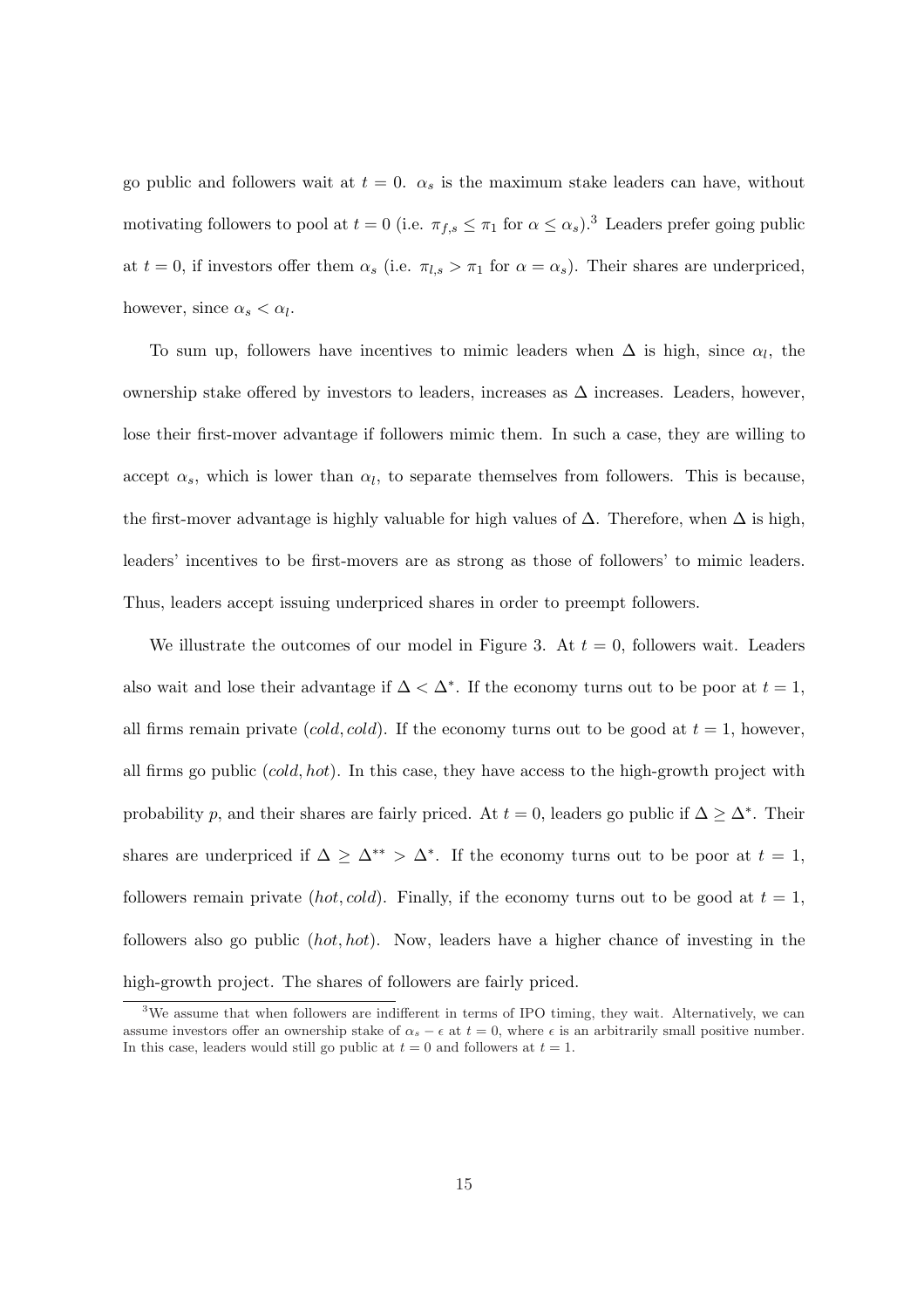## 3.2 Testable Hypotheses

We develop testable hypotheses based on the  $(hot, hot)$  pair of Figure 3. Our interest in this pair is due to the fact that it is the only pair that gives rise to leaders and followers in a hot market.

Our model suggests that leaders go public early with an objective of boosting their probability of investing in the better project. In the case of  $(hot, hot)$  pair, they meet their objective, since the economy turns out to be good at  $t = 1$ . Therefore, we expect firms that lead a hot market to have more valuable investment opportunities on average. We also expect their shares to be underpriced more on average, since investors cannot offer them the full value of their shares in equilibrium. These predictions lead to our first hypothesis  $H1$ .

H1: Firms that lead a hot market have more valuable investment opportunities, and their issues are underpriced more severely on average.

This hypothesis is consistent with the findings of both Pastor and Veronesi (2005) and Lowry and Schwert (2002). The former paper shows that IPO volume responds to changes in market conditions. Hot markets in our model, also, emerge when the economy is (likely) to be good at  $t = 1$  (see the (hot, cold), (cold, hot), and (hot, hot) pairs of Figure 3), and cold markets prevail when the economy is (likely) to be poor at  $t = 1$  (see the (cold, cold) pair of Figure 3). The latter paper shows that more firms go public following periods of high underpricing, and argues that this is because underpricing is related to the positive information learned during the registration periods of early IPOs. In our paper, leaders content with issuing underpriced shares if they know that the economy is likely to be good in future, so that they will enjoy a first-mover advantage. Therefore, in a way, the current level of underpricing signals the future state of economy.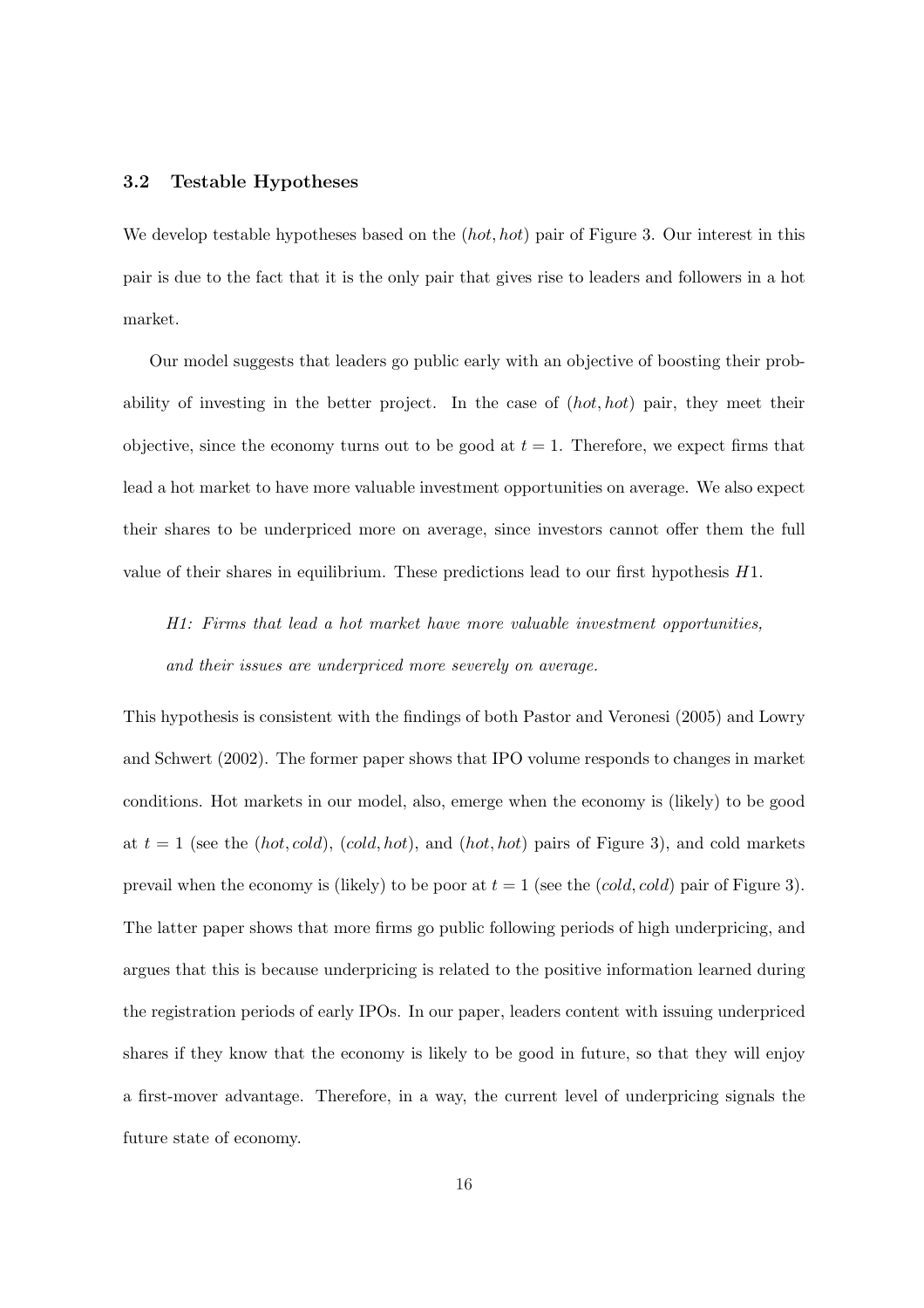Another suggestion of our model is that, investors cannot observe whether a firm is a leader or a follower. If they could, there would be no underpricing, since they would have demanded a lower ownership stake that fairly prices the leaders. As a result, we do not expect to see stark differences between the pre-IPO characteristics of leaders and followers. If the leaders had highly distinctive features, it would not have been hard for investors to tell them apart from the followers. On the other hand, we expect leaders to display significantly stronger growth and better stock performance after their issues, owing to their higher chance of investing in the high-growth project. Thus, we formulate our second hypothesis  $H2$  as follows:

H2: Leaders and followers cannot be identified by their pre-IPO firm characteristics, but can be distinguished in terms of their post-IPO growth and stock performance.

H2 is in agreement with the findings of Helwege and Liang (2004) that hot and cold IPO firms have similar characteristics at the time of their issues. They also find that hot IPO firms do not display a better operating performance than cold IPO firms following their issues. We, however, argue that leaders in a hot market would exhibit stronger growth following their issues.

# 4 Tests

The purpose of this section is to test the hypotheses developed in Section 3.2. These hypotheses require that hot markets should last long enough to distinguish between leaders and followers. In other words, we are not interested in the short hot markets, which correspond to the  $(hot, cold)$  and the  $(cold, hot)$  pairs of Figure 3, but want to test whether early and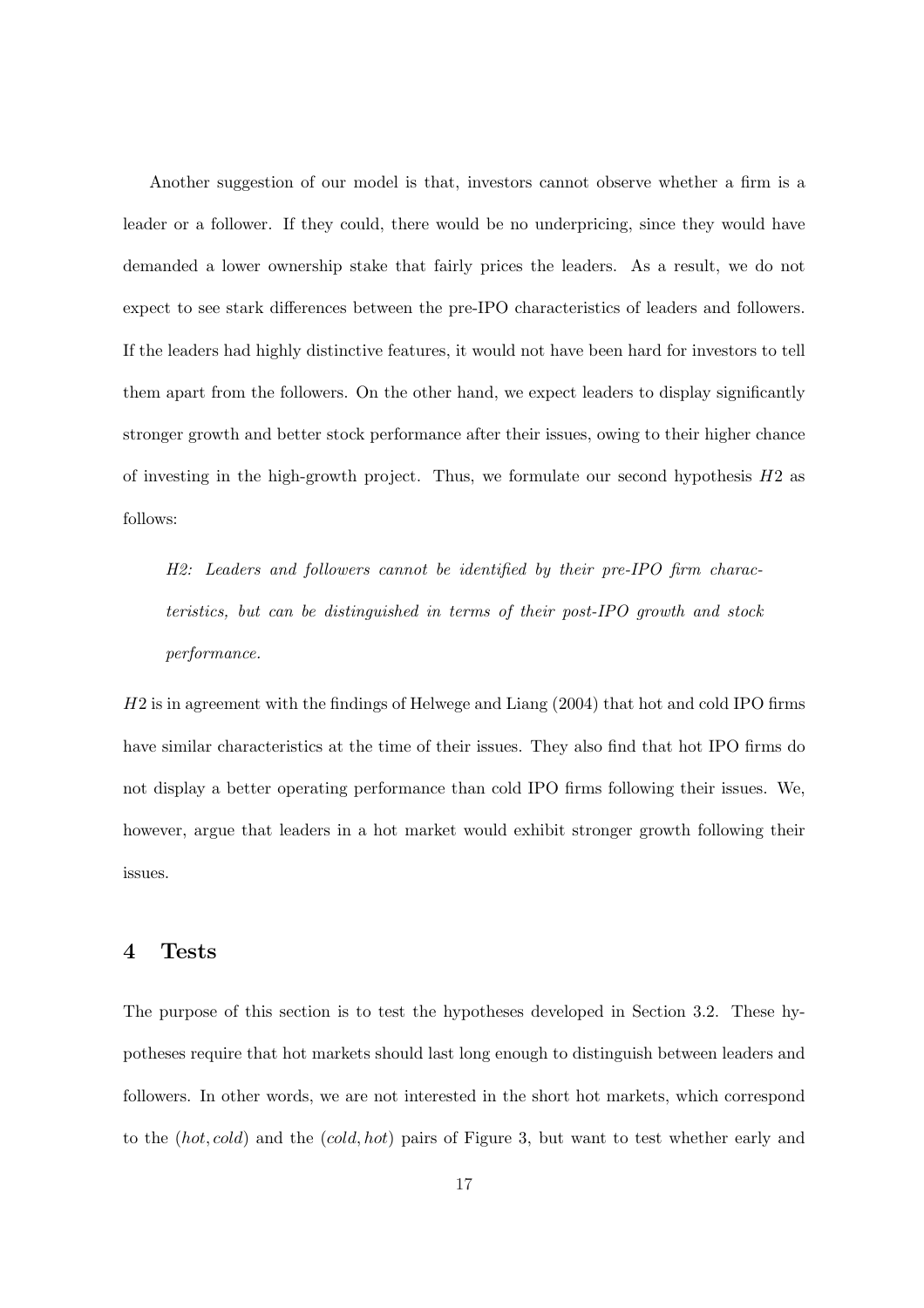late IPOs of long hot markets, which correspond to the  $(hot, hot)$  pair of Figure 3, differ from each other in accordance with our hypotheses. Consequently, we analyze hot markets that last at least 12 months. We identify leaders as firms that went public in the first half of a hot market, and followers as those that conducted their IPOs in the second half of a hot market.

Our empirical tests, as in Alti (2006), are conducted in IPO time. We define the fiscal year during which a firm went public as  $Year\ 0$  for that firm. This is the firm's IPO year, and all other fiscal years are defined relative to it. For instance, the fiscal year preceding the IPO year is defined as  $Year - 1$ , and the one that follows it as  $Year 1$ .

The rest of this section is structured as follows. We, first, explain our hot market definition (Section 4.1). Then, we describe our data (Section 4.2). Finally, we perform univariate (Section 4.3) and multivariate (Section 4.4) tests on our sample, and compare the long-run stock returns of leaders and followers (Section 4.5).

## 4.1 Hot Market Definition

The definition of a hot market varies across papers. This has the implication that the same month can be classified as hot (or cold) in one paper, and neutral in another.<sup>4</sup> Moreover, the classification of a month as hot, neutral, or cold depends not only on the hot market definition, but also on the sample period and composition. In this section, we first show that existing hot market definitions are not robust to the length of sample period, and then propose a new definition.

We focus on two main definitions currently used in the literature. The first is by Alti

<sup>&</sup>lt;sup>4</sup>One can argue that the variations in hot market definition is not so important because the classification of months with very high and very low IPO volume would be the same under different definitions. Although, it is true that there is no difficulty in classifying months with extremely high (low) volume as hot (cold), classification of the remaining months with non-extreme volumes is nontrivial. These months contain the bulk of IPOs, hence their correct classification is crucial for making the right inferences.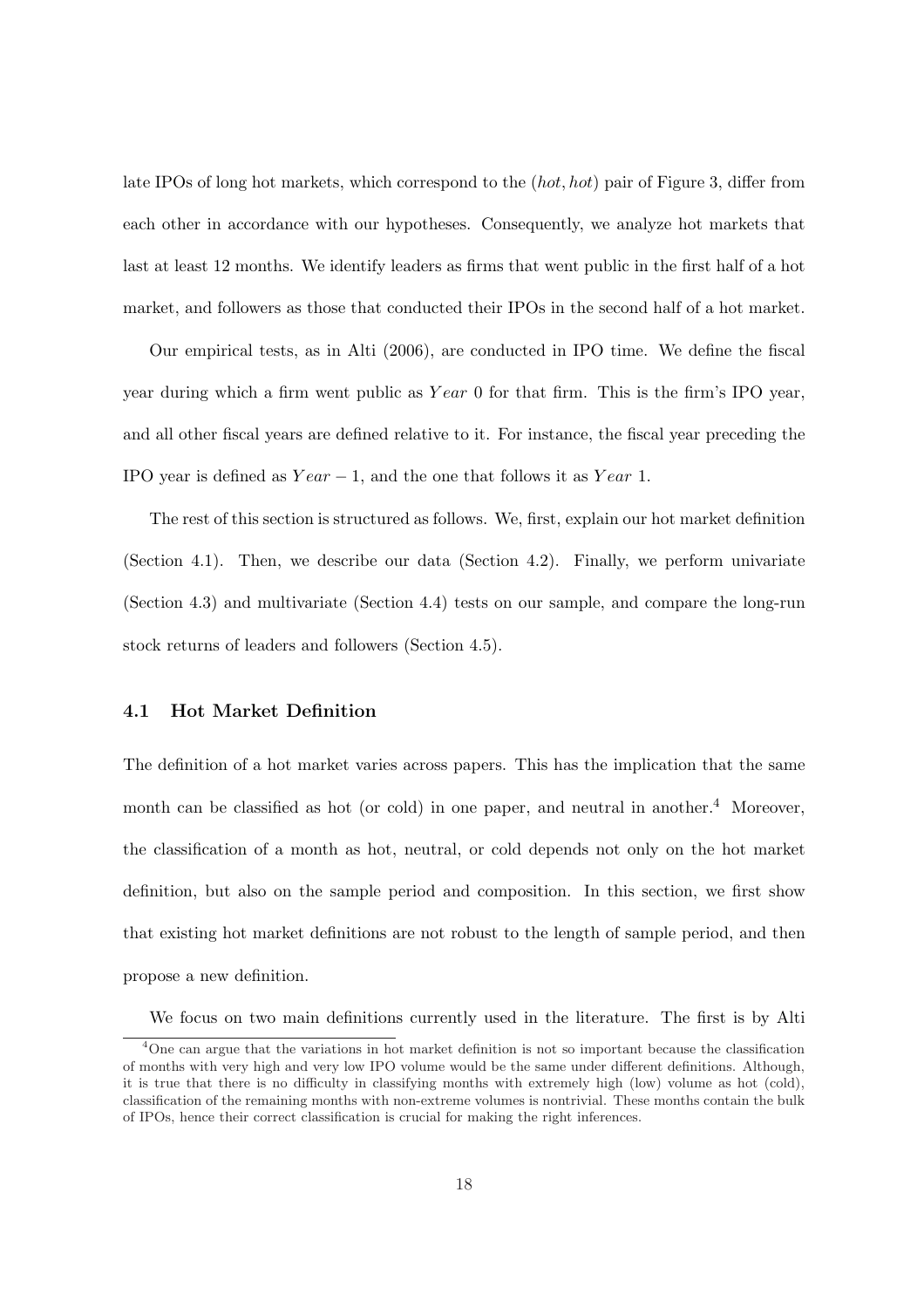(2006) and the second by Helwege and Liang (2004). Both definitions rank months in terms of their 3-month centered moving average of IPO volume  $(ma(3))$ . Alti (2006) defines a month as hot (cold), if that month is ranked above (below) the median month of the sample. Helwege and Liang (2004) define a month as hot (cold), if that month is ranked within the top quarter (bottom third) of the sample. Moreover, they restrict hot periods to last at least three months, while Alti (2006) does not have this restriction.<sup>5</sup> In both papers, monthly IPO volume is deflated to account for growth.<sup>6</sup>

We, first, apply the definition and the sample selection criteria (spinoffs, unit offers, and financial firms are excluded) of Alti (2006) to identify hot markets in our sample period (January 1, 1970 - December 31, 2008) and in his sample period (January 1, 1971 - December 31, 1999). The results are displayed in Figure 1a and 1b respectively.<sup>7</sup> There are significant differences between the two plots. The extension of sample period to include 2000s causes 42 months that were initially classified as cold to be classified as hot. Most notably, almost the entire period from the start of 1991 to the end of 2000 is classified as a hot market in our sample period. This does not abide well with the argument that firms seize temporary windows of opportunity to go public in a hot market, as the window in this case remains open for a nearly uninterrupted period of 10 years. The reason for the differences in classification is the decrease in the volume of median month. For the sample period that ends in December 31, 1999, the median month has an  $ma(3)$  of 9.49 IPOs. After the extension of sample period,

the median falls to 6.21 IPOs. This causes months that have between 6.21 and 9.49 IPOs to

<sup>5</sup>Pastor and Veronesi (2005) provide a slightly different hot market definition. They also rank months in terms of their  $ma(3)$ . As in Helwege and Liang (2004), they define a month as hot, if that month is ranked within the top quarter of the sample, and as in Alti (2006), they do not restrict hot periods to last at least 3 months.

 ${}^{6}$ Lowry (2003) finds evidence that IPO volume is nonstationary over time. Thus, she detrends the volume by deflating it.

 $7$ Our Figure 1b corresponds to Figure 1 in Alti (2006).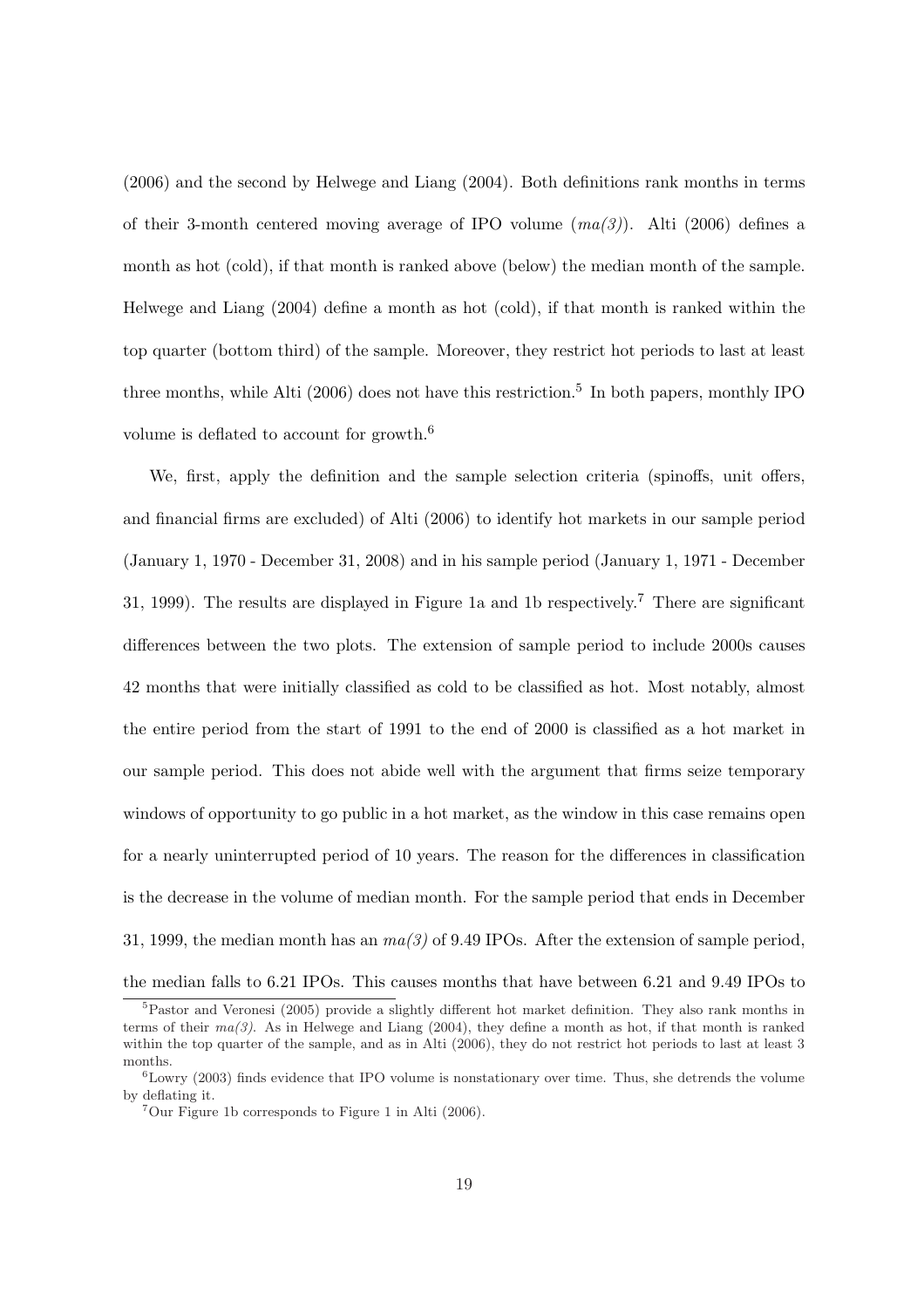be classified as hot in the longer sample period, while they were initially identified as cold months.

Now, we turn our attention to the definition of Helwege and Liang (2004). Figure 2a and 2b show hot markets according to their definition and sample selection criteria (spinoffs, reverse LBOs, IPOs with offer prices less than \$1, and financial firms are excluded) in our and their sample period (January 1, 1975 - December 31, 2000) respectively.<sup>8</sup> The extension of sample period again leads to many differences in classification. The cold market in early 1985 disappears, some of the months that were cold between 1988 and 1991 become neutral, a new hot market appears in 1991 and another in 1997. Overall, 43 months are classified differently as a result of extending the sample period to include the first half of 1970s and the 2000s. The reason again is the change in thresholds used for classification. The upper and lower thresholds fall from 32.23 and 11.64 IPOs to 28 and 7.89 IPOs respectively. Consequently, months that have less than 32.23, but more than 28 IPOs become hot, and those that have less than 11.64, but more than 7.89 IPOs become neutral in our longer sample period.

The main conclusion from our analysis of existing hot market definitions is that, existing hot market definitions are not robust to the length of sample period. Therefore, we propose a new definition in order to overcome this problem. We, first, deflate the monthly IPO volume by the number of public firms at the end of previous month to correct for nonstationarity (see Pastor and Veronesi (2005) for an identical treatment). Then, we calculate a "short-run" and a "long-run" centered moving average of deflated IPO volume  $(ma_s \text{ and } ma_l)$ . Finally, we classify a month as hot, if  $ma_s$  of that month is sufficiently higher than  $ma_l$  (i.e. if  $ma_s$ exceeds  $ma_l$  plus a mark-up).

Our definition contains three parameters: the length of short-run moving average, the <sup>8</sup>Our Figure 2b corresponds to Figure 1 in Helwege and Liang (2004).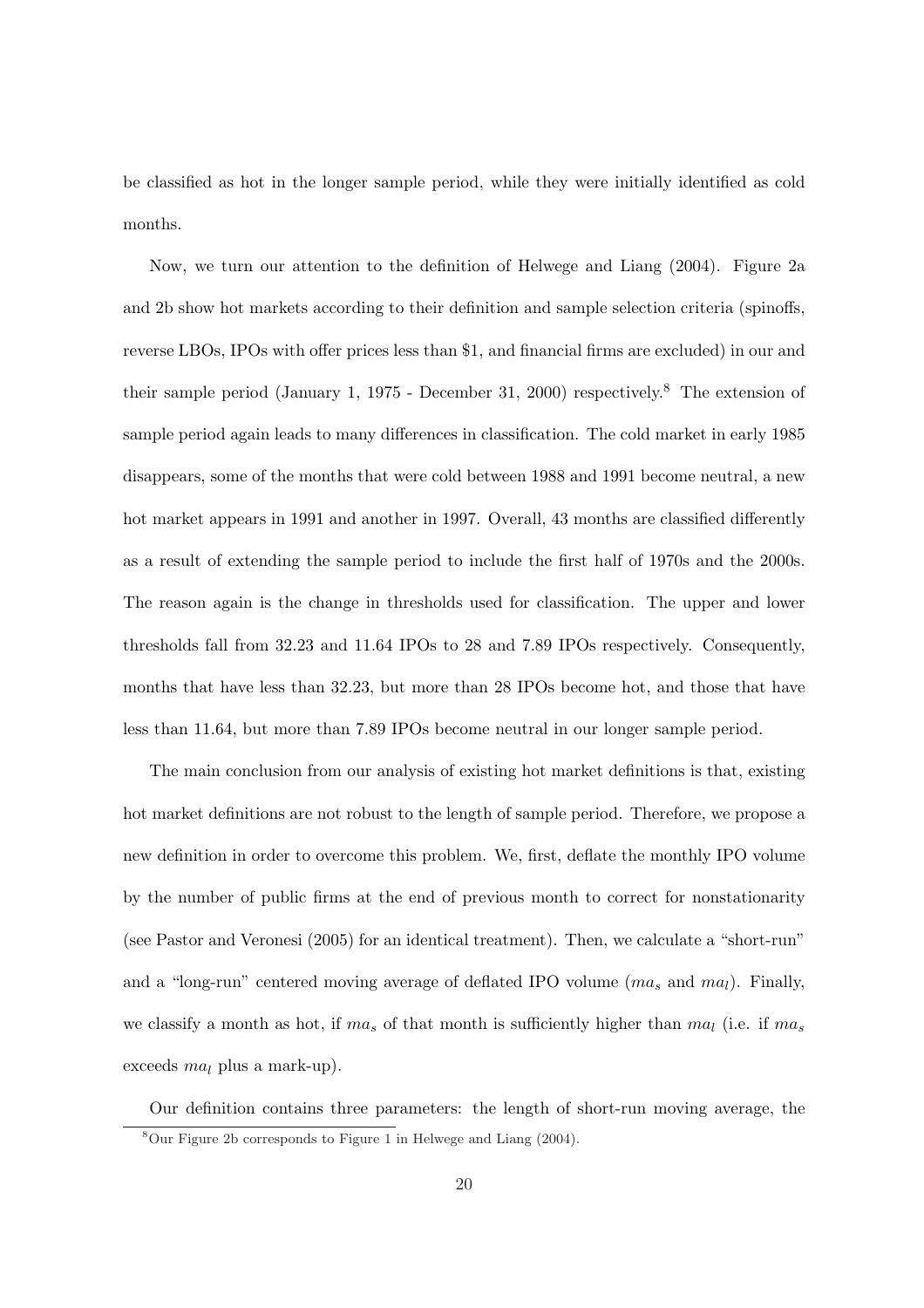length of long-run moving average, and the mark-up. Alti (2006), Helwege and Liang (2004), and Pastor and Veronesi (2005)) use a 3-month centered moving average. Yung, Colak, and Wang (2008) argue that grouping IPOs into yearly cohorts is too coarse and into monthly groups is too fine. Therefore, they decide to group them into quarters and take a 4-quarter moving average. We choose 6 months and 3 years as the lengths of our short- and long-run centered moving averages and set the mark-up to 1 IPO. That is, we classify a month as hot if its 6-month centered moving average of deflated IPO volume exceeds its 3-year centered moving average of deflated IPO volume by at least 1 IPO.

We check whether our proposed definition is indeed robust to the sample period, by identifying hot markets using our definition in three different sample periods (ours, and those of Alti (2006) and Helwege and Liang (2004)). We find that all overlapping months in our and in Alti (2006)'s sample have the same classification, and only 5 of the months that are in our and in Helwege and Liang (2004)'s sample are classified differently. This is substantial improvement over the existing definitions, considering that they classify more than 40 months differently. The robustness of our definition is due to the fact that extension of sample period has very little impact on a month's long-run moving average of deflated IPO volume. As a result, we use this definition to determine hot markets in our sample period.

### 4.2 Data

Our dataset, which is obtained from Securities Data Company (SDC), contains 12,007 common share IPOs that took place in the U.S. between January 1st, 1970 and December 31st, 2008. We construct our initial sample from this dataset by dropping IPOs by financial firms (2,670 observations), reverse leveraged buyouts (299 observations), spinoffs (572 observa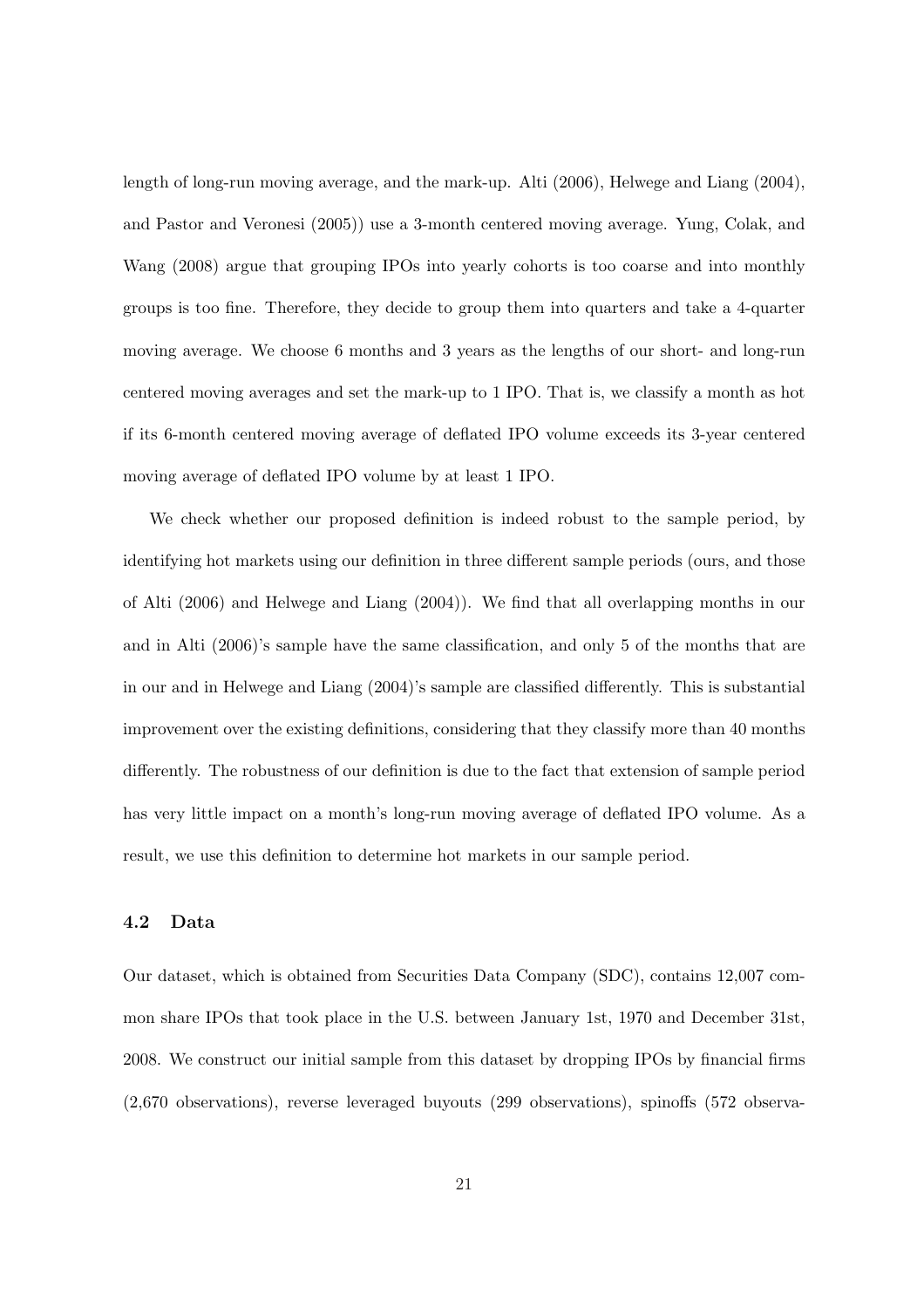tions), IPOs with an offer price less than \$1 (141 observations), IPOs that have duplicate CUSIP codes (28 observations), and unit offers  $(1,011)$  observations).<sup>9</sup> Consequently, there are 7,286 observations in our initial sample. We identify 1,918 and 2,111 of these observations as IPOs conducted by leaders and followers in a hot market respectively. The remaining IPOs take place either in cold markets or in hot markets that last less than a year.

We get offer prices, numbers of primary and secondary shares, amounts of total proceeds, and information on venture capital backing from SDC, which has data for all of our early and late IPOs. We obtain the first trading day closing prices from Center for Research in Securities Prices (CRSP). We drop observations if the trading date is 2 days earlier or 10 days later than the IPO date. 1,614 leaders and 1,812 followers in our initial sample have price data.<sup>10</sup> We collect financial data from Compustat. We drop observations if data for the fiscal year preceding the IPO year (i.e.  $Year - 1$ ) is missing. 1,413 leaders and 1,556 followers in our sample have financial data. Finally, we get the firm foundation years from Field-Ritter dataset.<sup>11</sup> 1,595 leaders and 1,792 followers in our sample have foundation year data.

The variables that we use in our tests are defined as follows.  $IniR$  is the initial return of an IPO. It is the percentage change from the offer price to the first trading day closing price. P Sec is the secondary shares offered as a percentage of total shares offered.  $TPro$  is the total proceeds raised as a percentage of the value of total assets in Year 0. VCap is a dummy variable that is equal to 1 if an IPO firm is backed by a venture capital firm.  $M to B_i$ is the market to book ratio in Year i. It is equal to the value of book debt (the long-term

<sup>9</sup>Our sample selection criteria are similar to those employed by Helwege and Liang (2004).

<sup>&</sup>lt;sup>10</sup>CRSP starts providing prices on NASDAQ stocks in December 1972. Most of the observations we drop are the IPOs that took place between January 1970 and December 1972.

<sup>11</sup>See Jay Ritter's website: http://bear.warrington.ufl.edu/ritter/FoundingDates.htm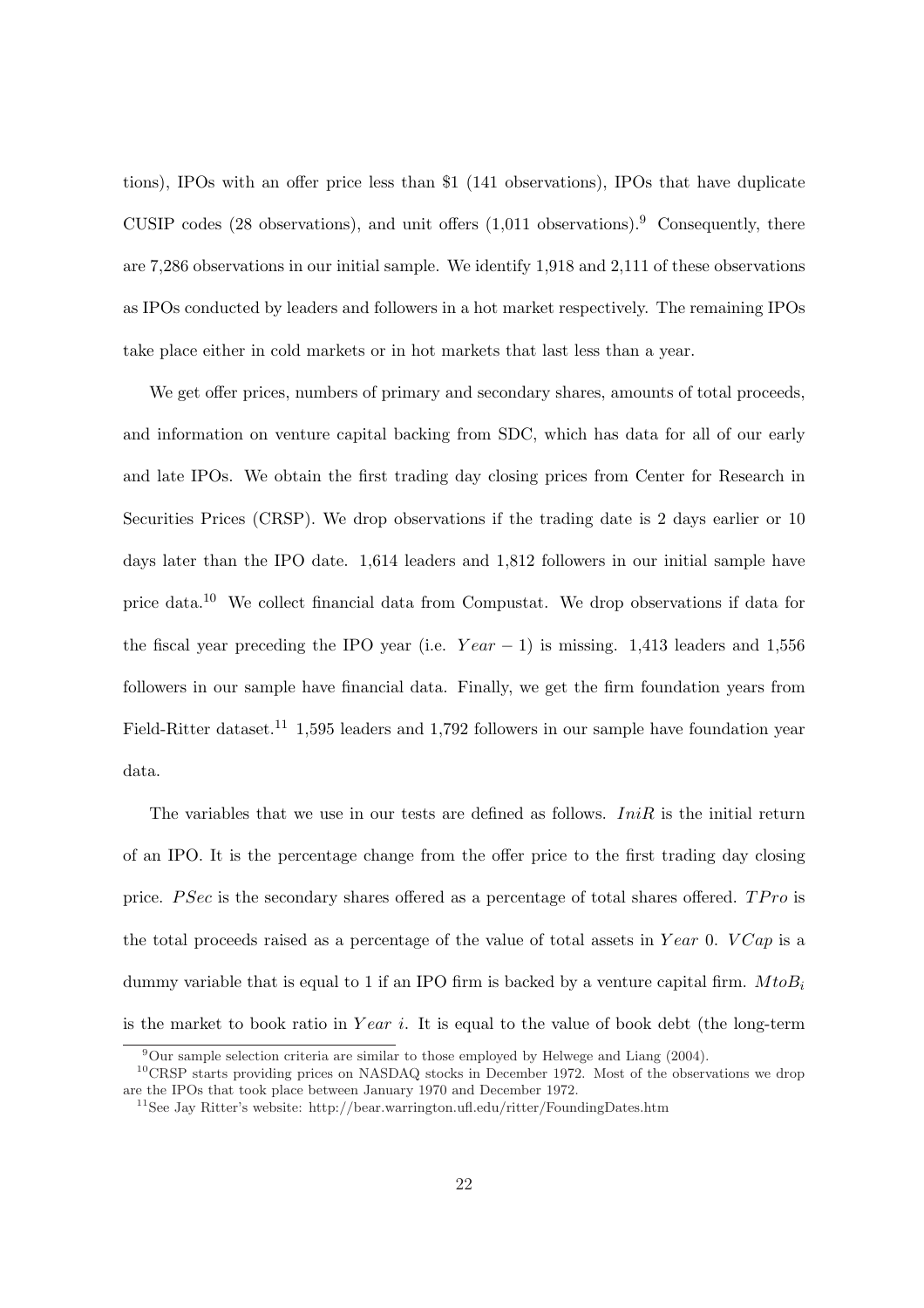debt in  $Year\ i)$  plus the value of market equity (the number of common shares outstanding times the share price in Year i) divided by the value of total assets in Year i. Salesi and Assets<sub>i</sub> are net sales and total assets in Year i respectively.  $\Delta Sales_i$  and  $\Delta Assets_i$ are percentage growths in net sales and total assets from  $Year - 1$  to  $Year$  i respectively. Net sales and total assets are in millions of 2008 dollars. Debt<sub>i</sub> is long-term debt,  $Prof_i$  is EBITDA, and  $Cap X_i$  is capital expenditures in  $Year$  i as a percentage of the value of total assets in Year i.  $\Delta Debt_i$ ,  $\Delta Prof_i$ , and  $\Delta CapX_i$  are percentage changes in long-term debt, EBITDA, and capital expenditures from  $Year-1$  to  $Year$  i respectively. Age is the difference between the IPO year and the foundation year of a firm. All variables are winsorized at 5%, except  $VCap$ ,  $Sales_i$ ,  $Assets_i$ , and  $Age$ . The last three of the unwinsorized variables are in natural logarithms. In the case of Age, we add 1 to each observation when taking the natural logarithm to eliminate the cases of  $ln(0).<sup>12</sup>$  Finally, the binary variable L takes the value of 0 (1) if the IPO is conducted by a leader (follower).

## 4.3 Univariate Tests

We, first, test our hypotheses (see Section 3.2) in terms of univariate sorts. Table 1 provides descriptive statistics for the 9 hot markets that lasted at least a year during our sample period. The lengths of these hot markets range from 12 to 18 months and the average length of a hot market is 15 months. The numbers of leaders and followers in a hot market do not differ significantly from each other. Overall, there are 1,918 leaders and 2,111 followers.

In Panel A, the last column shows that shares of leaders are underpriced approximately 7% more. Moreover, this difference is not driven by a single hot market, and is present in most of the hot markets. In particular, underpricing was significantly worse for leaders in

<sup>&</sup>lt;sup>12</sup>See Loughran and Ritter  $(2004)$  for the same treatment.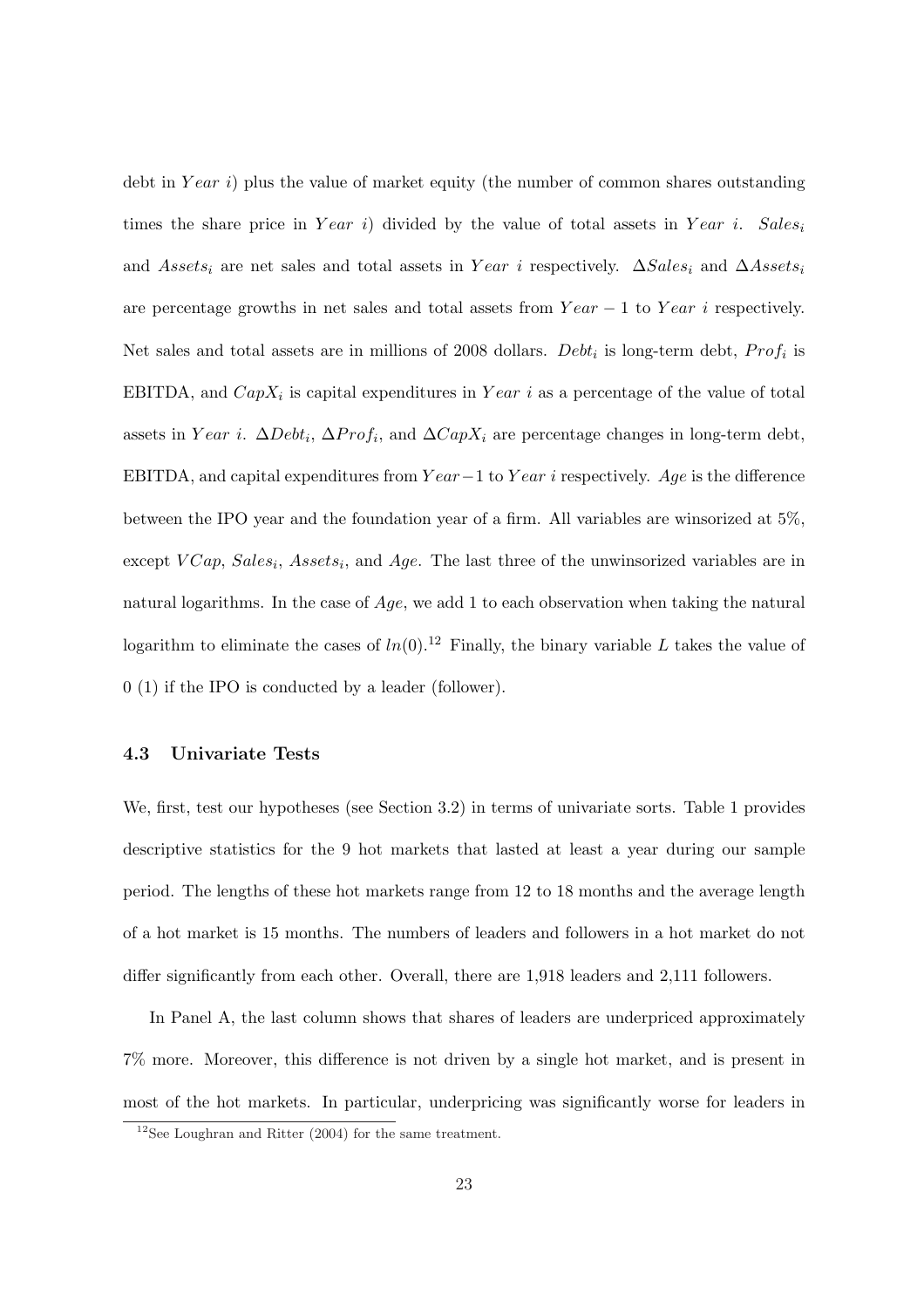the 1st, 2nd, 3rd, 6th, 7th, and 8th hot markets. The last column of Panel B shows that the average market to book ratio of leaders exceeds that of followers roughly by 1. Furthermore, this difference again is not driven by a single market. Leaders of the 2nd, 3rd, 4th, 5th, 6th, 7th, and 8th hot markets have higher market to book ratios on average than followers. These figures support our first hypothesis  $H1$ . That is, firms lead a hot market to boost their chances of investing in more valuable growth opportunities, which are proxied by market to book ratio, at the cost of higher underpricing.

Panels C, D, E, and F report descriptive statistics on variables that we use as controls in our multivariate tests (Section 4.4). The leaders offer slightly more secondary shares as a percentage of total shares. In the 3rd, 8th, and 9th hot markets leaders, and in the 2nd and 5th hot markets followers raise significantly more total proceeds scaled by total assets in Year 0. Therefore, there is no clear cut difference between leaders and followers in terms of the amount of total proceeds they raise. Leaders and followers do not differ much in terms of their venture capital backing frequency and their age at the time of their IPOs.

Table 2 provides descriptive statistics for the leading and the following IPO firms in our sample. The net sales of leaders are no different than those of followers in the fiscal year that precedes their IPO year (Sales−1). They, however, grow faster in the IPO year and in the following two fiscal years ( $\Delta Sales_0$  through  $\Delta Sales_2$ ). The total assets of leaders are slightly lower in  $Year - 1$ . They, also, grow faster in the IPO year and in the following fiscal years  $(\Delta Assets_0 \text{ through } \Delta Assets_3)$ . As a result, ex-post total assets  $(Assets_0 \text{ through } Assets_3)$ and net sales ( $Sales<sub>0</sub>$  through  $Sales<sub>3</sub>$ ) of leaders exceed those of followers, even though leaders have less total assets and same amount of net sales ex-ante.

The leaders make higher capital expenditures before and after their IPO year  $(CapX_{-1}$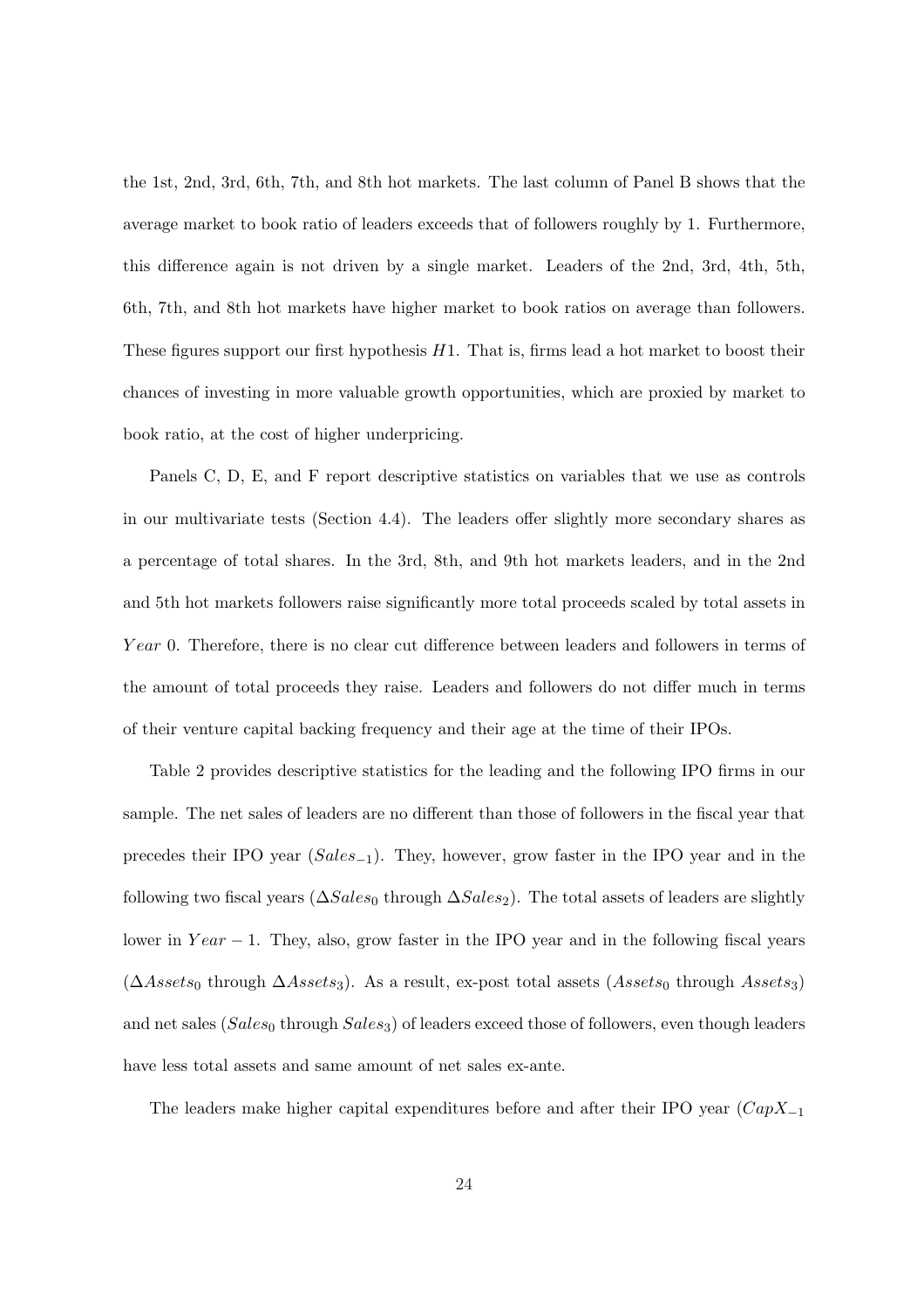and  $CapX_1$ ). Moreover, they experience a significantly stronger growth (more than 100%) in capital expenditures in Year 1 ( $\Delta CapX_1$ ). In terms of profitability, leaders and followers are equivalent up to Year 2. In Year 3, leaders become more profitable than followers. In terms of EBITDA growth, on the other hand, leaders surpass followers in particular in the first two fiscal years that follow their IPO year  $(\Delta Prof_1$  and  $\Delta Prof_2$ ). Finally, leaders and followers do not differ in terms of their long-term debt level between  $Year - 1$  and  $Year 3$ . Leaders have a slightly higher net debt issuance in their IPO year  $(\Delta Debt_0)$ , but otherwise their net debt issuance is the same as followers.

Overall, the figures in Table 2 show that leaders experience stronger growth in net sales, total assets, capital expenditures, and EBITDA, especially immediately after their IPOs in Year 1. This is despite the fact that the levels of these variables (except  $CapX_{-1}$ ) are the same for leaders and followers in  $Year - 1$ . These findings are consistent with our second hypothesis  $H2$ : Leaders and followers have similar ex-ante characteristics, but leaders experience stronger growth ex-post.

### 4.4 Multivariate Tests

We, now, test our hypotheses (see Section 3.2) in a multivariate setting. We start by analyzing whether leading firms of hot markets suffer from higher underpricing and whether they have higher market to book ratios in their IPO year after controlling for firm and issue characteristics. In particular, we regress first  $IniR$  and then  $MtoB_0$  on a binary variable that takes the value of 1 if the firm is a leader  $L$  and a set of control variables. The control variables are size (proxied by  $Sales_{-1}$ ,  $Assets_{-1}$  or  $Age$ ), leverage (proxied by  $Debt_{-1}$ ), profitability (proxied by  $Prof_{-1}$ ), investment (proxied by  $CapX_{-1}$ ), venture capital backing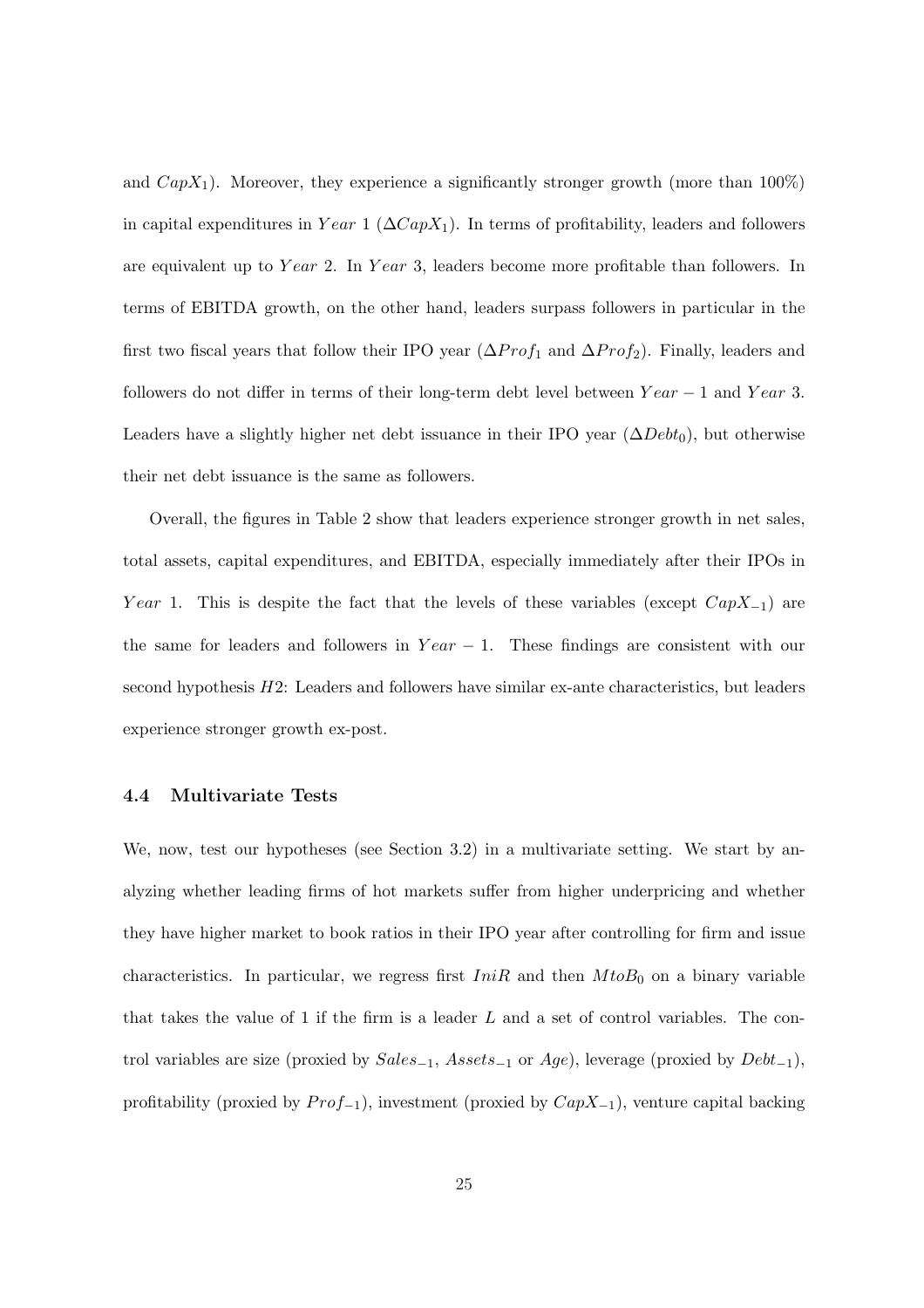$(VCap)$ , secondary shares  $(PSec)$ , total proceeds  $(TPro)$ , and industry fixed effects (set of dummies  $dInd$ :

$$
Y = \beta_0 + \beta_1 L + \beta_2 Size_{-1} + \beta_3 Debt_{-1} + \beta_4 Prof_{-1} + \beta_5 CapX_{-1}
$$
  
+
$$
\beta_6 VCap + \beta_7 PSec + \beta_8 TPro + \beta_9 dInd + \epsilon, \quad Y \in \{IniR, MtoB_0\}
$$
 (11)

The results of our regressions are presented in Table 3. In Models  $(1)-(3)$ , underpricing is the dependent variable. In a univariate setting, IPOs of leaders are underpriced roughly 7% more on average (see Panel A in Table 1). In a multivariate setting, firm, issue, and industry characteristics can only explain approximately 2.5 to 2.8% of this difference and IPOs of leaders are still underpriced 4.2 to 4.5% more on average. In Models (4)-(6), market to book ratio is the dependent variable. Leaders' market to book ratios in  $Year$  0 exceed those of followers by 1, in a univariate setting. In a multivariate setting, 0.67 to 0.73 of this difference is due to being a leader, and control variables only explain 0.27 to 0.33 of it. Therefore, our first hypothesis  $H1$  is supported in a multivariate as well as in a univariate setting. Being a leader in a hot market has explanatory power on IPO underpricing and market to book ratios in the IPO year, after controlling for firm, industry, and issue characteristics.

We, next, investigate whether pre-IPO characteristics of firms can explain whether they become leaders and followers, and whether leaders display stronger post-IPO growth. To this end, we first regress the binary variable  $L$  on the control variables that we used in Equation 11:

$$
L = b_0 + b_1 Size_{-1} + b_2Debt_{-1} + b_3Prof_{-1} + b_4 CapX_{-1}
$$

$$
+ b_5 VCap + b_6 PSec + b_7 TPro + b_8 dInd + \epsilon, \quad Y \in \{IniR, MtoB_0\}
$$
(12)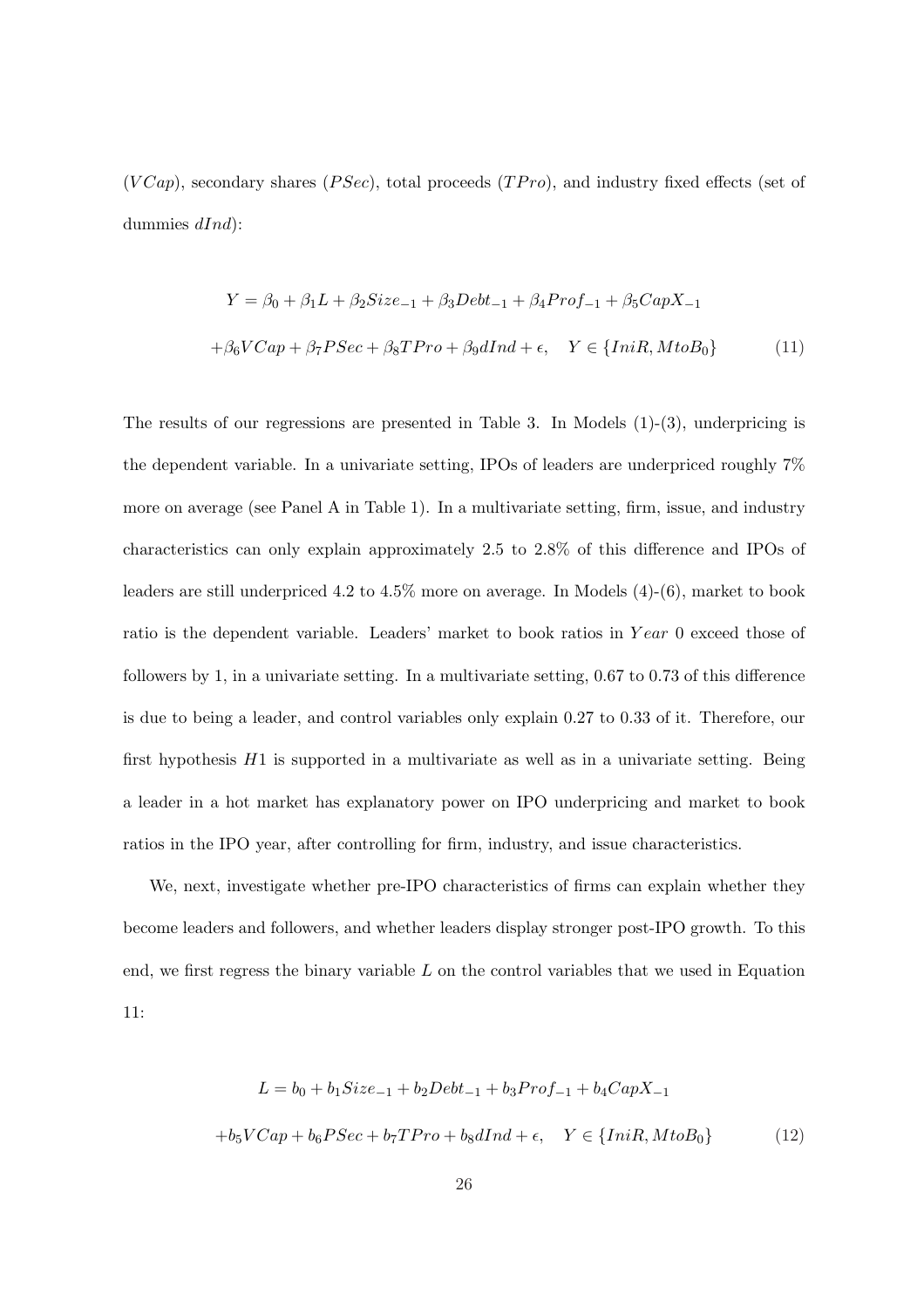The results of this regression in presented in Model (1) of Table 4. The coefficients of Assets<sub>−1</sub>, Debt<sub>−1</sub>, Prof<sub>−1</sub>, VCap, and TPro are insignificant. The coefficient of CapX<sub>−1</sub> is barely significant at  $9.8\%$  significance level, and its value is quite small. *PSec* has a statistically significant, yet a small, coefficient. The insignificant coefficients of other variables justify our claim in H1 that leaders cannot be distinguished from followers in terms of pre-IPO characteristics. The results are similar when  $Sales_{-1}$  or  $Age$  is used as a proxy of size instead of  $Assets_{-1}$ .

Finally, we check whether the differences between the post-IPO growth of leaders and followers that we observed in a univariate setting still remain in a multivariate setting. Specifically, we regress the changes in sales, assets, investment, profitability, and leverage from  $Year - 1$  to  $Year 1$  on our binary variable L, and the control variables that we have used in the previous models:

$$
Y = \beta_0 + \beta_1 L + \beta_2 Size_{-1} + \beta_3 Debt_{-1} + \beta_4 Prof_{-1} + \beta_5 CapX_{-1}
$$

$$
+ \beta_6 VCap + \beta_7 PSec + \beta_8 TPro + \beta_9 dInd + \epsilon,
$$

$$
Y \in \{\Delta Sales_1, \Delta Assets_1, \Delta CapX_1, \Delta Prof_1, \Delta Debt_1\}
$$
(13)

The results of these regressions are provided in Models (2) to (5) of Table 4. The coefficients of  $Assets_{-1}$ ,  $Debt_{-1}$ , and  $Prof_{-1}$  are always negative and in the majority of cases significant. Their signs are consistent with the generic description of a growth firm: small, unlevered, and not profitable. Firms that make higher capital expenditures in  $Year - 1$  ( $CapX_{-1}$ ) experience more growth in net sales and total assets in  $Year$  1. Firms that are backed by venture capital partnerships  $(VCap)$  display stronger sales and EBITDA growth. Firms that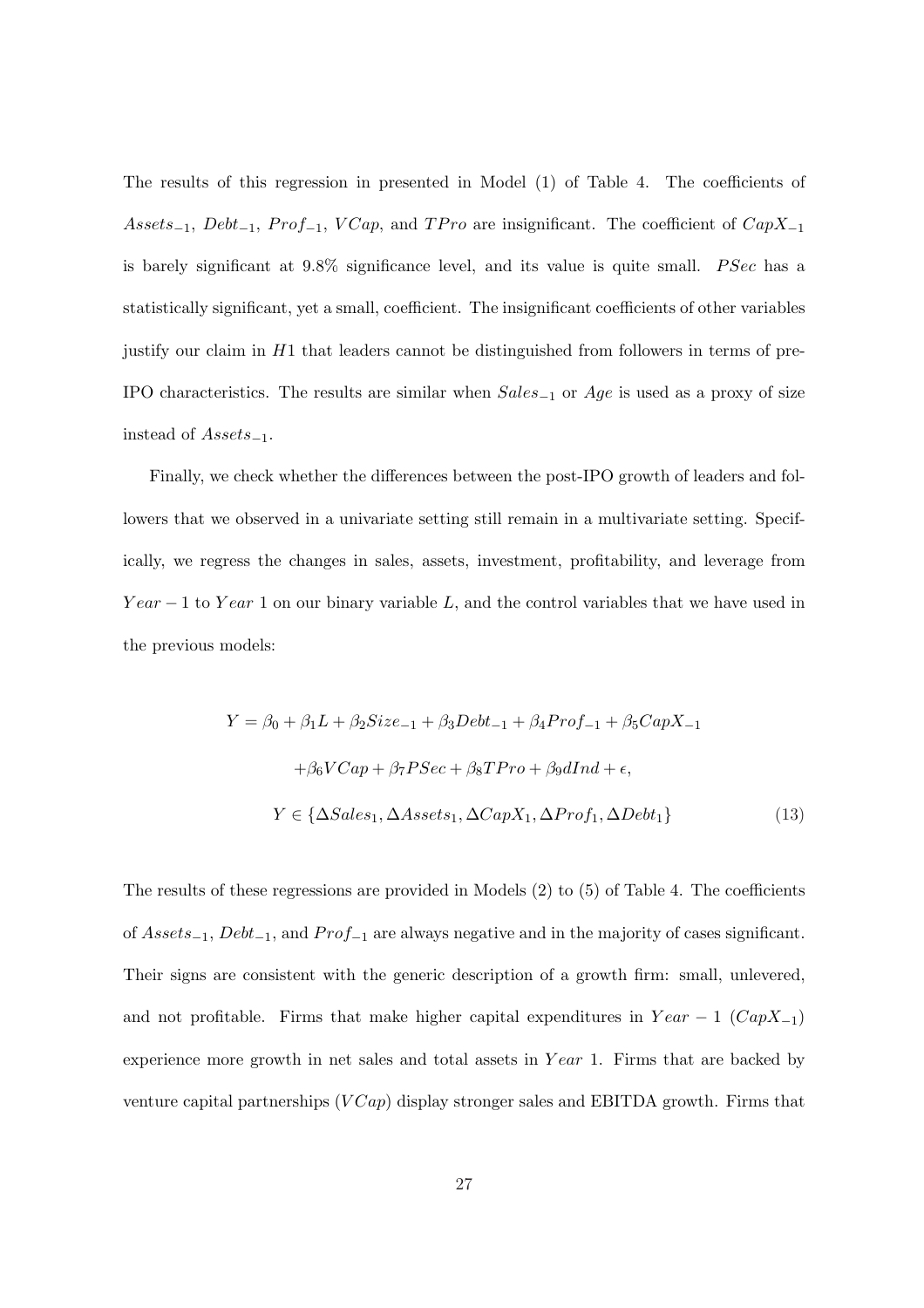offer more secondary shares as a percentage of total shares  $(SPro)$  experience slightly weaker growth in net sales, total sales, and capital expenditure. The amount of total proceeds raised as a percentage of total asset  $(TPro)$  has a small negative effect on post-IPO growth. Finally, L, which is the main variable of our interest, has both statistically and economically significant positive coefficients in Models (2) to (5). Leaders in a hot market shift their post-IPO net sales, total assets, capital expenditure, and EBITDA growths by 49.85%, 109.85%,  $125.50\%$ , and  $39.43\%$  respectively. Thus, as we argue in our second hypothesis  $H2$ , being a leader in a hot market has significant explanatory power on post-IPO growth. The results are, again, similar when  $Sales_{-1}$  or  $Age$  is used as a proxy of size instead of  $Assets_{-1}$ .

## 4.5 Long-run Stock Returns

We compare long-run stock returns of leaders and followers as a final test of our second hypothesis H2. This hypothesis argues that leaders should outperform followers, at least initially, since leaders are more likely to invest in more valuable investment opportunities.

We, first, calculate monthly buy-and-hold returns (BHRs) on each IPO stock up to 36 months. We start calculating the returns from the end of IPO month. If an IPO stock delists within 36 months of its issue, we carry its delisting month BHR to the remaining months, to control for sample selection bias.

We adjust BHRs of IPO stocks by using three different benchmarks. The first benchmark is equally weighted BHRs on all NYSE, AMEX, and NASDAQ stocks. The second benchmark is value weighted BHRs on the same set of stocks. The third benchmark is equally weighted BHRs on size portfolios. We rank all NYSE, AMEX, and NASDAQ stocks in terms of their market capitalization, and form five portfolios using quintiles of the ranking. We reform these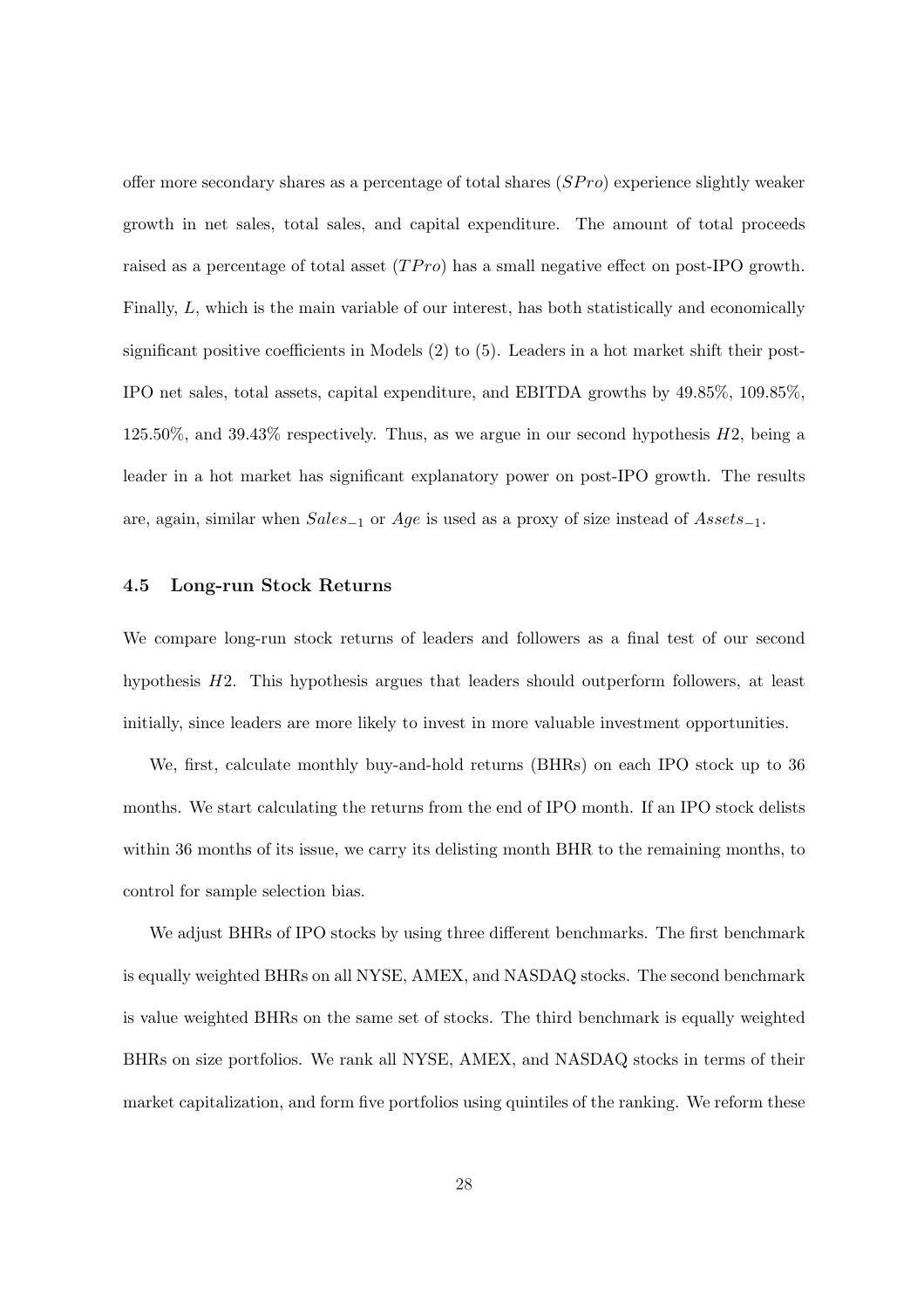portfolios each month. Then, we match each IPO stock to one of the five size portfolios, on the basis of its market capitalization one month after its issue.

We calculate buy-and-hold abnormal return  $(BHAR)$  for an IPO stock i in a particular month  $T$  as the difference between its BHR and the benchmark  $b$ 's BHR for that month:

$$
BHAR_{i,T} = \prod_{t=1}^{T} (1 + r_{i,t}) - \prod_{t=1}^{T} (1 + r_{b,t})
$$
  
= 
$$
BHR_{i,T} - BHR_{b,T}
$$

where  $r_{i,t}$  and  $r_{b,t}$  are the returns on the IPO stock i and the benchmark b in month t respectively.

Figure 5 illustrates mean BHARs for leaders and followers up to 36 months following their issues (i.e.  $T \in [1, 36]$ ). In Plot 5a (5b), the benchmark is the equally (value) weighted BHRs on all NYSE, AMEX, and NASDAQ stocks. In Plot 5c, it is the equally weighted BHRs on size portfolios formed from the same set of stocks. Followers underperform the market right from the start. Leaders outperform the market approximately for 9 months and the followers roughly for 15 months. These results are consistent with our findings that leaders display significantly stronger growth than followers, particularly, in the fiscal year that succeeds the IPO year (i.e.  $Year1$ ) (see Table 2 in Section 4.3 and Table 4 in Section 4.4). They provide further evidence for our second hypothesis, which states that leaders can be distinguished from followers in terms of ex-post stock performance.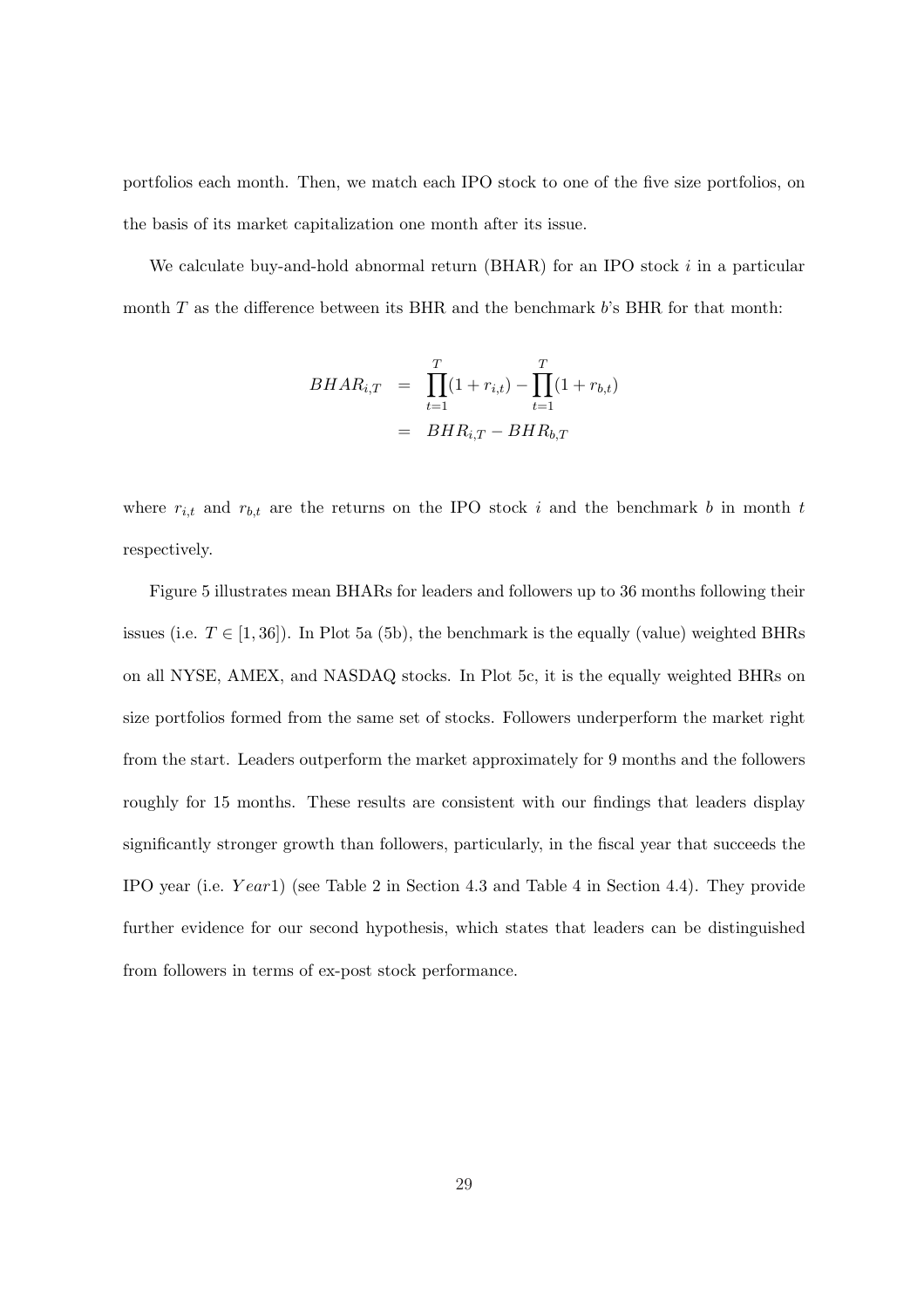# 5 Conclusion

The average numbers of firms that go public in the first and the second halves of a hot market are close to each other. This is despite the fact that underpricing is more severe during a hot market's first half. Therefore, it seems that many private firms are willing to bear additional underpricing, which is an indirect cost of going public, in order to lead a hot market.

In this paper, we provided a rationale for a private firm's willingness to become a leader in a hot market. We argued that firms have incentives to go public early if they can increase their chances of investing in a better project, which is short in supply, by preempting other firms.

We developed testable hypotheses based on our model's outcomes: (1) Leaders in a hot market suffer from higher underpricing, but gain access to more valuable investment opportunities. (2) Leaders and followers cannot be distinguished by their ex-ante characteristics, but differ in terms of their ex-post growth and stock performance.

We tested these hypotheses using a sample of IPOs that took place in the U.S. between 1970 and 2008. We identified hot markets using a definition that is robust to sample period length. We found evidence that supports our hypotheses: IPOs of leaders are underpriced more than those of followers, and leaders have higher market to book ratios in their IPO year. Leaders and followers do not differ in terms of pre-IPO characteristics, but leaders display stronger post-IPO growth in sales, asset, capital expenditure and EBITDA. Their shares outperform those of followers up to 15 months.

The main focus of hot markets literature so far has been the differences of IPOs between cold and hot markets. Consequently, the differences of IPOs within a hot market is not examined sufficiently, even though the bulk of IPO activity is in hot markets. Our paper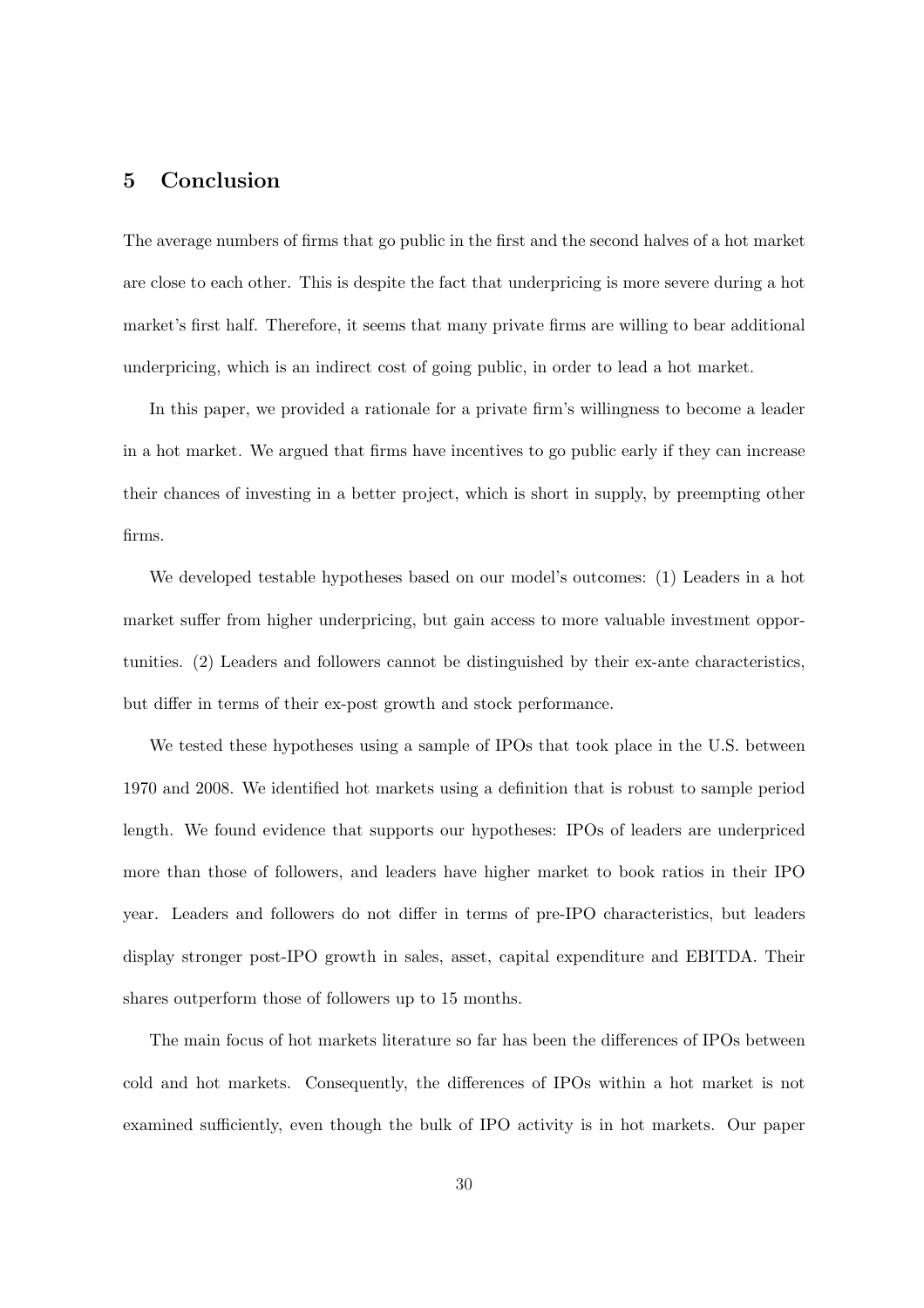contributes to the literature by pointing out the differences between early and late IPOs of a hot market, and by providing a rationale for IPO timing within a hot market.

# A Appendix

**Proof of Proposition 1.** First, we derive  $\alpha_f$  and  $\pi_f$ . At  $t = 1$ , if the economy is in a good state, the follower is worth  $A+E+(1+f)V$  with probability p, and  $A+E+V$  with probability  $1 - p$ . Otherwise, it is worth  $A + E$ . Thus, the expected worth of the follower at  $t = 0$  is  $W_f \equiv q(p(A+E+(1+f)V) + (1-p)(A+E+V)) + (1-q)(A+E)) = A+E+q(1+pf)V.$ Investors who hold  $1 - \alpha$  fraction of the firm after its IPO break even if  $(1 - \alpha)W_f = E$ . Consequently,  $\alpha_f \equiv (A + q(1 + pf)V)/(A + E + q(1 + pf)V)$ . The expected net payoff of going public at  $t = 0$ , then, is:

$$
\pi_f = \max[\alpha_f W_f - (A + c), 0]
$$

$$
= q(1 + pf)V - c
$$
(A.1)

Now, we derive  $\alpha_l$  and  $\pi_l$ . At  $t = 1$ , if the economy is in a good state, the leader is worth  $A + E + (1 + f)V$  with probability  $p + \Delta$ , and  $A + E + V$  with probability  $1 - p - \Delta$ . Otherwise, it is worth  $A + E$ . Thus, the expected worth of the leader at  $t = 0$  is  $W_l \equiv$  $q((p+\Delta)(A+E+(1+f)V)+(1-p-\Delta)(A+E+V))+(1-q)(A+E)=A+E+q(1+(p+\Delta)f)V.$ Investors who hold  $1 - \alpha$  fraction of the firm after its IPO break even if  $(1 - \alpha)W_l = E$ . Consequently,  $\alpha_l \equiv (A + q(1 + (p + \Delta)f)V)/(A + E + q(1 + (p + \Delta)f)V)$ . The expected net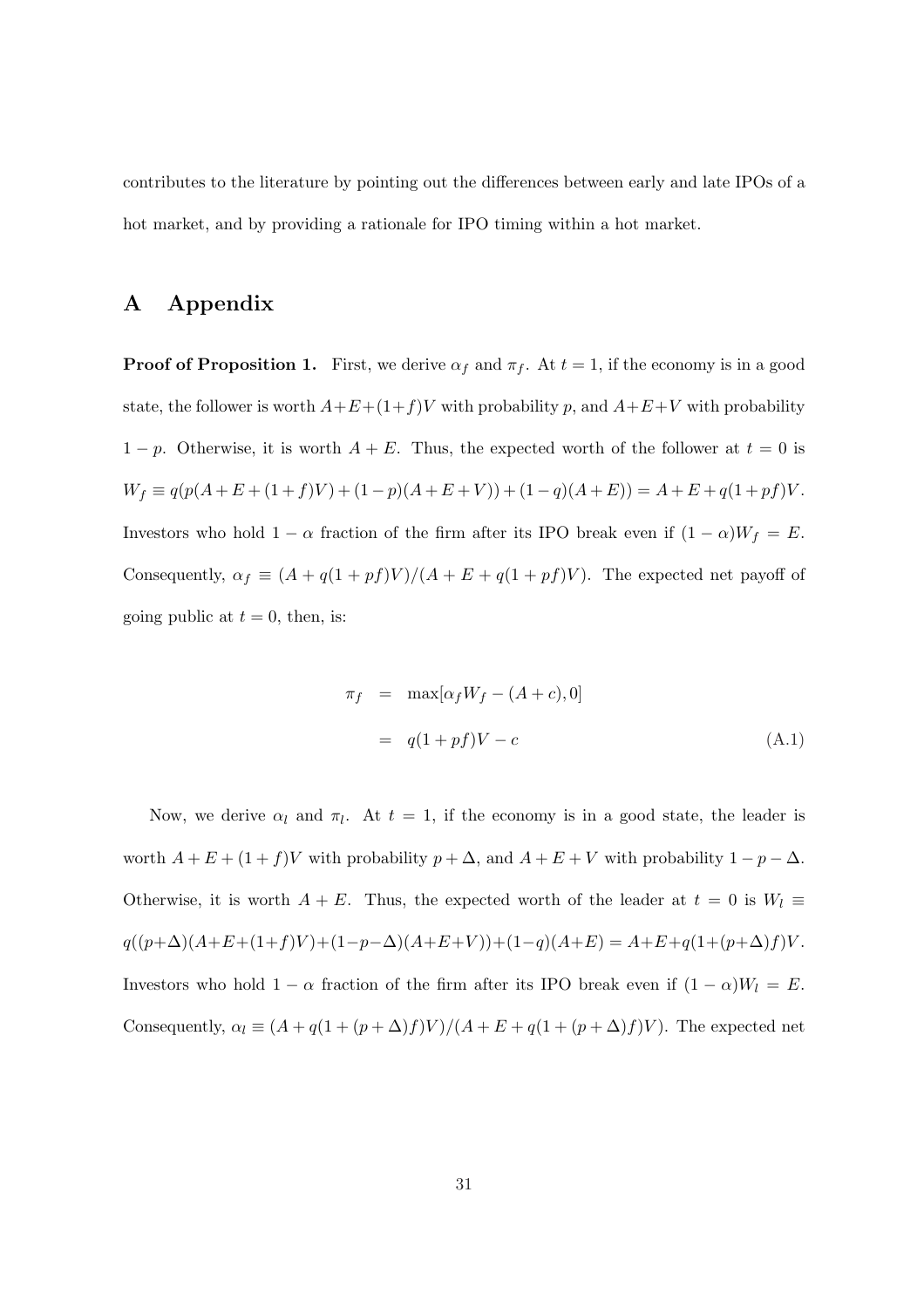payoff of going public at  $t = 0$ , then, is:

$$
\pi_l = \max[\alpha_l W_l - (A + c), 0]
$$

$$
= q(1 + (p + \Delta)f)V - c
$$
(A.2)

Finally, we derive  $\pi_1$ . At  $t = 1$ , if the economy is good and the high-profitability project is accessible, the firm is worth  $W_{1,H} \equiv A + E + (1 + f)V$ . In this case, investors break even if  $(1 - \alpha_{1,H})W_{1,H} = E$ , which implies  $\alpha_{1,H} \equiv (A + (1 + f)V)/(A + E + (1 + f)V)$ . Owners' net payoff is  $\pi_{1,H} \equiv \max[\alpha_{1,H}W_{1,H} - (A+c), 0] = (1+f)V - c$ . If the economy is good and the high-profitability project is not accessible, the firm is worth  $W_{1,L} \equiv A + E + V$ . Investors, now, participate if  $(1 - \alpha_{1,L})W_{1,L} = E$ . This implies  $\alpha_{1,L} \equiv (A + V)/(A + E + V)$ . Owners' net payoff is  $\pi_{1,L} \equiv \max[\alpha_{1,L}W_{1,L} - (A+c), 0] = V - c$ . Finally, if the economy is poor, the firm is worth  $W_{1,P} \equiv A + E$ . Investors' breakeven condition is  $(1 - \alpha_{1,P})W_{1,P} = E$ , which yields  $\alpha_{1,P} \equiv A/(A+E)$ . Owners' net payoff is  $\pi_{1,P} \equiv \max[\alpha_{1,P}W_{1,P} - (A+C), 0] = 0$ . Consequently, the expected net payoff of waiting at  $t = 0$  is:

$$
\pi_1 = q(p\pi_{1,H} + (1-p)\pi_{1,L}) + (1-q)\pi_{1,P}
$$
  
=  $q(1+pf)V - qc$  (A.3)

Followers compare  $\pi_f$  with  $\pi_1$ , and decide to wait at  $t = 0$ , since the former payoff is smaller for  $q < 1$ . At  $t = 1$ , if the economy is good, they go public, since  $\pi_{1,H} > 0$  and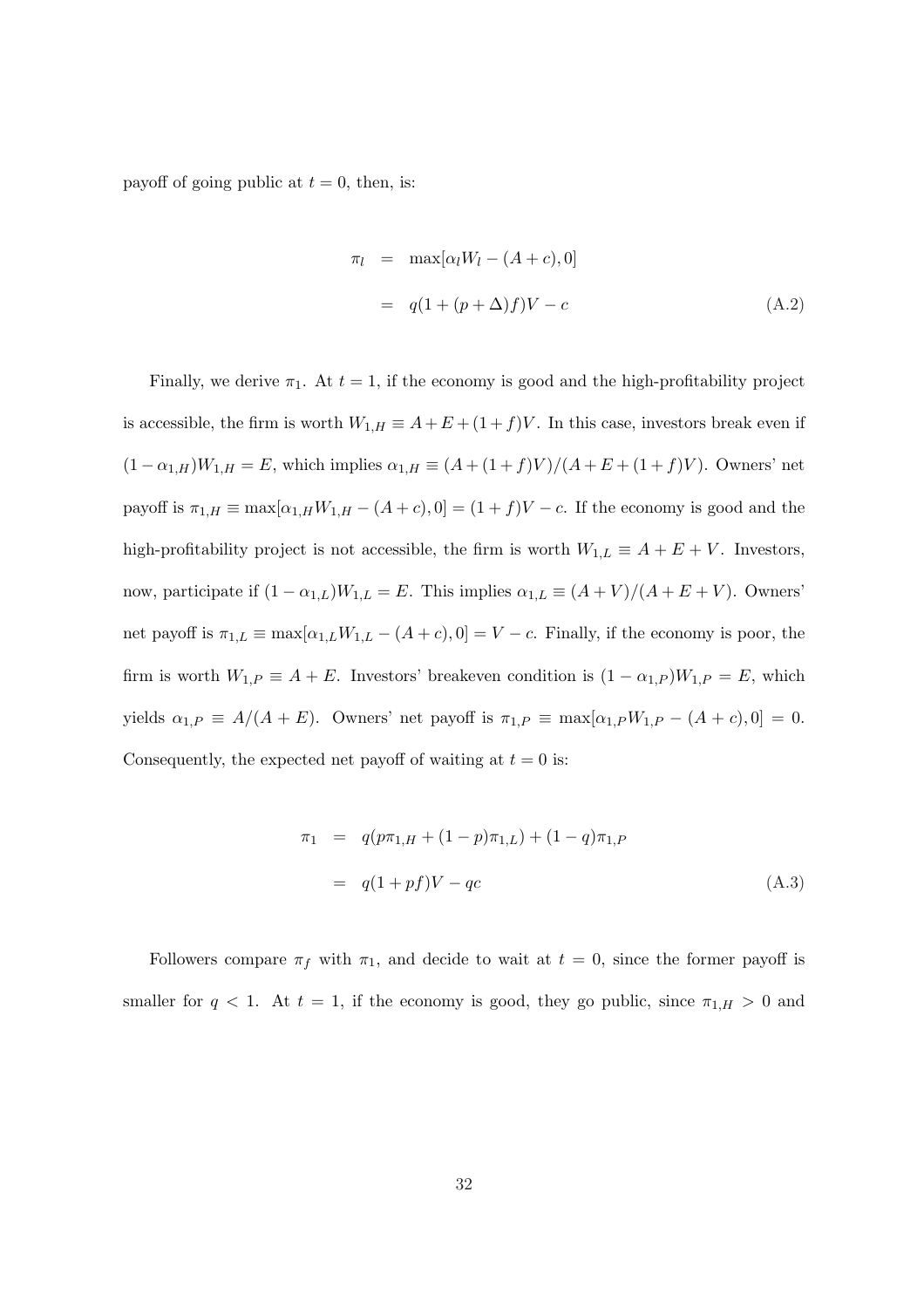$\pi_{1,L} > 0$ ; and if it is poor, they remain private, since  $\pi_{1,P} = 0$ . Leaders compare  $\pi_l$  with  $\pi_1$ :

$$
\pi_l \leq \pi_1
$$
  

$$
q(1 + (p + \Delta)f)V - c \leq q(1 + pf)V - qc
$$
  

$$
q\Delta fV \leq (1 - q)c
$$
  

$$
\Delta \leq \frac{1 - q}{q} \frac{c}{fV} \equiv \Delta^*
$$

They go public if  $\Delta \geq \Delta^*$ , since  $\pi_l \geq \pi_1$ . Otherwise,  $\pi_l < \pi_1$ , and leaders wait at  $t = 0$ . At  $t = 1$ , if the economy is good, they go public, since  $\pi_{1,H} > 0$  and  $\pi_{1,L} > 0$ ; and if it is poor, they remain private, since  $\pi_{1,P} = 0$ .

**Proof of Proposition 2.** Followers have an incentive to pool with leaders at  $t = 0$ , if  $\alpha_l W_f - (A + c) > \pi_1$ . That is, if they pretend to be leaders they are offered  $\alpha_l$ , even though their expected worth is  $W_f$ , and not  $W_l$ . The inequality is satisfied if  $\Delta > \Delta^{**}$ . The maximum stake that induces followers to wait solves  $\alpha_s W_f - (A + c) = \pi_1$ . For followers, the expected net payoff of going public at  $t = 0$  is:

$$
\pi_{f,s} = \max[\alpha_s W_f - (A + c), 0]
$$

$$
= q(1 + pf)V - qc \tag{A.4}
$$

For leaders, the expected net payoff of going public at  $t = 0$  is:

$$
\pi_{l,s} = \max[\alpha_s W_l - (A + c), 0]
$$
  
=  $q(1 + (p + \frac{\Delta}{E + A + q(1 + pf)V})f)V - qc$  (A.5)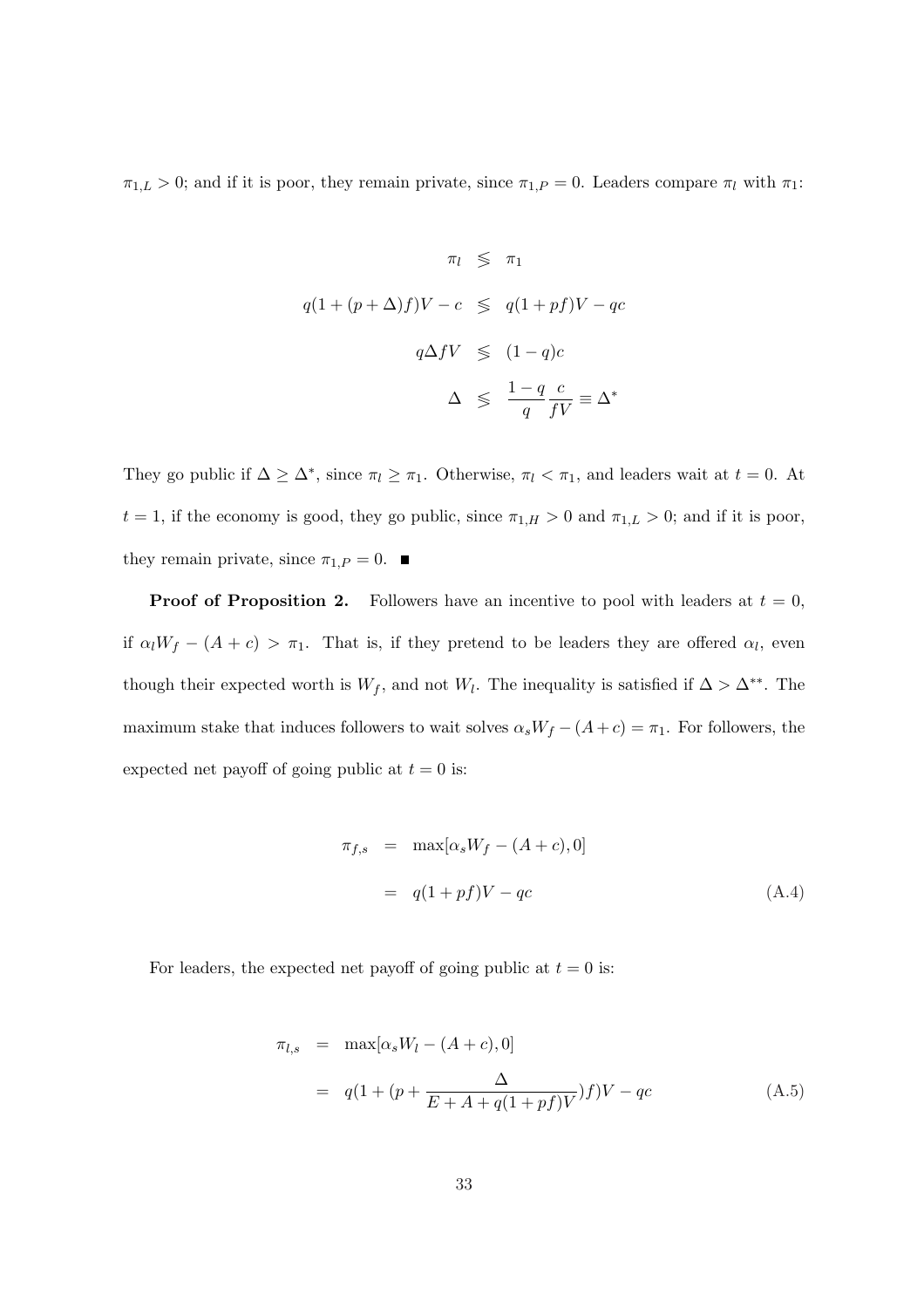The expected net payoff of waiting at  $t = 0$  is still  $\pi_1$  (See the Proof of Proposition 1).

Followers compare  $\pi_{f,s}$  with  $\pi_1$ , and decide to wait at  $t = 0$ , since the former payoff is less than or equal to the latter payoff. At  $t = 1$ , if the economy is good, they go public, since  $\pi_{1,H} > 0$  and  $\pi_{1,L} > 0$ ; and if it is poor, they remain private, since  $\pi_{1,P} = 0$ . Leaders compare  $\pi_{l,s}$  with  $\pi_1$ , and decide to go public at  $t = 0$ , since the former payoff exceeds the latter for  $\Delta > 0$ . ■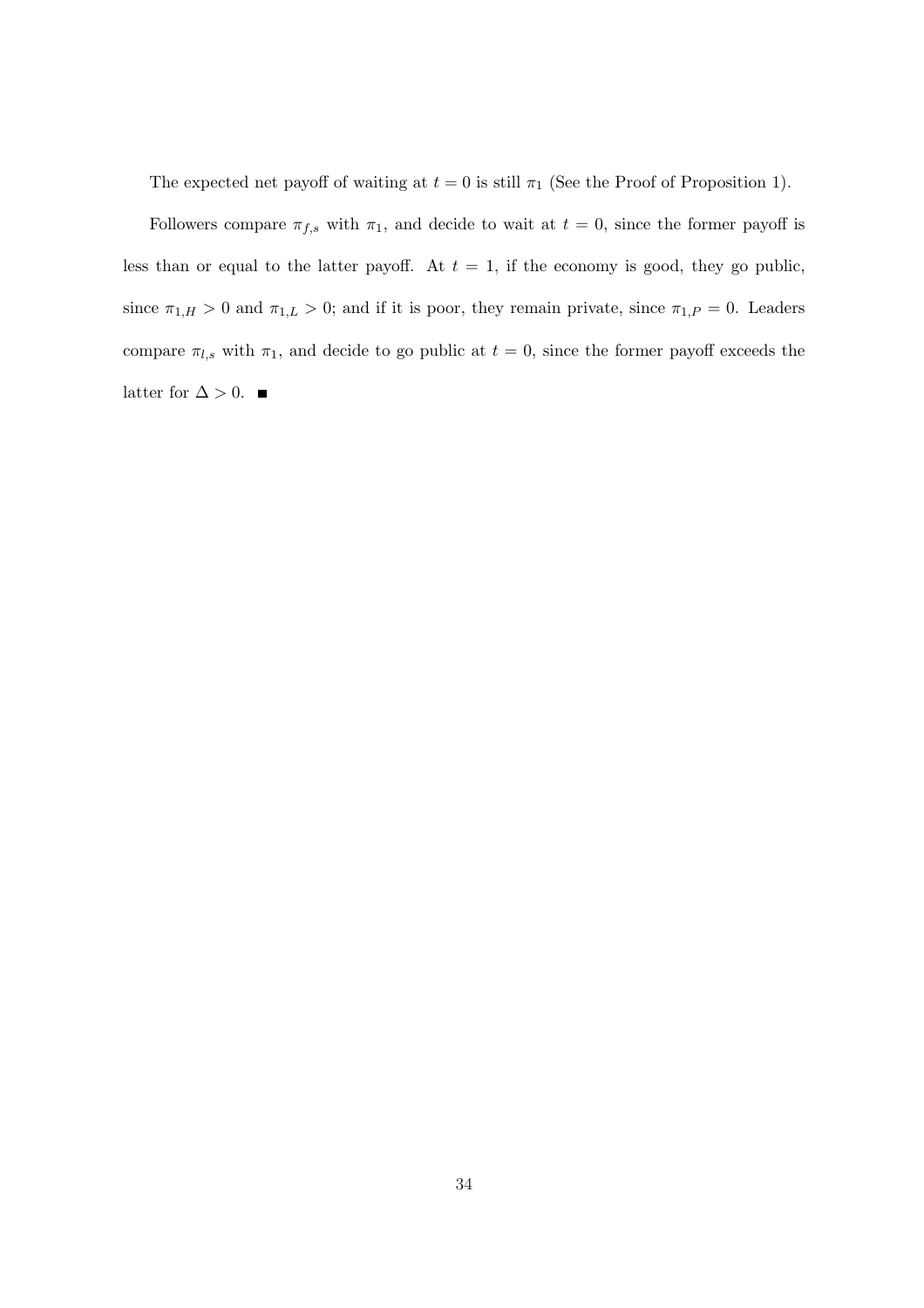

Figure 1. Hot markets according to the definition of Alti (2006). Figures 1a and 1b plot the detrended 3-month centered moving average of monthly IPO volume during January 1, 1970 - December 31, 2008 and January 1, 1971 - December 31, 1999 respectively. The sample excludes spinoffs, unit offers, and financial firms. In both figures, the black (light gray) shaded areas represent the hot (cold) issue markets, during which  $ma(3)$  is above (below) the horizontal median line.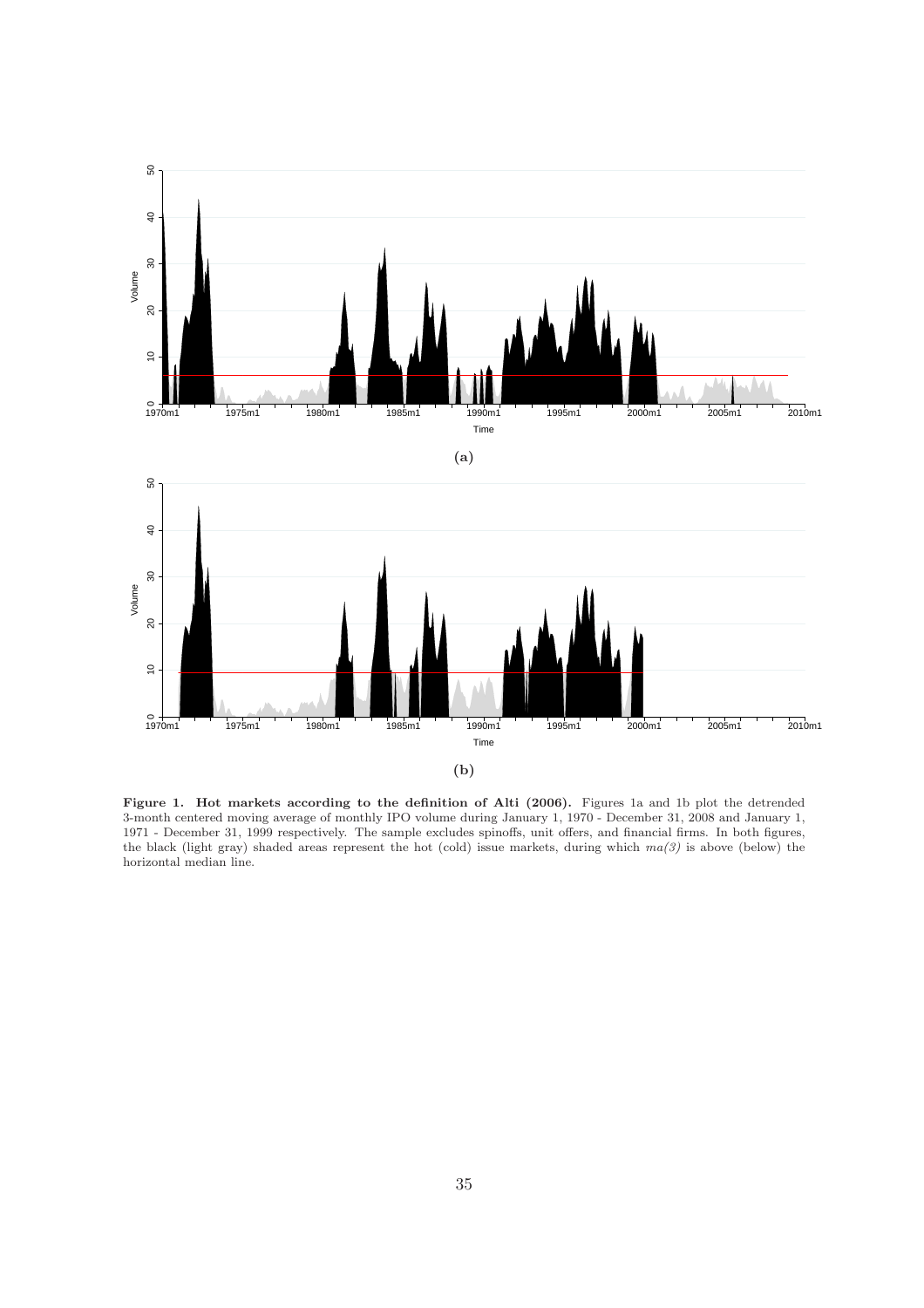

Figure 2. Hot markets according to the definition of Helwege and Liang (2004). Figures 2a and 2b plot 3-month centered moving average of deflated monthly IPO volume during January 1, 1970 - December 31, 2008 and January 1, 1971 - December 31, 1999 respectively. The sample excludes spinoffs, reverse LBOs, IPOs with an offer price less than \$1, and financial firms. In both figures, the black (light gray) shaded areas represent hot (cold) markets, during which  $ma(3)$  is above (below) the horizontal top quarter (bottom third) line.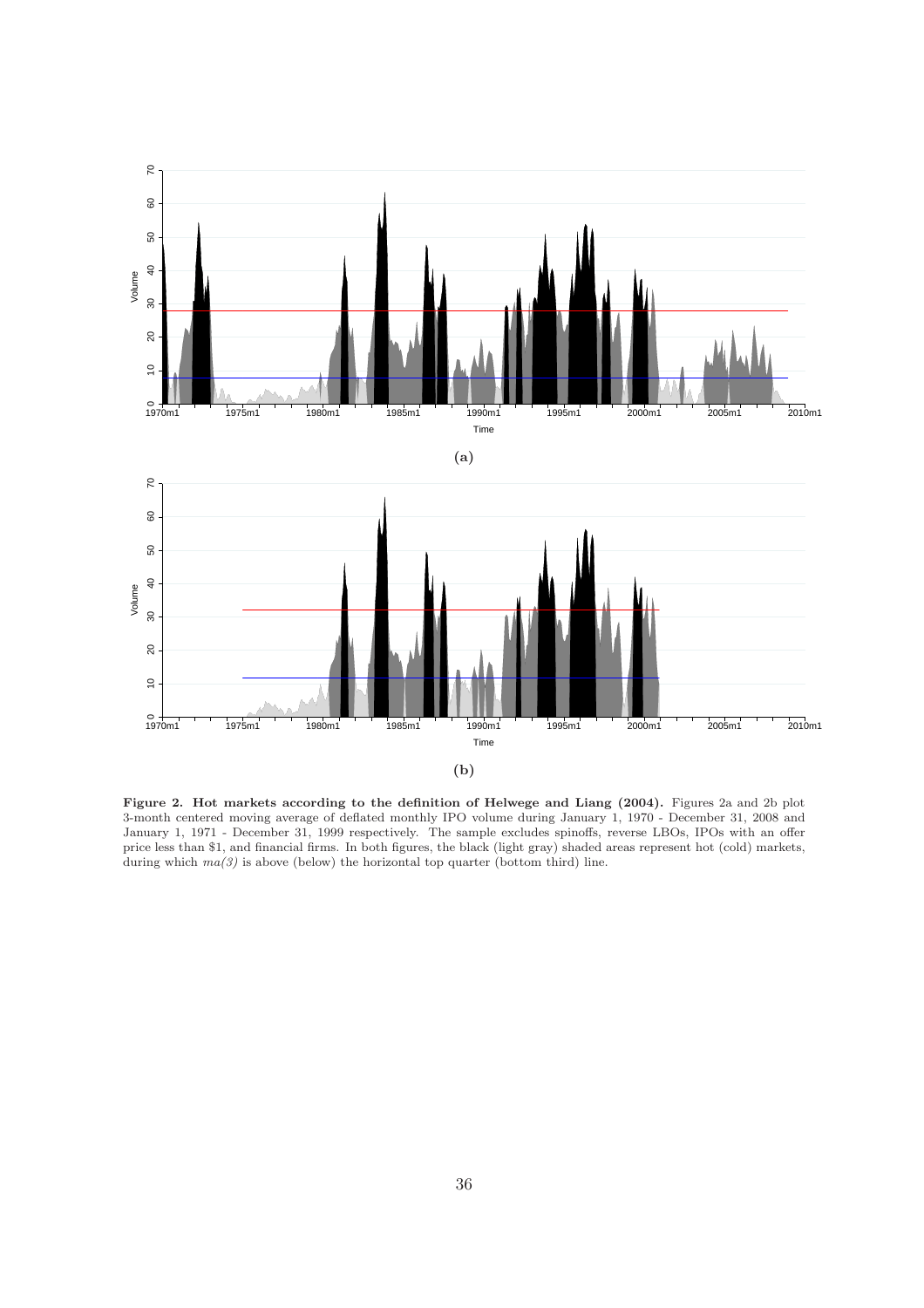| $E_{conomy}$ | $\Delta<\Delta^*$ | $\Delta \geq \Delta^*$ |  |  |
|--------------|-------------------|------------------------|--|--|
| poor         | (cold, cold)      | (hot, cold)            |  |  |
| good         | (cold, hot)       | (hot, hot)             |  |  |

Figure 3. Model outcome. The leftmost column shows the state of economy at  $t = 1$ . In the middle and right columns, ∆, the increase in the probability of having access to the high-growth project, is below or above its critical level  $\Delta^*$  respectively. The pairs show the state of market at  $t = 0$  and  $t = 1$ , depending on the state of economy at  $t = 1$  and the level of  $\Delta$ . There are no IPOs in a cold market. Firms go public in hot markets.



Figure 4. Hot markets. The line plot is the 3 year centered moving average of detrended monthly IPO volume (i.e. long-run volume). The area plot is the 6 month centered moving average of detrended monthly IPO volume (i.e. short-run volume). The numbered areas in black are the hot markets that last at least 1 year. The sample used to calculate detrended monthly IPO volume excludes financial firms, reverse LBOs, spinoffs, stocks that are issued at a price lower than \$1, observations with duplicate CUSIPs, and unit offers.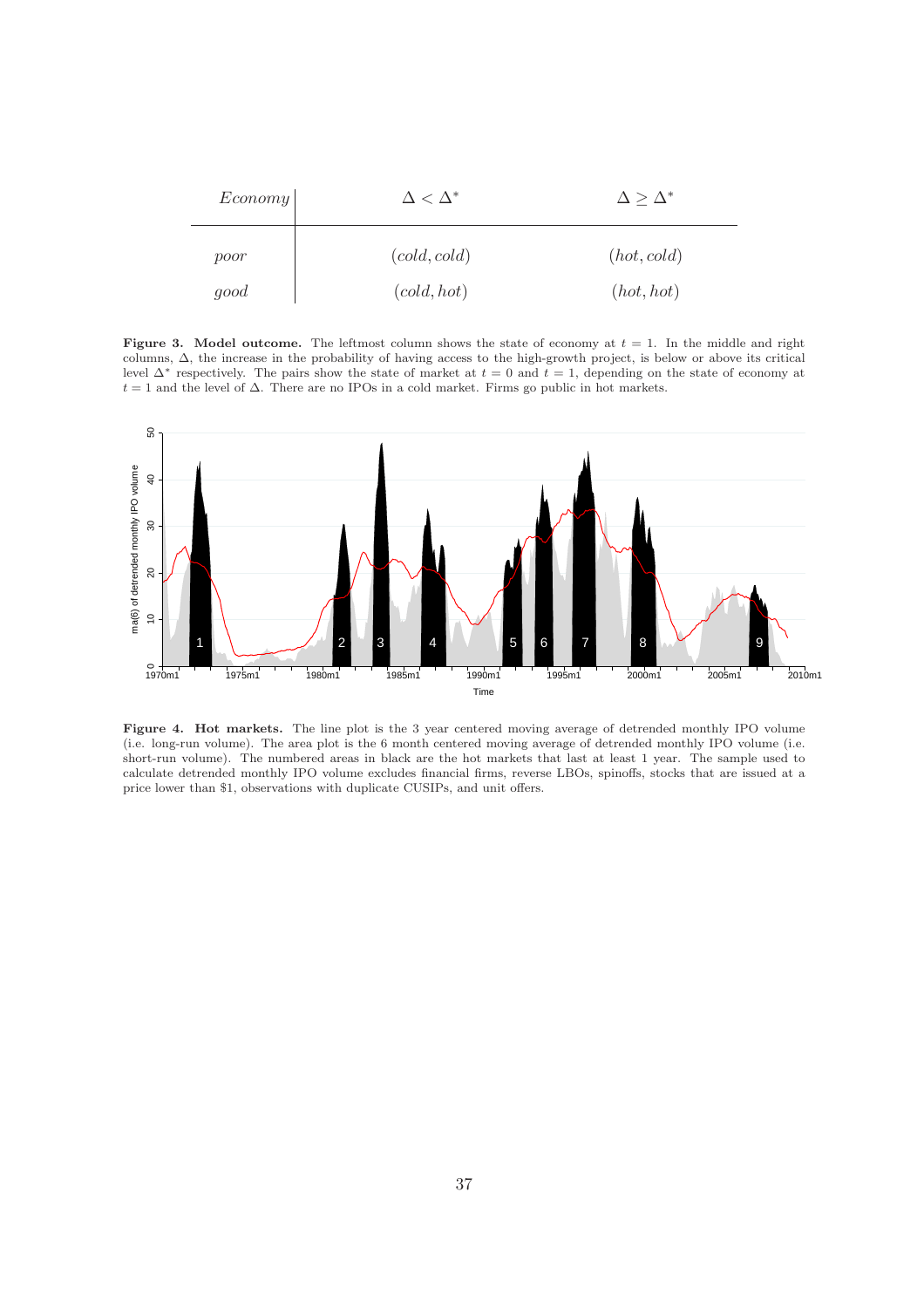#### Table 1. Descriptive Statistics for Hot Markets

Descriptive statistics for the 9 hot markets that were at least a year long and that took place between 1970 and 2008. The statistics are displayed separately under the columns 1-9, and jointly under the column "All". Length is the hot market length measured in months.  $N_L$  and  $N_F$  are the numbers of leaders and followers, which are the firms that went public in the first and the second half of a hot market respectively. Panel A reports  $IniR$ , which is the initial return of an IPO. It is calculated as the percentage change between the offer price and the first trading day closing price. Panel B reports  $M to B<sub>0</sub>$ , which is the market to book ratio at the end of IPO year (i.e. Year 0). It is book debt plus market equity divided by total assets in Year 0. In Panel C,  $P\text{Sec}$  is reported. It is the secondary shares offered as a percentage of total shares offered. In Panel D,  $TPro$  is reported. It is the total proceeds as a percentage of total assets in Year 0.  $VCap$ , in Panel E, is equal to 1 if an IPO firm is backed by a venture capital firm, and to 0 otherwise. Age, in Panel F, is the difference between the IPO year and the foundation year of a firm. All variables are winsorized at 5%, except  $VCap$  and  $Age$ . Age is in natural logarithms. 1 is added to each observation of Age when taking the natural logarithm to prevent the cases of  $ln(0)$ . Mean values are reported and t statistics are provided for testing the difference in means. IPO underpricing data of the first hot market is obtained from Prof. Ritter's website, as CRSP covers NASDAQ stocks from Dec. 1972.

|                                  | $\mathbf{1}$  | $\overline{2}$ | $\sqrt{3}$ | 4                              | $\rm 5$                 | 6        | $\overline{7}$ | 8       | 9       | All      |
|----------------------------------|---------------|----------------|------------|--------------------------------|-------------------------|----------|----------------|---------|---------|----------|
| Length                           | 16            | 13             | 12         | 18                             | 14                      | 13       | 17             | 18      | 14      | 15.00    |
| $N_L$                            | 251           | $81\,$         | 198        | 266                            | 152                     | 185      | 345            | 353     | 87      | 1,918    |
| $N_F$                            | 243           | 159            | 226        | 223                            | 175                     | $260\,$  | 473            | 284     | 68      | 2,111    |
|                                  |               |                |            | Panel A: IPO Underpricing      |                         |          |                |         |         |          |
| Leaders                          | 18.59         | 20.18          | 18.8       | 9.58                           | 12.57                   | 15.18    | 20.93          | 42.37   | 13.89   | 21.6     |
| Followers                        | 6.66          | 13.05          | 4.99       | 9.62                           | 13.54                   | 11.69    | 15.95          | 37.74   | 11.27   | 14.88    |
| t stat.                          | $\frac{1}{2}$ | 1.97           | 7.78       | $-0.02$                        | $-0.51$                 | $2.03\,$ | 3.25           | 1.73    | 0.86    | 6.81     |
|                                  |               |                |            | Panel B: Market to Book Ratios |                         |          |                |         |         |          |
| Leaders                          | 2.16          | 2.84           | 2.44       | 2.36                           | 2.97                    | 2.6      | 3.27           | 5.78    | 2.88    | $3.45\,$ |
| Followers                        | 1.85          | 2.14           | 2.13       | 1.77                           | 2.41                    | 2.28     | 2.92           | 2.91    | 2.95    | $2.5\,$  |
| t stat.                          | 0.83          | 1.87           | 1.8        | 4.12                           | 2.79                    | 1.94     | 2.31           | 12.79   | $-0.18$ | 11.72    |
|                                  |               |                |            | Panel C: Secondary Shares      |                         |          |                |         |         |          |
| Leaders                          | 21.43         | 13.47          | 18.43      | 14.1                           | 14.04                   | 10.3     | 11.26          | 3.59    | 11.49   | 12.55    |
| <b>Followers</b>                 | $21.15\,$     | 14.82          | 17         | 11.23                          | 10.13                   | 7.68     | 6.58           | 1.39    | 13.71   | 10.45    |
| t stat.                          | 0.14          | $-0.52$        | 0.74       | 1.84                           | 1.99                    | 1.88     | 4.46           | 3.15    | $-0.74$ | 3.79     |
|                                  |               |                |            |                                | Panel D: Total Proceeds |          |                |         |         |          |
| Leaders                          | 44.54         | 50.75          | 70.05      | 54.42                          | 57.59                   | 59.46    | 67.56          | 64.2    | 60.31   | 61.72    |
| Followers                        | 43.76         | 61.71          | 52.35      | 54.65                          | 65.18                   | 59.21    | 66.43          | 54.4    | 51.7    | 59.15    |
| t stat.                          | 0.13          | $-2.01$        | 5.08       | $-0.07$                        | $-2.13$                 | 0.08     | 0.49           | 3.60    | 1.73    | 2.26     |
| Panel E: Venture Capital Backing |               |                |            |                                |                         |          |                |         |         |          |
| Leaders                          | 0.09          | 0.28           | 0.34       | 0.33                           | $0.55\,$                | 0.41     | 0.46           | 0.66    | 0.4     | 0.41     |
| Followers                        | 0.14          | 0.28           | 0.31       | 0.3                            | 0.51                    | 0.37     | 0.42           | 0.73    | 0.56    | 0.4      |
| t stat.                          | $-1.54$       | 0.02           | 0.74       | 0.83                           | 0.57                    | 0.69     | 1.1            | $-1.91$ | $-1.95$ | 0.65     |
| Panel F: Firm Age                |               |                |            |                                |                         |          |                |         |         |          |
| Leaders                          | 2.6           | 1.77           | 1.99       | 2.04                           | 2.46                    | 2.27     | 2.03           | 1.78    | 2.55    | 2.12     |
| Followers                        | 2.47          | 2.06           | 1.97       | 2.03                           | $2.25\,$                | 2.22     | 2.06           | 2.01    | 2.22    | 2.13     |
| t stat.                          | 0.28          | $-2.00$        | 0.19       | 0.09                           | $2.12\,$                | 0.54     | $-0.37$        | $-3.85$ | 2.09    | $-0.87$  |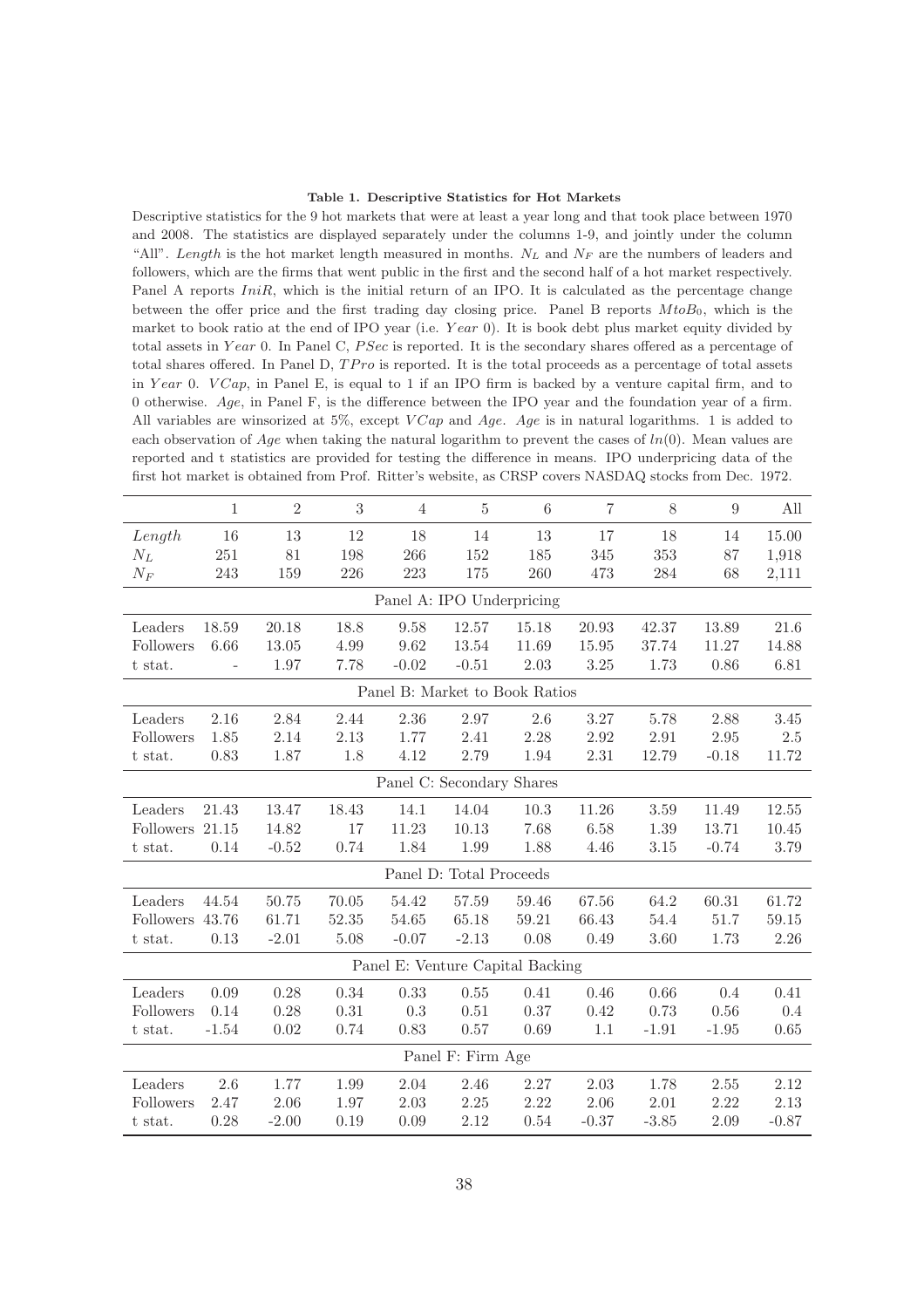#### Table 2. Descriptive Statistics for IPO Firms

Descriptive statistics for the IPO firms classified as leaders and followers in the 9 hot markets that were at least a year long and that took place between 1970 and 2008.  $Sales_i$  and  $Assets_i$  are net sales and total assets in Year i respectively.  $\Delta Sales_i$  and  $\Delta Assets_i$  are percentage growths in net sales and total assets from Year  $-1$  to Year i respectively. Net sales and total assets are in millions of 2008 dollars. Debt<sub>i</sub> is long-term debt,  $Prof_i$  is EBITDA, and  $CapX_i$  is capital expenditures in Year i as a percentage of the value of total assets in Year i.  $\Delta Det_i$ ,  $\Delta Prof_i$ , and  $\Delta CapX_i$  are percentage changes in long-term debt, EBITDA, and capital expenditures from  $Year - 1$  to  $Year$  i respectively. All variables are winsorized at  $5\%$ , except Sales<sub>i</sub> and Assets<sub>i</sub>, which are in natural logarithms. Mean values are reported and t statistics are provided for testing the difference in means.

| Year              | $-1$    | $\overline{0}$ | 1          | $\overline{2}$  | 3               | $\overline{0}$   | 1               | $\overline{2}$       | $\boldsymbol{3}$ |  |
|-------------------|---------|----------------|------------|-----------------|-----------------|------------------|-----------------|----------------------|------------------|--|
| $Sales_i$         |         |                |            |                 |                 | $\Delta Sales_i$ |                 |                      |                  |  |
| Leaders           | 2.98    | 3.67           | 4.14       | 4.33            | 4.43            | 102.09           | 254.26          | 331.91               | 416.62           |  |
| Followers         | 3       | 3.56           | 3.88       | 4.03            | 4.19            | 91.03            | 197.55          | 297.84               | 411.39           |  |
| t stat.           | $-0.21$ | 1.5            | 3.44       | 3.75            | 2.82            | 2.13             | 4.14            | 1.64                 | 0.18             |  |
|                   |         |                | $Assets_i$ |                 |                 |                  |                 | $\triangle Assets_i$ |                  |  |
| Leaders           | 3.24    | 4.38           | 4.6        | 4.64            | 4.63            | 308.97           | 431.08          | 460.75               | 527.67           |  |
| Followers         | 3.32    | 4.27           | 4.37       | 4.41            | 4.51            | 248.4            | 315.11          | 406.29               | 488.1            |  |
| t stat.           | $-1.34$ | 2.4            | 4.33       | 3.82            | 1.76            | 4.7              | 6.31            | 2.32                 | 1.33             |  |
|                   |         |                | $CapX_i$   |                 |                 |                  | $\Delta CapX_i$ |                      |                  |  |
| Leaders           | 9.95    | 8.21           | 9.48       | 7.64            | 6.56            | 240.33           | 560.59          | 522.44               | 488.82           |  |
| Followers         | 9.35    | 8.51           | 9.02       | 7.46            | 6.57            | 232.81           | 452.8           | 498.25               | 553.15           |  |
| t stat.           | 1.86    | $-0.97$        | 1.47       | 0.6             | $-0.05$         | 0.6              | 3.62            | 0.55                 | $-1.52$          |  |
| Prof <sub>i</sub> |         |                |            |                 | $\Delta Prof_i$ |                  |                 |                      |                  |  |
| Leaders           | $-1.62$ | 2.96           | $-0.49$    | $-0.25$         | 2.34            | 79.72            | 140.72          | 151.06               | 138.93           |  |
| <b>Followers</b>  | $-1.14$ | 2.74           | $-1.54$    | $-1.55$         | 0.63            | 70.92            | 93.31           | 123.15               | 138.46           |  |
| t stat.           | $-0.37$ | 0.26           | 1.05       | 1.25            | 1.68            | 1.3              | 3.29            | 1.54                 | 0.02             |  |
| $Debt_i$          |         |                |            | $\Delta Debt_i$ |                 |                  |                 |                      |                  |  |
| Leaders           | 0.2     | 0.11           | 0.13       | 0.16            | 0.16            | 38.08            | 220.73          | 405.9                | 637.11           |  |
| Followers         | 0.2     | 0.11           | 0.13       | 0.15            | 0.15            | 24.42            | 193.39          | 417.66               | 632.33           |  |
| t stat.           | 0.52    | $-0.17$        | 0.34       | 1.18            | 0.84            | 1.73             | 1.11            | $-0.26$              | 0.07             |  |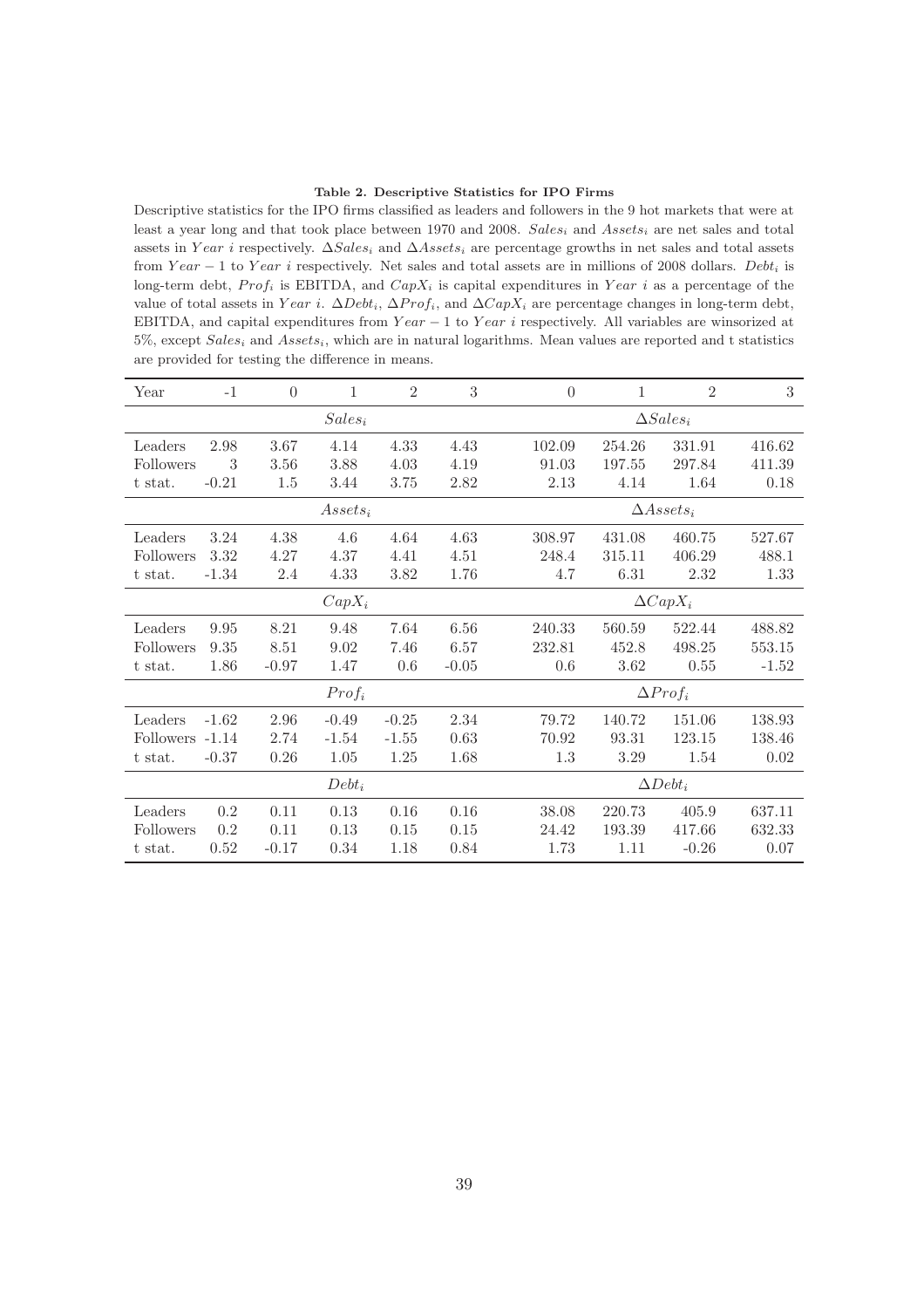#### Table 3. Underpricing and Growth Opportunities of Leaders

The results of the OLS models (1)-(6):

#### $Y = \beta_0 + \beta_1 L + \beta_2 Size_{-1} + \beta_3 Debt_{-1} + \beta_4 Prof_{-1} + \beta_5 CapX_{-1} + \beta_6 VCap + \beta_7 P See + \beta_8 TPro + \beta_9 dInd + \epsilon_7$

IniR is the initial return of an IPO. It is calculated as the percentage change between the offer price and the first trading day closing price.  $M to B_0$  is the market to book ratio at the end of IPO year. It is book debt plus market equity divided by total assets.  $L$  is a binary variable that takes the value of 1 (0) if the firm is a leader (follower) in a hot market.  $Size_{-1}$  is the firm size in  $Year - 1$ . Natural logarithms of net sales, total assets, and age are used as Size−<sup>1</sup> proxies. Net sales and total assets are measured in millions of 2008 dollars. Age is the difference between the IPO year and foundation year plus one year (to prevent ln(0)). Debt<sub>−1</sub> is long-term debt, Prof<sub>−1</sub> is EBITDA, and CapX<sub>−1</sub> is capital expenditures in Year − 1. These three variables are scaled by total assets of  $Year - 1$  and are in percentage terms.  $VCap$  is equal to 1 if an IPO firm is backed by a venture capital firm, and to 0 otherwise. *PSec* is the secondary shares offered as a percentage of total shares offered.  $TPro$  is the total proceeds as a percentage of total assets in Year 0.  $dInd$  is a matrix of dummies for 3-digit SIC industry codes. The coefficients of  $dInd$  are not reported.  $\beta_0$  is the constant term, and  $\epsilon$  is the error term. Robust t-statistics are in parentheses. \*\*\*, \*\*, and \* stand for significance at 1, 5, and 10 percent levels respectively.

|               | (1)                              | (2)                     | (3)                     | (4)                     | (5)                      | (6)                     |
|---------------|----------------------------------|-------------------------|-------------------------|-------------------------|--------------------------|-------------------------|
| Y             | IniR                             | IniR                    | IniR                    | $MtoB_0$                | $MtoB_0$                 | MtoB <sub>0</sub>       |
| L             | $4.49***$                        | $4.21***$               | $4.30***$               | $0.72***$<br>(11.05)    | $0.67***$<br>(10.55)     | $0.73***$<br>(10.77)    |
| $Sales_{-1}$  | (4.79)<br>$-0.66**$<br>$(-2.03)$ | (4.56)                  | (4.58)                  | $-0.13***$<br>$(-5.71)$ |                          |                         |
| $Assets_{-1}$ |                                  | $-1.99***$<br>$(-4.28)$ |                         |                         | $-0.37***$<br>$(-11.38)$ |                         |
| Age           |                                  |                         | $-1.84***$<br>$(-3.43)$ |                         |                          | $-0.16***$<br>$(-4.07)$ |
| $Debt_{-1}$   | $-14.23***$                      | $-12.66***$             | $-13.81***$             | $-0.74***$              | $-0.44**$                | $-0.79***$              |
|               | $(-6.01)$                        | $(-5.21)$               | $(-5.78)$               | $(-4.29)$               | $(-2.56)$                | $(-4.52)$               |
| $Prof_{-1}$   | $-0.09***$                       | $-0.09***$              | $-0.11***$              | $-0.00**$               | $-0.00***$               | $-0.01***$              |
|               | $(-3.92)$                        | $(-4.33)$               | $(-5.69)$               | $(-2.50)$               | $(-2.60)$                | $(-5.77)$               |
| $CapX_{-1}$   | $0.17***$                        | $0.16***$               | $0.17***$               | $0.02***$               | $0.01***$                | $0.02***$               |
|               | (2.88)                           | (2.62)                  | (2.73)                  | (3.80)                  | (3.01)                   | (3.68)                  |
| VCap          | $1.90*$                          | $2.50**$                | $1.78*$                 | 0.12                    | $0.22***$                | 0.07                    |
|               | (1.78)                           | (2.34)                  | (1.67)                  | (1.58)                  | (3.01)                   | (0.88)                  |
| PSec          | $-0.15***$                       | $-0.15***$              | $-0.13***$              | $-0.00$                 | 0.00                     | $-0.00$                 |
|               | $(-5.35)$                        | $(-5.22)$               | $(-4.64)$               | $(-0.38)$               | (0.10)                   | $(-0.14)$               |
| TPro          | $0.11***$                        | $0.14***$               | $0.11***$               | $0.01***$               | $0.01***$                | $0.00***$               |
|               | (9.11)                           | (9.61)                  | (9.75)                  | (6.74)                  | (10.78)                  | (5.34)                  |
| Con.          | $16.14***$                       | $19.09***$              | $18.12***$              | $2.54***$               | $3.08***$                | $2.61***$               |
|               | (11.45)                          | (12.73)                 | (10.73)                 | (27.08)                 | (29.56)                  | (21.70)                 |
| Obs.          | 2,711                            | 2,711                   | 2,677                   | 2,766                   | 2,766                    | 2,674                   |
| R-sq.         | 0.12                             | 0.12                    | 0.12                    | 0.12                    | 0.16                     | 0.11                    |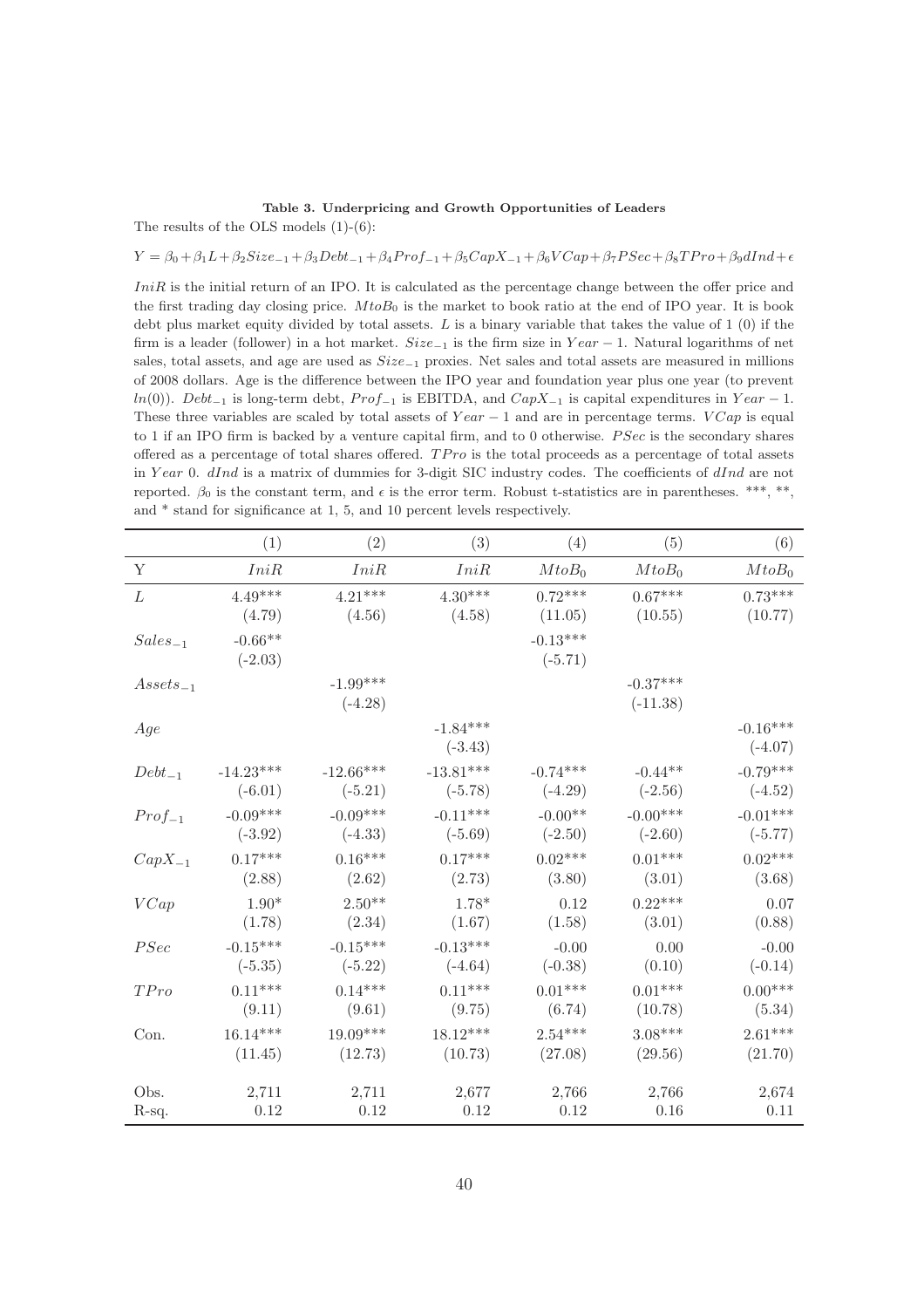### Table 4. Ex-ante Characteristics and Ex-post Performance of Leaders

The results of the logistic model (1):

$$
L = b_0 + b_1 Size_{-1} + b_2Debt_{-1} + b_3Prof_{-1} + b_4 CapX_{-1} + b_5 VCap + b_6 PSec + b_7 TPro + b_8 dInd + e
$$

and the OLS models (2)-(5):

$$
Y = \beta_0 + \beta_1 L + \beta_2 Size_{-1} + \beta_3 Det_{-1} + \beta_4 Prof_{-1} + \beta_5 CapX_{-1} + \beta_6 VCap + \beta_7 PSec + \beta_8 TPro + \beta_9 dInd + \epsilon_7 FSeq + \beta_9 G
$$

L is a binary variable that takes the value of 1 (0) for the IPOs that took place in the first (second) half of a hot market.  $\Delta Sales_1$  and  $\Delta Assets_1$  are percentage growths from Year  $-1$  to Year 1 in net sales and total assets, which are measured in millions of 2008 dollars, respectively.  $\Delta Prof_1$ , and  $\Delta CapX_1$  are percentage changes from Year − 1 to Year 1 in EBITDA, and capital expenditures respectively. Sales-1 and Assets−<sup>1</sup> are the natural logarithms of net sales and total assets in Y ear − 1, measured in millions of 2008 dollars. Prof<sub>-1</sub> is EBITDA, and CapX<sub>-1</sub> is capital expenditures in Year – 1. These two variables are scaled by total assets of Year  $-1$  and are in percentage terms. VCap is equal to 1 if an IPO firm is backed by a venture capital firm, and to 0 otherwise. PSec is the secondary shares offered as a percentage of total shares offered. TPro is the total proceeds as a percentage of total assets in Year 0. dInd is a matrix of dummies for 3-digit SIC industry codes. The coefficients of dInd are not reported.  $b_0$  and  $\beta_0$ are the constant terms.  $e$  and  $\epsilon$  are the error terms. Robust t-statistics are in parentheses. \*\*\*, \*\*, and \* stand for significance at 1, 5, and 10 percent levels respectively.

|               | (1)       | (2)                    | (3)                   | (4)                      | (5)                   |
|---------------|-----------|------------------------|-----------------------|--------------------------|-----------------------|
| Y             | L         | $\triangle Sales_1$    | $\triangle Assets_1$  | $\Delta CapX_1$          | $\Delta Prof_1$       |
| L             |           | $49.85***$<br>(4.05)   | $109.85***$<br>(6.96) | $125.50***$<br>(4.46)    | $39.43**$<br>(2.57)   |
| $Assets_{-1}$ | $-0.04$   | $-38.80***$            | $-132.98***$          | $-203.50***$             | $-27.01***$           |
|               | $(-1.13)$ | $(-7.51)$              | $(-19.58)$            | $(-16.04)$               | $(-3.77)$             |
| $Debt_{-1}$   | 0.24      | $-107.60***$           | $-109.26**$           | $-9.51$                  | $-60.78$              |
|               | (1.12)    | $(-3.34)$              | $(-2.45)$             | $(-0.12)$                | $(-1.55)$             |
| $Prof_{-1}$   | $-0.00$   | $-5.20***$             | $-3.52***$            | $-2.21***$               | $-1.34***$            |
|               | $(-1.21)$ | $(-17.72)$             | $(-9.43)$             | $(-3.78)$                | $(-4.80)$             |
| $CapX_{-1}$   | $0.01*$   | $4.86***$              | $3.58***$             | $-30.31***$              | 1.38                  |
|               | (1.65)    | (5.41)                 | (3.21)                | $(-15.98)$               | (1.32)                |
| VCap          | $-0.05$   | $38.64***$             | 10.98                 | 21.65                    | $42.52**$             |
|               | $(-0.49)$ | (2.81)                 | (0.59)                | (0.67)                   | (2.31)                |
| PSec          | $0.01***$ | $-0.56*$               | $-1.33***$            | $-1.85**$                | 0.15                  |
|               | (3.23)    | $(-1.94)$              | $(-2.96)$             | $(-2.26)$                | (0.32)                |
| TPro          | 0.00      | $-2.16***$             | $-2.58***$            | $-2.90***$               | $-1.20***$            |
|               | (0.73)    | $(-7.56)$              | $(-7.05)$             | $(-4.74)$                | $(-3.58)$             |
| Con.          |           | $431.84***$<br>(12.77) | 902.54***<br>(20.37)  | $1,599.70***$<br>(20.01) | $235.99***$<br>(5.41) |
| Obs.          | 2648      | 2528                   | 2621                  | 2574                     | 2608                  |
| R-sq.         |           | 0.30                   | 0.29                  | 0.22                     | $0.03\,$              |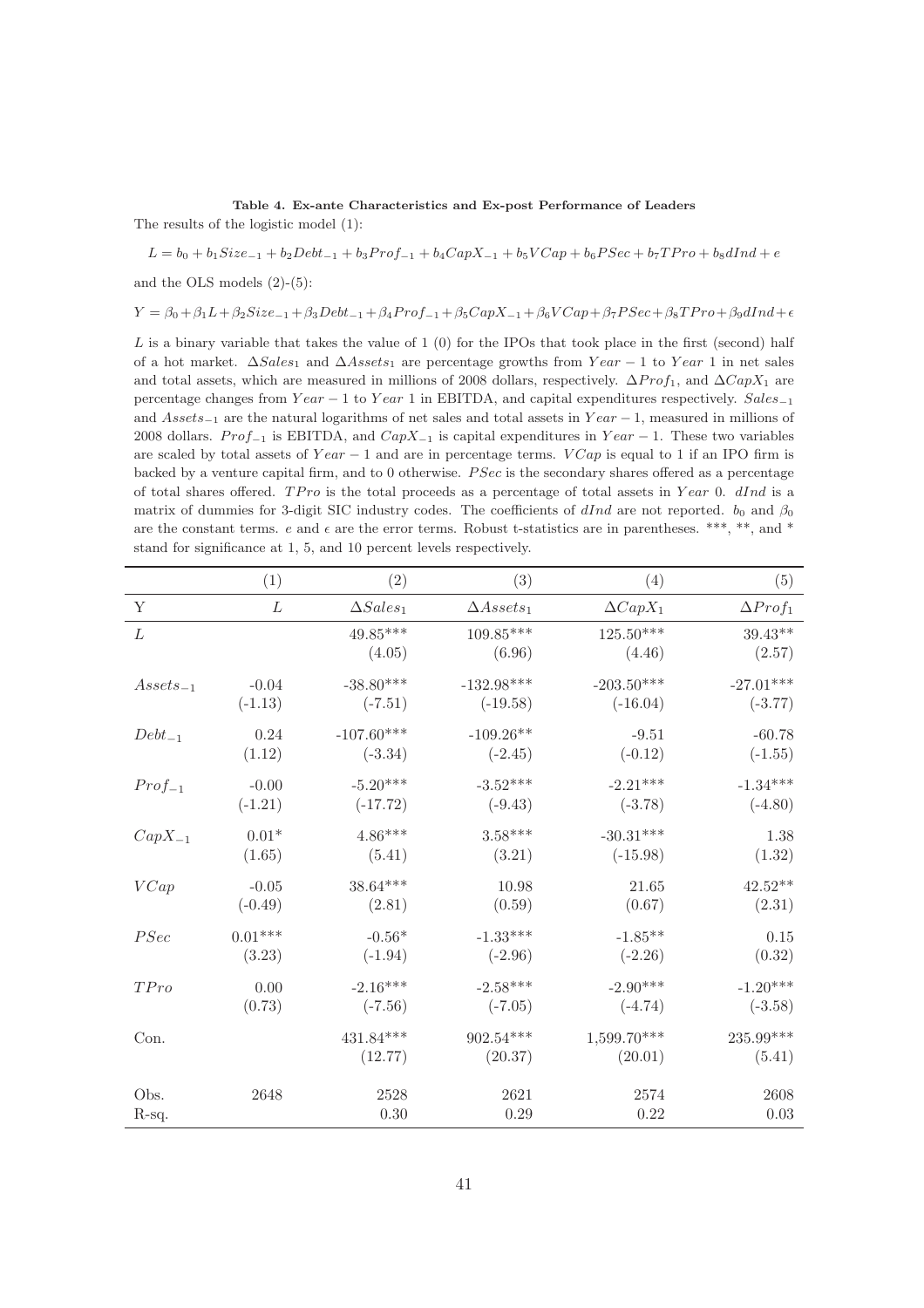

Figure 5. Long-run performance of leaders and followers. The mean buy and hold abnormal returns of leaders and followers in a hot market up to 36 months after their IPOs. The red (blue) lines represent the performance of leaders (followers). In Plot 5a (5b), the benchmark is equally (value) weighted NYSE, AMEX, and NASDAQ stocks. In Plot 5c, it is size portfolios. Quintile breakpoints are determined using NYSE, AMEX, and NASDAQ stocks, and each IPO is allocated to one of the five size portfolios. Breakpoints are updated monthly.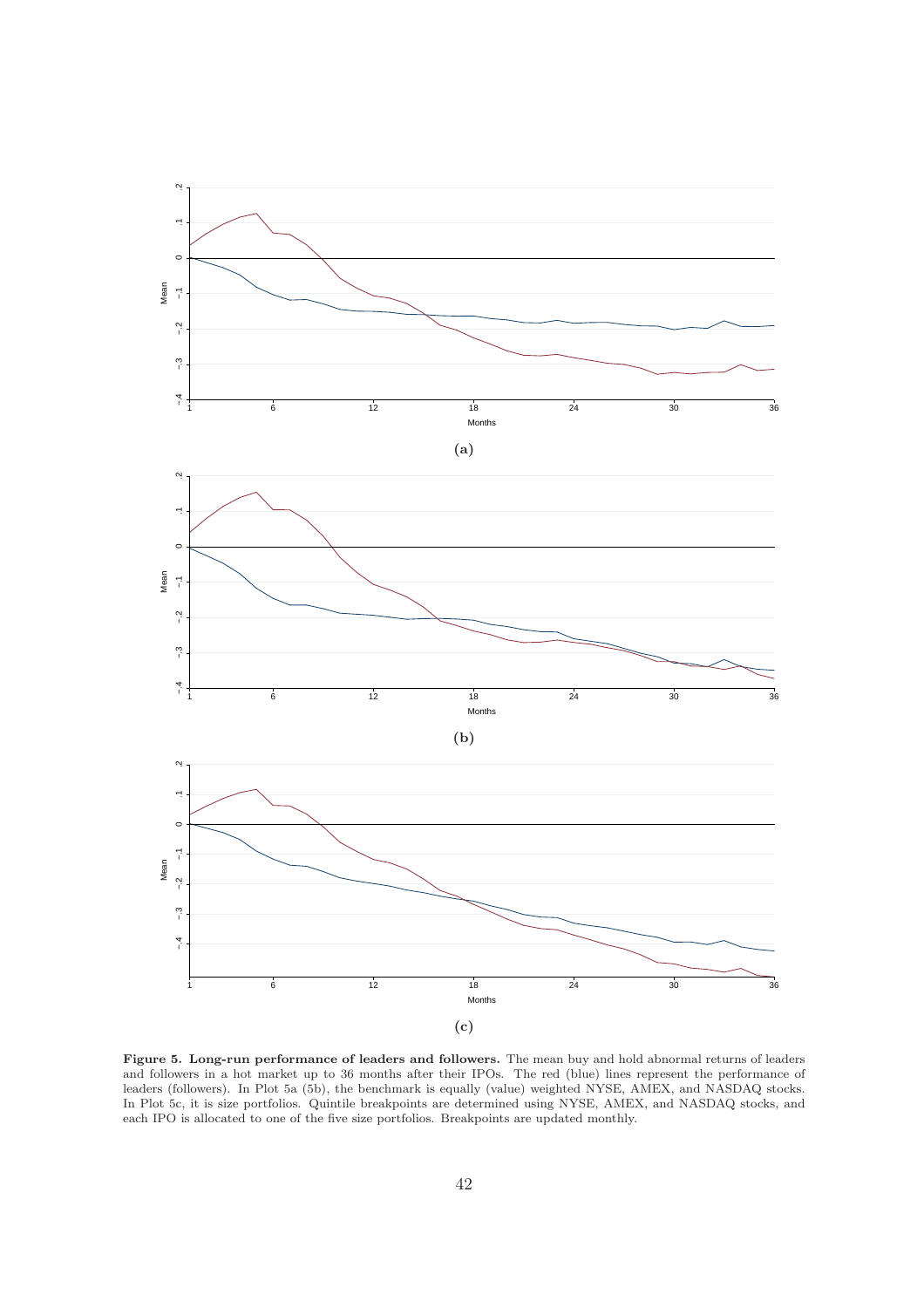# References

- Alti, Aydogan, 2006, How persistent is the impact of market timing on capital structure?, Journal of Finance 61, 1681 – 1710.
- Bayless, Mark, and Susan Chaplinsky, 1996, Is there a window of opportunity for seasoned equity issuance?, The Journal of Finance 51, 253–278.
- Benninga, Simon, Mark Helmantel, and Oded Sarig, 2005, The timing of initial public offerings, Journal of Financial Economics 75, 115 – 132.
- Benveniste, Lawrence M., Walid Y. Busaba, and William J. Wilhelm, 2002, Information externalities and the role of underwriters in primary equity markets, Journal of Financial Intermediation 11,  $61 - 86$ .
- Benveniste, Lawrence M., Alexander Ljungqvist, Jr. Wilhelm, William J., and Xiaoyun Yu, 2003, Evidence of information spillovers in the production of investment banking services, The Journal of Finance 58, 577–608.
- Helwege, Jean, and Nellie Liang, 2004, Initial public offerings in hot and cold markets, The Journal of Financial and Quantitative Analysis 39, 541–569.
- Hoffmann-Burchardi, Ulrike, 2001, Clustering of initial public offerings, information revelation and underpricing, European Economic Review 45, 353 – 383.
- Ljungqvist, Alexander, and William J. Wilhelm, 2003, IPO pricing in the dot-com bubble., Journal of Finance 58, p723 – 752.
- Loughran, Tim, and Jay R. Ritter, 2002, Why don't issuers get upset about leaving money on the table in IPOs?, The Review of Financial Studies 15, 413–443.